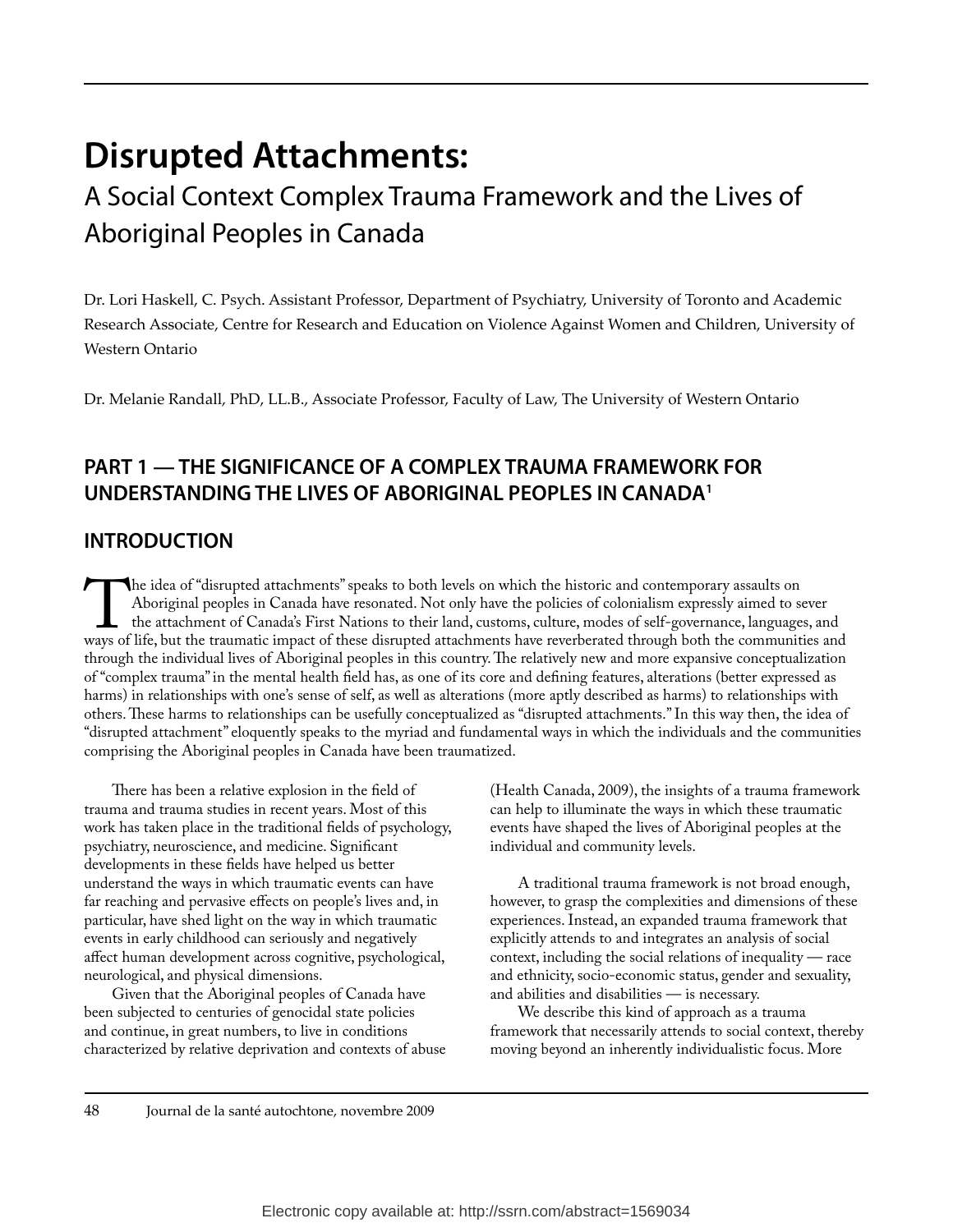specifically, given the emergence of the new and important diagnostic category of complex post-traumatic stress, which describes the impact of traumatic events which are often ongoing and chronic, we discuss what we call a "social context complex traumatic stress framework" to analyze some of the dimensions of the lives and experiences of the peoples of Canada's First Nations.

In this paper, we explicate the contours of a social context complex trauma framework, building from the insights of the fields of psychology and neuroscience that are beginning to provide a fuller understanding of the pervasive and developmental impacts of trauma. We engage the important literature on historical trauma in relation to Aboriginal peoples, which seeks to identify the collective harms of trauma on entire communities and the ways in which these harms can be "transmitted" intergenerationally. Nevertheless, the dynamics of "intergenerational transmission" are inadequately described and explained in this literature. Rather, we argue that a social context complex trauma framework better fills in the gaps and provides a more complicated and multi-levelled way of understanding collective trauma in communities.

In developing our conceptualization of a social context complex trauma framework, we draw on the foundational constructs from trauma theory, from attachment theory, and from the insights of the literature on historical trauma, as well as the interdisciplinary research literature on the health and well-being of Aboriginal peoples in order to advance a developmental perspective. We further discuss some of the important ways in which this expanded conceptual framework can help to understand the ways in which experiences of trauma have shaped and harmed so many Aboriginal individuals and communities in Canada, and point to some directions for healing and transformation efforts.

#### **Conceptualizing Trauma Contextually: Integrating the Social and the Individual Levels**

Trauma refers to the range of possible, typical and normal responses people have to an extreme and overwhelming event, or series of events. Many traditional approaches, particularly in the mainstream disciplines of psychiatry and psychology, tend to view the issue of trauma, and how people experience trauma, at a highly individualized and decontextualized micro-level. This view, while important for understanding how any individual's experience might be affected by the impact of trauma, disengages from a broader awareness of the ways in which people's individual experiences are inextricably connected to their broader social contexts. Put differently, traditional psychiatric and psychological approaches to the study of trauma often

tend to ignore or minimize the relevant and broader social contexts and social relationships in which people's experiences are shaped and lived.

Others in the field have noted both the utility and the limits of a traditional trauma framework. In their words,

. . .like any partial truth, the metaphor of trauma also has limitations and unwanted connotations... . Current trauma theory and therapy tend to focus on the psychiatric disorder of post-traumatic stress disorder and give insufficient attention to the other dimensions of experience that may be profoundly transformed by massive trauma and abrogation of human rights. These include issues of secure attachment and trust, belief in a just world, a sense of connectedness to others, and a stable personal and collective identity (Kirmayer, Tait & Simpson, 2009, p. 27).

As the writers of a background report for the Royal Commission on Aboriginal Peoples note, "clearly, social problems have much wider and more substantial origins in social and economic circumstances. Social problems may themselves be the cause of psychiatric disorders" (Kirmayer et al., 1994, p. 4). Along these lines, Armstrong (1993) has argued that "chronic stresses of daily life rather than diagnosable psychiatric disorders, account for Native Indians' high rates of arrest, homicide, suicide, incarceration, wife and child abuse and violent death" (p. 224). Both individual and social perspectives therefore have something to contribute in understanding the origins and alleviation of psychological suffering.

An essential and defining element of a more comprehensive approach to understanding trauma in people's lives, especially in the lives of Aboriginal peoples in Canada, is an attention to and integration of an analysis of the social and the individual levels on which trauma and its effects are lived. An exclusively individualized approach fails to account for the ways in which social injustice, discrimination and colonialism have systematic and farreaching effects on entire communities. In other words, an individual focused approach to understanding trauma in the context of the peoples of Canada's First Nations misses the fact that traumatic impacts are rooted not only in the specific experiences of any individual's unique life story and experiences, but also that traumatic impacts are structured by the historical legacy and contemporary realities of social inequalities. A more adequate and complete trauma framework, then, needs to focus on the ways in which traumatic stress is experienced by individuals, while also attending to the relevance of the social contexts which shape this very experience.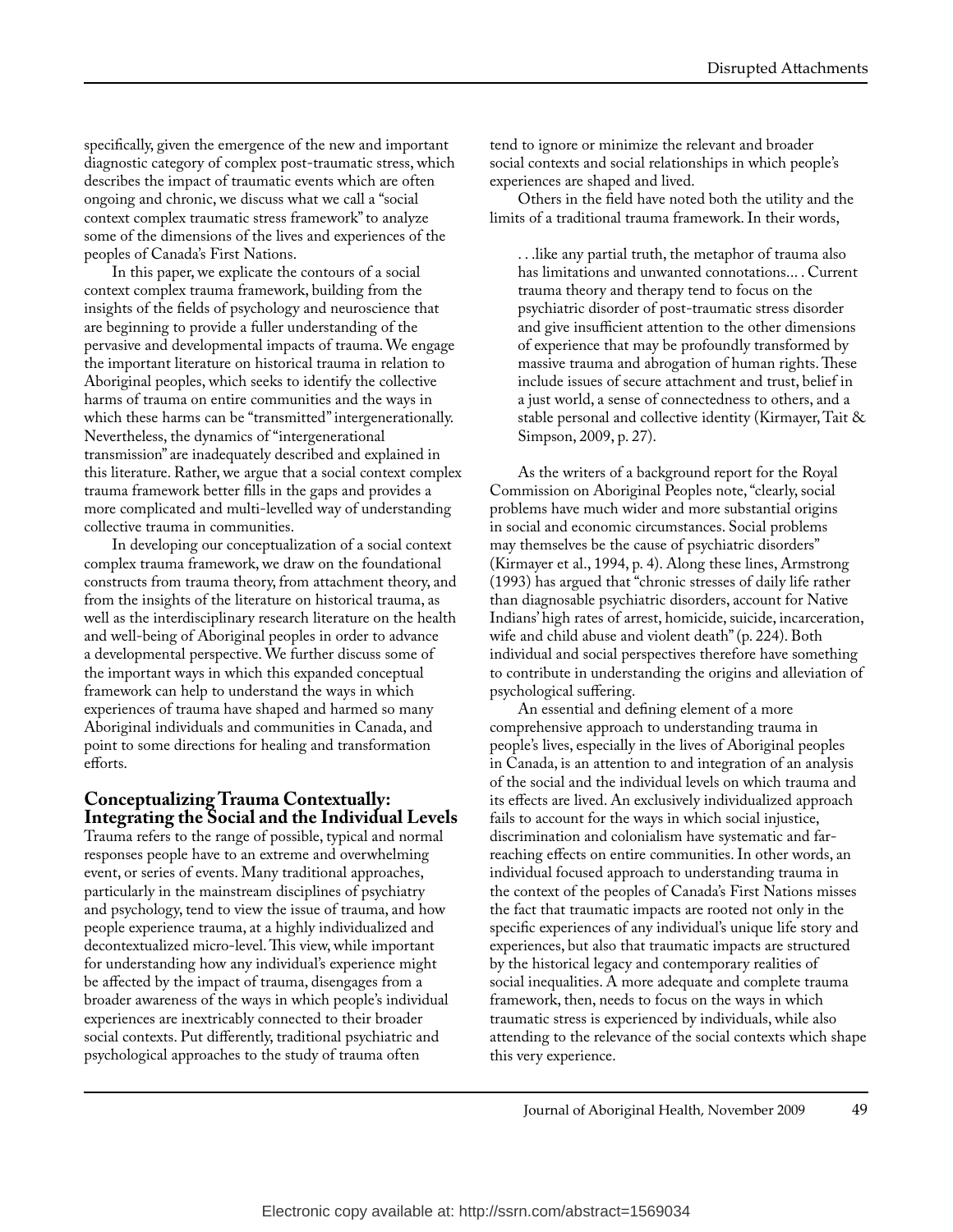#### **A Multi-Dimensional Complex Trauma Lens: Conceptualizing the Impacts of Trauma on the Health and Well-being of Aboriginal Peoples of Canada**

It is well known, yet perhaps still significantly under acknowledged and misunderstood in mainstream society, that the Aboriginal peoples in Canada have experienced histories of colonialism and sharp systematic injustices; the pervasive effects of which continue to echo today. 3 In a sharp embarrassment to Canada, Prime Minister Stephen Harper saw fit to make a declaration on September 25th, 2009, at the most recent meeting of the G20 Summit in the United States, denying the history of colonialism in this country. In his words, "we also have no history of colonialism" in Canada, a denial of rather astonishing proportions (Barrera, 2009; Atleo, 2009).

This denial aside, the injustices and colonialism in the lives of Canada's First Nations peoples are not merely relics of a distant or even a recent past. Instead, these injustices continue to be found and are even entrenched in the contemporary social conditions of inequality in which a great many of Canada's First Nations peoples live.4 Many aspects of the lives of Aboriginal peoples, therefore, are *continuously traumatic*. This is a fundamental insight which cannot be over emphasized, and which must be foregrounded in any discussion of the impact of trauma on Aboriginal peoples of Canada.

These ongoing traumatic events relate to: the loss of culture, language and identity related to forced assimilation policies; the loss of land and disruption of traditional forms of governance; the decades of incarceration of Aboriginal children in state-run residential schools and its impact on many generations; the high levels of child sexual abuse, sexual assault and domestic violence in many Aboriginal communities; and the epidemics of alcohol and substance abuse also facing so many Aboriginal communities. All of these factors have had, and continue to have, profound effects on the health and well-being of the peoples of Canada's First Nations. 5 Moreover, they are compounded by a widespread social denial about these traumatic events and an evasion of a sense of social responsibility for effecting the kind of political, social and economic change required to remedy this situation.

An emphasis on the traumatic impacts of these social and continuous realities is an important corrective to the tendency to think of trauma as an exclusively individual experience. That said, the ways in which trauma responses shape people's lives at the individual level must also be understood and recognized. Especially when speaking of the lives of Aboriginal peoples and even more broadly,

the individual and social levels must be simultaneously apprehended, along with how these levels are almost always inextricably interconnected.

The emerging and widely accepted category of complex traumatic stress, now also described as "developmental trauma disorder" in relation to children (van der Kolk, 2005), when expressly situated within a social context framework, is a new and important way of conceptualizing the traumatic impacts of a range of harmful events on the Aboriginal peoples of Canada. This is the focus of the analysis of this paper, one which seeks to integrate the insights of the dynamic and expanding field of trauma studies with the more sociological, anthropological and theoretical insights of historical trauma and social theory. An expanded and more integrated understanding of the nature and impact of trauma in Aboriginal communities is undoubtedly necessary for the construction of more effective interventions, programs and agendas for change.

At the level of individual psychological responses, some of the key elements of complex post-traumatic stress (elaborated in detail in later sections of this paper) include:

- Feelings of sadness, hopelessness and depression (possibly suicidality).
- Disruptions in attachments, relationships.
- Affect dysregulation, or difficulties regulating emotional states.
- Impairment of the ability to trust.
- Alteration in self-perceptions.
- Sense of stigmatization, isolation and marginalization.
- Use of alcohol or drugs to soothe or numb overwhelming feelings.
- Loss of meaning.

These traumatic stress responses are often related to abuse experiences in childhood or adulthood, and are exacerbated by conditions of captivity, vulnerability and helplessness. These conditions, however, cannot be understood at only the micro-level of individual experience(s). On the contrary, these conditions are also at the macro-level in many cases, as is evident in the social conditions in which many of the Aboriginal peoples of Canada live. These social conditions include:

- Ongoing experiences of loss and hopelessness.
- Childhoods characterized by abuse (physical or sexual).
- Childhoods characterized by neglect and/or abandonment.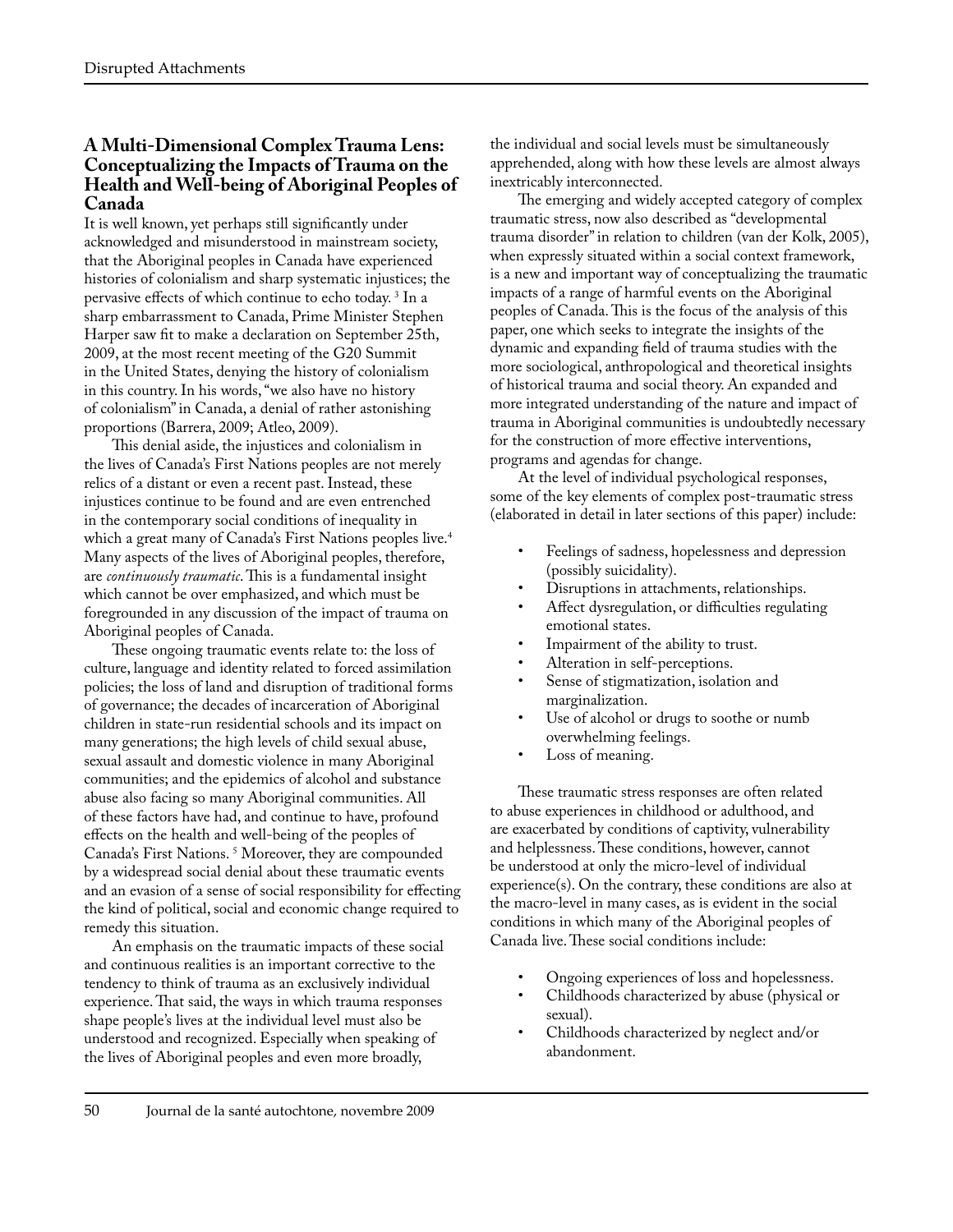- Poverty and inadequacy of resources.
- Lack of stability and safety.
- Social undervaluing, denigration related to inequalities of racism, sexism, colonial dispossession, etc.
- Social and economic discrimination.

Trauma in childhood elevates the likelihood of traumas later in adulthood. This increased vulnerability flowing from childhood trauma relates to the pervasive developmental impacts of trauma, which are explained in greater depth in Parts II and III of this paper.

One of the expressions of the histories of traumatic events and contemporary conditions of inequality and deprivation facing so many Aboriginal communities is the fact that the Aboriginal peoples in this country face a range of daunting health issues and problems. In fact, research has demonstrated that, for a variety of reasons, Aboriginal peoples tend to have the poorest levels of physical and mental health and well-being in Canada (MacMillan et al., 1996). Many of these health issues are related to and express trauma histories, both individual and collective. A trauma informed approach, then, must be taken to understand the complex interconnections between traumatic events, social conditions, health and well-being, and traumatic stress.

The indicia of the states of health in Aboriginal communities are measured in terms of higher rates of abuse in childhood, higher rates of domestic violence, shorter life expectancies, lower birth rates, more violent and accidental deaths, higher infant mortality rate, higher suicide rates, higher rates of substance abuse, and higher rates of a range of other chronic health conditions (MacMillan et al., 1996, pp. 1571-1577). Given that the social and economic conditions of so many Aboriginal people's lives are shaped by inadequate housing, substandard sanitation conditions, a lack of clean water, inadequate nutrition, lower education levels, unemployment and poverty, and racism, poorer health in Aboriginal communities is not surprising.<sup>6</sup> Exacerbating these circumstances is the lack of adequate state accountability for ameliorating these situations. As the World Health Organization (2008) has noted,

[I]nequities in health, avoidable health inequalities, arise because of the circumstances in which people grow, live, work, and age, and the systems put in place to deal with illness. *The conditions in which people live and die are, in turn, shaped by political, social, and economic forces* [emphasis added] (p. i).

While relatively more, if still insufficient, attention has been paid to the structural elements of the health and well-being of Aboriginal communities in recent years, less attention has been paid to the role of trauma in the collective and individual histories of Aboriginal peoples. While there is an emerging body of literature in this field, more work is necessary to document and analyze the role of trauma in the lives of Canada's First Nations peoples. This critically important psychological dimension functions at both the individual and community levels.

Through a complex trauma lens, or complex trauma framework, some of the powerful forces at play in the lives of Aboriginal peoples can be more effectively brought to light. At the individual level, a trauma framework, which takes into account post-traumatic stress as well as complex post-traumatic stress, can help to understand, in a nonpathologizing way, the range of coping and adaptation strategies that abused and traumatized individuals adopt in order to adapt to and survive their life circumstances.

At the structural and community levels, shaped by the historical legacy of colonialism, community and family disruption and dislocation, a social context complex trauma framework, may bring to light the psychosocial conditions that cause and perpetuate ongoing "intergenerational traumas." Intergenerational trauma refers to the idea that the effects of and responses to traumatic events can be "transmitted" across generations, as is elaborated upon in subsequent sections of this paper.

The work of conceptualizing lifespan trauma responses is critically important and necessary not only for a better understanding of the nature and effects of trauma in the lives of Aboriginal peoples, but also for the purposes of designing and delivering more effective and culturally appropriate treatment approaches and community interventions. Developing culturally appropriate models of healing from trauma requires approaches that build upon the capacities of Aboriginal peoples, while also fostering and strengthening resilience. It must be a project that, while drawing on the skills and expertise of others where needed, is centrally informed by Aboriginal peoples themselves.

# **The Importance of Language: Avoiding Deficit Based Descriptors**

The language of traditional psychological, psychiatric and medical accounts of trauma and victimization is replete with pathologizing and stigmatizing terms. These include the idea that traumatic responses are best characterized as "disorders," and use of descriptors like dysfunction, maladaptive and pathological. While these terms can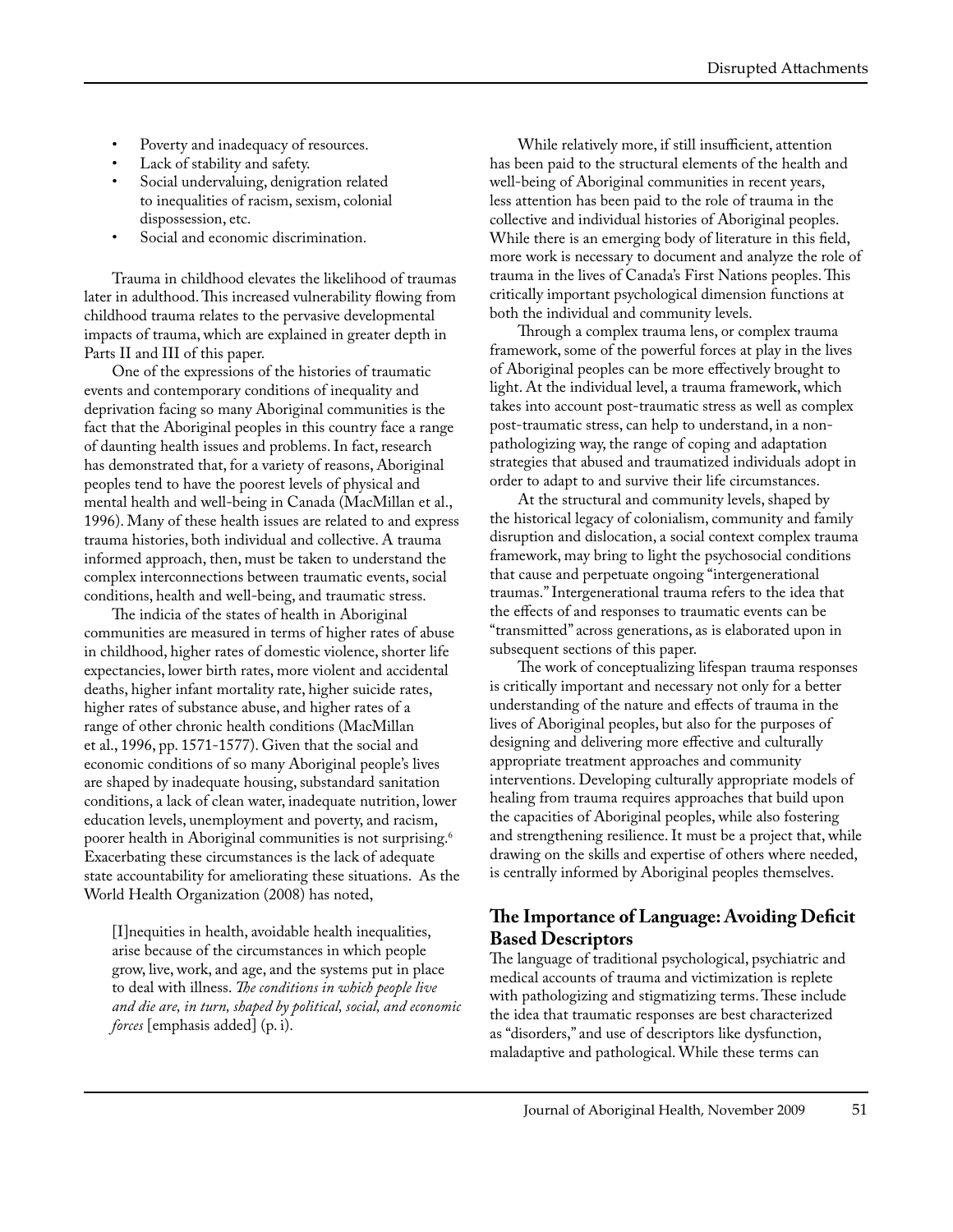be useful in some contexts, they can also be utilized in a manner which is not productive and can instead be harmful.

This replication of problematic language even occasionally occurs within research and writing that expressly aims to adopt a stance which acknowledges injustice and inequality. The dominant pathologizing terms are so common in the literature and in the language of the traditional mental health professions, and are therefore so easy to use. Given how pervasive and taken for granted this kind of language is in the field of trauma studies, it is difficult but nevertheless necessary to be vigilant in our attempts to avoid language and terms which stigmatize people who are coping and attempting to cope with traumatic events and their responses to them.

To illustrate, the effects of abuse and harm are often called "symptoms," evoking a disease-based conceptualization or medical model of understanding a socially produced yet individually lived experience. The term "symptoms" is more suited to medical discussions of physical diseases of the body. Instead of speaking of "symptoms" when referring to abuse and trauma, the terms "adaptations," "effects" and/or "responses," more usefully capture the ways in which people cope with abuse and other traumatic events in their lives. This is the approach taken in the social context complex trauma framework advanced and discussed within this paper.

Furthermore, the difficulties facing so many Aboriginal individuals and communities are often described as "pathologies," or "dysfunctions." Even the foundational concept of the trauma field, post-traumatic stress disorder, describes the condition of experiencing the effects of trauma as if it were a personal trait or problem of the individual, a personal "disorder." Instead of viewing the effects of trauma as representing a mental "disorder," it is more useful to grasp the consequences of traumatic events as responses to, or as impacts or effects of trauma.

One of the important contributions of a social context complex traumatic stress model, then, is a more subtle attention to the politics and impact of language within psychological, psychiatric and medical accounts of trauma. While it may not be possible to be entirely successful in eliminating potentially problematic language from analyses of abuse and trauma, especially when citing the mainstream research in this area, it is important to endeavor to use terms which both de-stigmatize the experiences being described, while also more accurately and respectfully capturing and reflecting their essence. This is part of the broader project of developing respectful analytical and practical approaches to describing effective responses to healing the effects of

violence, abuse and practices of oppression — and the resulting traumatic effects of these experiences — in people's lives. In the context of Aboriginal people's lives, this is all the more imperative.

### **Trauma, Healing and Resilience**

The study of trauma in relation to the Aboriginal peoples of Canada is not an academic exercise. Instead, it is necessarily a project infused with a social justice vision of healing, recovery, equality, and transformation. Part of this vision necessarily includes attention to the conditions of wellness and resilience, and attention to directions for healing from trauma. In the latter sections of this paper, therefore, we discuss some of the key issues and findings pertaining to the conditions which best facilitate wellness, health and resilience.

#### **Structure of the Paper**

This paper is divided into a number of inter-related parts. Part I of the report provides an overview of the relevance of a trauma framework and how this framework helps to further understand Aboriginal people's lives. Part II addresses the two key models of trauma, simple and complex, and explicates the crucial distinction between these two trauma responses. Part III articulates a framework for understanding complex trauma from a developmental perspective, and provides the six-part diagnostic criteria which define complex trauma. Part IV foregrounds the significance of attachment in complex trauma, and provides a brief overview of attachment theory, along with the negative impact on attachment associated with abuse, neglect and deprivation.

Part V discusses the literature on collective and historical trauma, and, in particular, the literature in relation to the experiences of Aboriginal peoples of Canada. This part further includes a discussion of some emerging research findings from the studies of trauma and Aboriginal peoples, with a particular emphasis on identifying the impacts of historical trauma, or collective trauma.

Part VI identifies some of the gaps in the literature on historical trauma in explaining dynamically how it is that trauma responses are "transmitted" generationally, and argues for the expanded social context complex trauma framework as a more comprehensive approach for capturing multiple levels of trauma responses, individually and within communities. In this section, we elaborate on this expanded social context complex trauma framework and the enhanced understanding it offers of the impact and dynamics of trauma in Aboriginal communities in Canada today.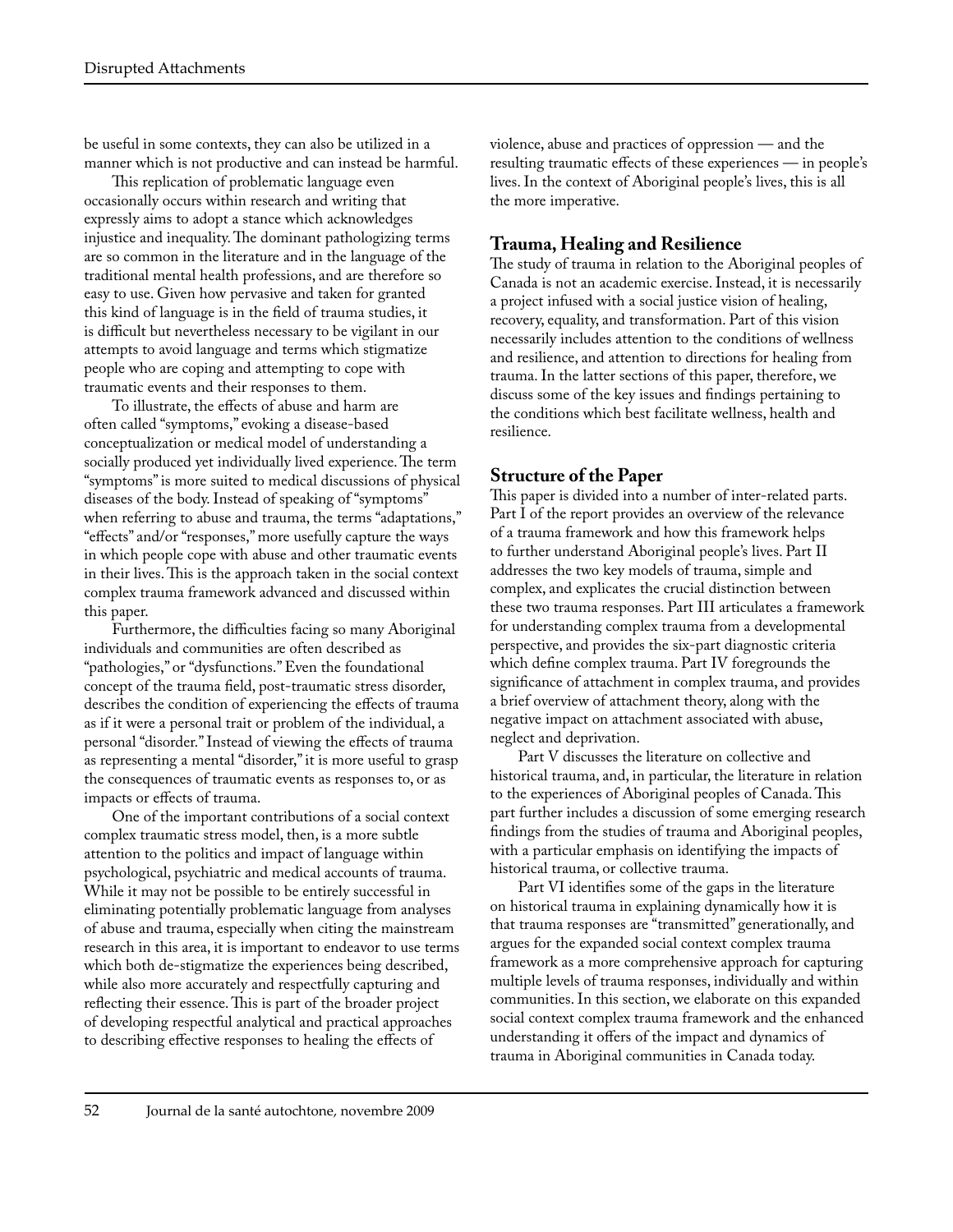Finally, Part VII briefly points to some of the important directions for working towards healing from trauma, at both the individual and community levels, and also makes some broad recommendations flowing from our analysis.

# **PART II — CONCEPTUALIZING TRAUMA: KEY PSYCHOLOGICAL MODELS**

#### **Understanding Trauma and Its Effects: Introduction**

People who endure severe and chronic abuse in many cases develop what might seem like a bewildering array of problems and difficulties throughout their lives. These difficulties can appear, at best, to be incomprehensible to those who do not understand the ways in which abuse and trauma can impair a person's capacities, and, in turn, can limit that person's opportunities in life. At worst, these difficulties are seen as self-inflicted to those who fail to understand abuse, trauma and its reverberating effects throughout a person's life. As Judith Herman (1992) observes, "social judgment of chronically traumatized people can tend to be extremely harsh" (p. 115).

People who are abused and neglected in childhood often experience a range of long-term effects, both psychological and physical. It is well established in the literature and from clinical experience that abuse survivors tend to experience significantly more depression, sexual dysfunction, dissociation, anger, suicidality, self-harm, drug addiction and alcoholism than any other people experiencing mental health problems (Briere & Jordan, 2004).

The traumatic effects of abuse are especially acute when the violence is ongoing, when it begins in childhood, and when it is perpetrated by someone the person should have been able to trust. All of these factors speak to the all too common experience of many Aboriginal peoples of either physical or sexual assault perpetrated in the family of origin by an adult relative, and/or physical or sexual abuse perpetrated in a residential school context (Paletta, 2008; Samson, 2003).

Compounding these harmful effects of the abuse is the sense of stigma which too often attaches to abuse survivors; a stigma which flows from a society prone to victim blaming, to denying or minimizing the extent of child abuse and in which there is a general failure to understand trauma and its impacts. The very traumatic effects of the abuse, then, can be a further source of alienation and difficulties in maintaining social and intimate relationships. Difficulties with and in relationships are perhaps among the most

fundamental and pervasive harms associated with complex abuse-related trauma, as is further elaborated in later sections of this paper.

The chronically abused person's apparent helplessness and passivity, [his or] her entrapment in the past, ... intractable depression and somatic complaints, and... smoldering anger often frustrate the people closest to [them] (Herman, 1992, p. 115).

This quotation also speaks to the intolerance and contempt that many people express in relation to people who have chronic difficulties in their lives as a result of their traumatic experiences. This kind of contempt can be expressed in the form of victim-blaming and as hostility to those who are in need or who are perceived to be powerless.

#### **The Importance of Recognizing Post-Traumatic Stress**

Understanding the effects of traumatic stress helps to provide a framework in which people's responses to abusive or neglected experiences begin to become intelligible, and the underlying functions of typical trauma responses become more clear. Furthermore, the post-traumatic stress construct helps remove the stigma and self-blame from women and men who have been abused and who are coping with trauma reactions in their lives. Instead of seeing a set of "symptoms" or "problems," the various yet patterned responses to trauma are seen as a person's best efforts to cope with the effects of harmful external events. The external events of abuse and violence are the core problem, not the subsequent posttraumatic responses that develop in reaction.

Abuse victims and those who have endured other traumatic events often cannot explain or even recognize their own psychological responses as trauma-related. Furthermore, they often do not relate their difficulties in adulthood to much earlier traumatic life experiences, especially neglect and deprivation. Even more than abuse in childhood, which is often denied or minimized because it is such a painful experience, the presence of neglect and deprivation are very often difficult to name.

Traumatized people may not recognize the role of abuse-related trauma in the development of some of their own ways of managing and coping in their everyday lives. This points to the critical importance of psycho-education at both the individual and community levels concerning the nature of trauma and its effects.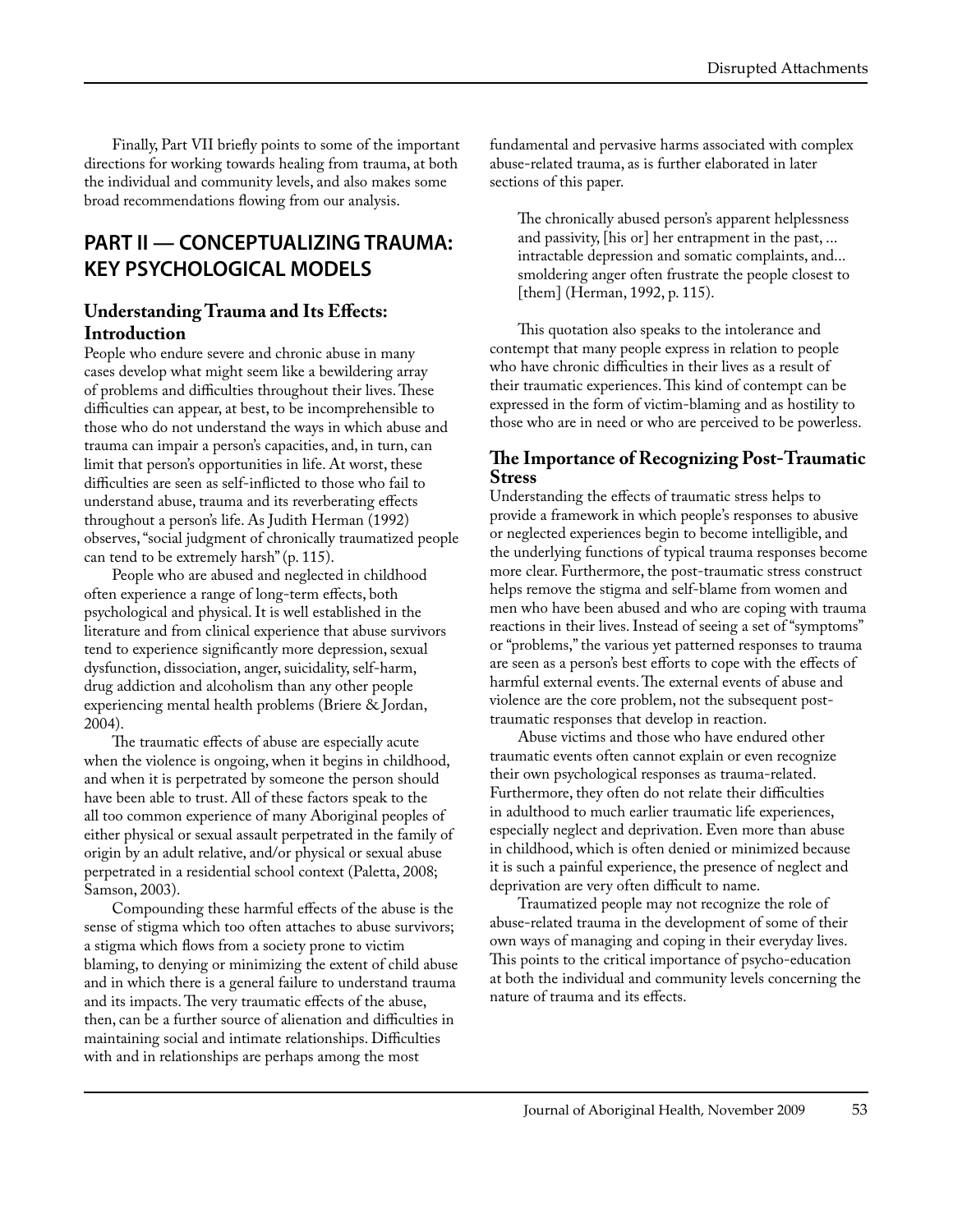Contextualized information about traumatic stress shifts the focus away from perceived flaws in the "personality" or "character" of the abuse survivor, and instead understands his or her behaviours as normal and typical human responses to trauma imposed from external sources. This reframing is a crucial contribution of the traumatic stress framework and one of its most crucially important aspects. Moreover, when integrated with a social context analysis, this reframing allows for an expanded, deepened and more dynamic appreciation of the ways in which trauma responses are fundamental aspects of human experience in the all too common experience of abuse, violence, neglect, and deprivation.

# **Different Kinds of Post-traumatic Stress — Simple and Complex**

"Simple" and "complex" post-traumatic stress are related but distinct descriptors (or diagnoses) of responses to traumatic events. Most fundamentally, *simple post-traumatic stress* (simple PTSD) typically results from a one-time traumatic event, which might take the form of an accident (for example, a car accident), or an assault (for example, a stranger attack). *Complex post-traumatic stress* (complex PTSD), on the other hand, is a form of a traumatic stress response flowing from more chronic and protracted traumatic experiences.

It has become clear that simple post-traumatic stress resulting from a one-time incident, such as, for example, being raped by a stranger or a serious car accident, is markedly different from the complex set of responses that follows chronic, multiple and/or ongoing traumatic events. Such events include chronic childhood abuse or prolonged experiences of assault and violence in an intimate relationship, as, for example, violence perpetrated by a spouse or caregiver.

Complex post-traumatic stress is multidimensional and pervasive because it is often the result of ongoing damaging and neglectful experiences, which are sometimes compounded by childhoods that lack consistent, predictable and attuned parenting. People experiencing complex posttraumatic stress have most typically experienced chronic and ongoing abuse, often in the context of intimate relationships.

Individuals who have experienced severe and frightening events as either children or adults may have complex post-traumatic stress and yet not have simple posttraumatic stress. More typically, however, they suffer from both kinds of post-traumatic stress (Luxenberg, Spinazzola & van der Kolk, 2001).

### **Diagnostic Criteria for Simple Post-traumatic Stress**

Simple PTSD is primarily a neuro-physiological disorder. There are three sets or categories of psychological responses which define PTSD (identified under criteria B, C and D in the sections which follow). In order to meet the diagnostic criteria for simple post-traumatic stress, an individual must meet criteria A, and the designated responses under Criteria B, C and D. It is not unusual for people who do not fully meet all the criteria to still be considered to experience partial post-traumatic stress.

# **Criterion A:**

*Simple* post-traumatic stress results from exposure to a traumatic or extremely emotionally and psychologically distressing event (or events). The person exposed to this event must have experienced intense fear, helplessness or horror in response.

Traumatic experiences have traditionally been defined as those perceived in some way as being life-threatening. However, many people who have experienced post-traumatic stress may not believe that the traumatic event threatened their lives. Furthermore, the traditional definition does not capture the experiences of countless women and men who have survived not only past or present physical and sexual abuse, but also neglect and emotional abuse as children.

A more complete definition of a traumatic event recognizes the traumatic nature and long-term effects of events which might not have been perceived to be lifethreatening.

*A traumatic experience is an event that continues to exert negative effects on thinking (cognition), feelings (affects) and on behaviour, long after the event is in the past.* 

People respond to traumatic experiences very differently. Some trauma responses are detectable and obvious, such as intrusive memories or flashbacks. On the other hand, some trauma responses, such as feeling numb and empty, are less detectable and more difficult to recognize.

### **"Symptom" Clusters of Simple post-traumatic stress**

There are three "clusters" or categories of responses which define simple post-traumatic stress, each of which has a number of elements or possible expressions.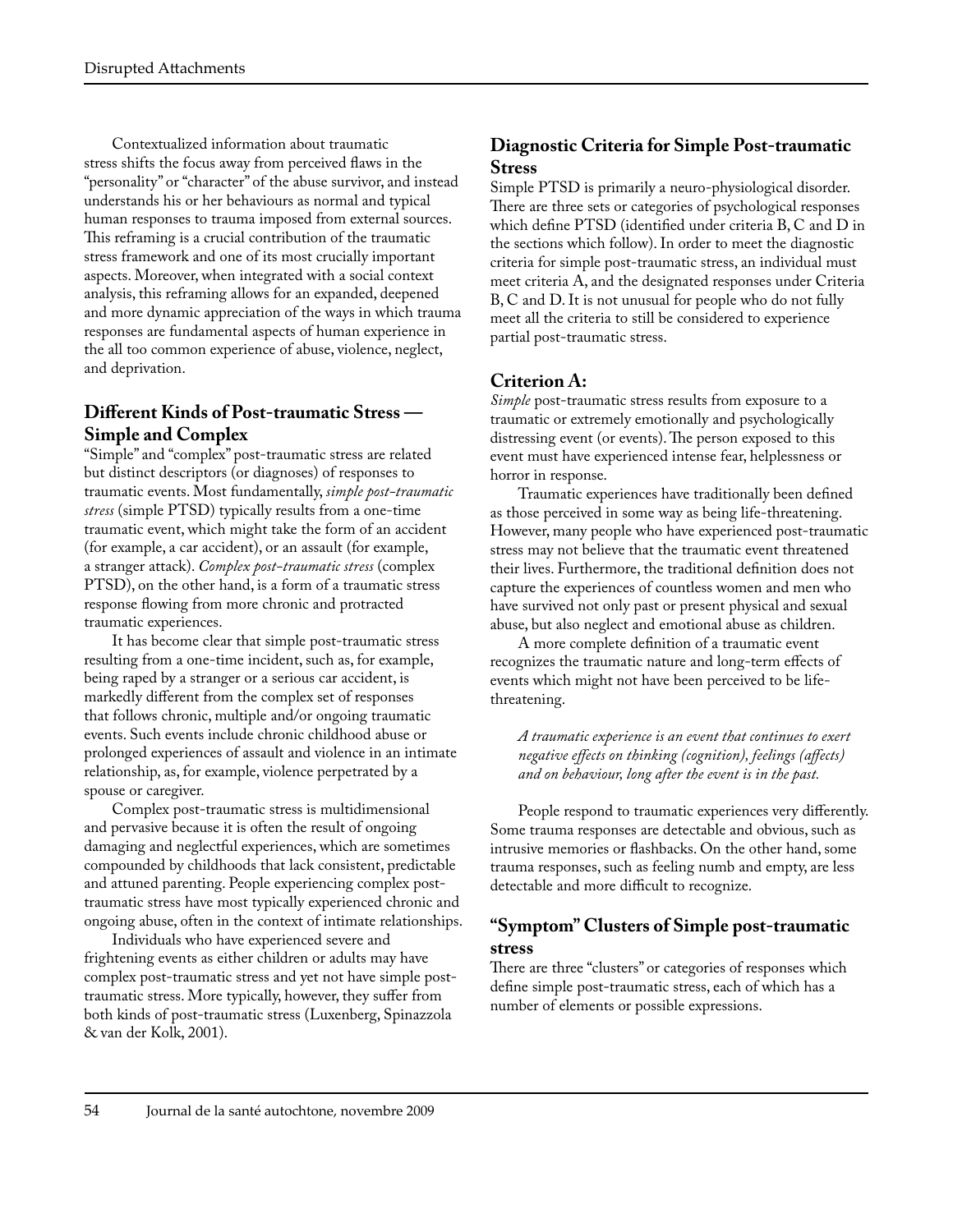**Criterion B** (a diagnosis requires one or more of the following responses):

- Re-living the event/extreme distress, emotional or physiological. After the traumatic event is over, it is experienced as if it is being "relived." This can occur through flashbacks, nightmares or other intrusive thoughts or images that seem to suddenly "pop" into the traumatized person's mind.
- Experiencing extreme emotional and physiological distress, such as uncontrollable shaking, or panic when faced with reminders of the event.

**Criterion C** (a diagnosis requires three or more of the following responses):

- Avoiding reminders of the event, including places, people, thoughts, or other activities associated with the trauma.
- Experiencing a diminished interest in friends, family and everyday activities.
- Becoming emotionally numb and having feelings of detachment.

**Criterion D** (a diagnosis requires two or more of the following responses):

- A sense of being on guard or hyper-aroused at all times. This can include irritability or sudden anger.
- Difficulty sleeping.
- Lack of concentration.
- Being easily startled, and constantly scanning the environment for danger.

 In summary, the criteria which must be present to meet a clinical diagnosis of post-traumatic stress disorder, or (simple) PTSD, include:

- An event in which the life, physical safety or physical integrity of the person was threatened or actually harmed, and the person experienced intense fear, helplessness or horror in response to the event.
- Continuing to re-experience the traumatic event after it is over.
- Seeking to avoid reminders of the event.
- Exhibiting signs of persistent arousal.

#### **What is Complex Post-Traumatic Stress?**

Unlike simple post-traumatic stress, which results from a single traumatic event, complex post-traumatic stress results when a person suffers a series of ongoing overwhelming events or "blows," or extreme events or absences of necessary and fundamental consistent and safe parenting, most often in childhood. Very often, these events take the form of interpersonal abuse in childhood (often in the family of origin), and usually occur in the context of inadequate social, psychological and emotional support in the child's life more generally.

In one of the groundbreaking works elucidating the links between abuse and trauma responses, Judith Herman (1992) explains that prolonged and repeated trauma occurs in situations where a person is captive, unable to flee, or is under the control of the perpetrator. These conditions render the person powerless, and allow the perpetrator ongoing coercive control. Such conditions may be found in situations varying from prison camps, religious cults and conditions of war, in addition to some families or institutions such as residential schools.

Captivity can be achieved by physical force, as with prisoners of war, or by a combination of physical, economic, social, and psychological means, as is typically the case for battered women and abused children, including those compelled to leave their families and attend residential schools. The result of this ongoing coercive control is psychological trauma that differs greatly, both in complexity and in range of effects, from that resulting from a onetime traumatic event. As a result, the diagnosis called complex post-traumatic stress was developed to encompass this broader range of psychological alterations (Herman, 1992). More recently, in terms of children and adolescents, this category has subsequently been reconceptualized as "Developmental Trauma Disorder." This reconceptualized category captures the pervasive and ongoing traumatic impacts of interpersonal abuse in the lives of children and adolescents (D'Andrea, Spinazzola & van der Kolk, 2009).

Judith Herman (1992) outlines three broad areas of psychological disturbance that distinguish complex PTSD from simple PTSD.

- The first area involves the types of responses or effects which are more complex, widespread and persistent in complex PTSD due to the prolonged nature of the trauma.
- The second area involves characteristic personality changes that accompany complex PTSD, including difficulties with relationships and identity.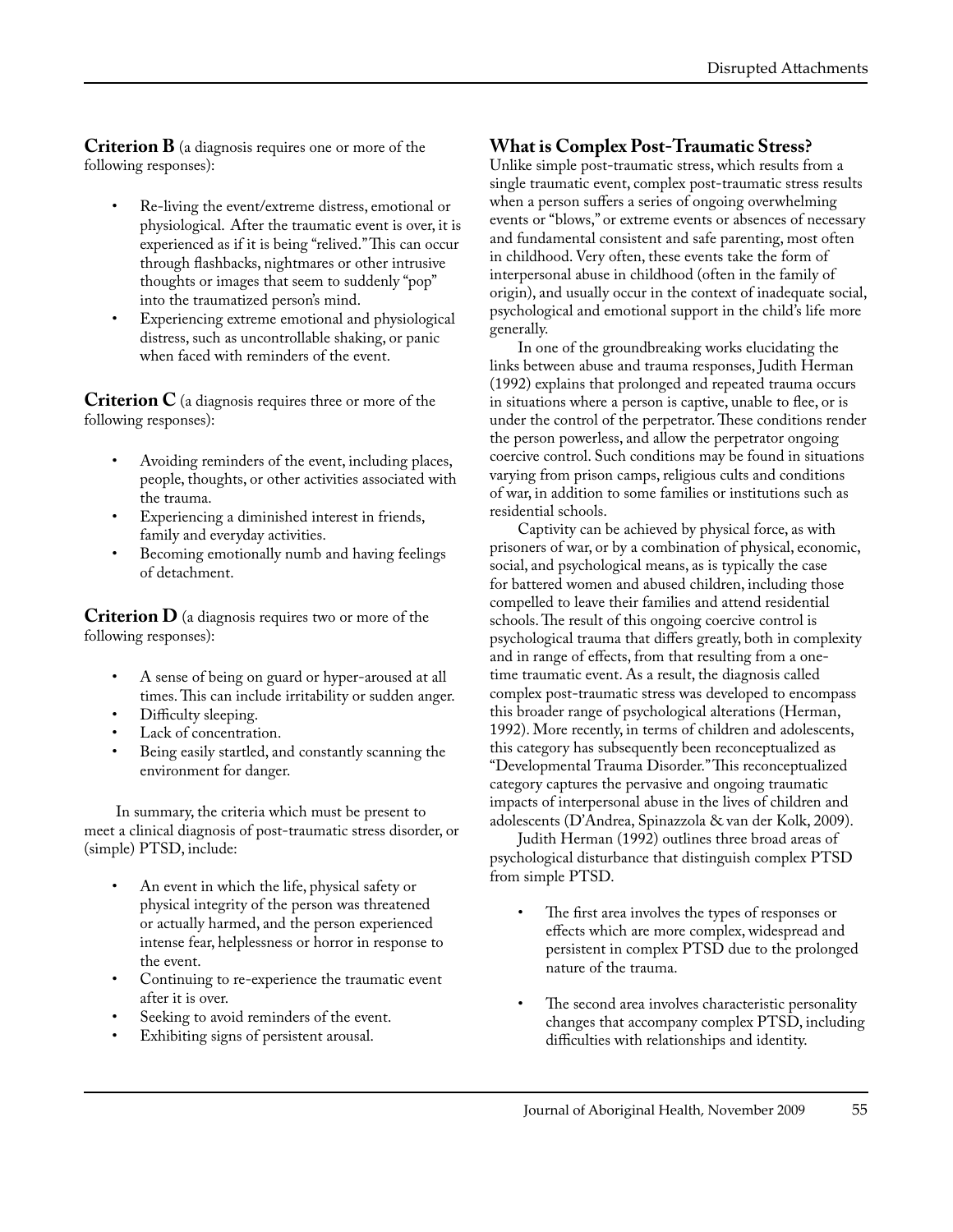The third area relates to the survivor's increased vulnerability to further victimization, in the form of both self-harm and harm perpetrated by others.

Even with a traumatic experience such as sexual assault, if the experience is a single event, if the individual has adequate support afterward, and if there is little or no history of trauma, the individual, although destabilized for a period of time, can expect this condition to eventually diminish and to be able to move towards a resolution. Simple post-traumatic stress is therefore potentially more easily resolved and settled than the more complicated and pervasive set of effects associated with complex posttraumatic stress. In part, this is because the breadth and range of the effects of complex traumatic stress are less easily identified, especially to those not educated or knowledgeable about this specialized topic.

The very pervasiveness of the effects of complex posttraumatic stress, then, can make the impact seem, to those who are not aware of what complex post-traumatic stress is, invisible. This, in turn, too often leads to the failure to recognize the problem, lack of proper treatment, support and intervention, and a tendency to fault the trauma survivors for their "problems."

Although the new diagnoses of complex post-traumatic stress and developmental trauma disorder have not yet been officially recognized in the DSM-IV (the fourth and current edition of the Diagnostic and Statistical Manual of Mental Disorders, the most used guide to diagnosing mental health problems), complex trauma is currently captured under the general DSM-IV category of "Disorders of Extreme Stress Not Otherwise Specified" (DESNOS). This is an important development in understanding and treating trauma. The specific category of complex PTSD is expected by the leading experts in the field to be included in the DSM-V.7 There has been, however, some controversy within the mental health field about this specific category, as there is often political resistance to new diagnostic categories. It is therefore not clear whether the committee which makes the final decision will accept the diagnosis, even in the face of a consensus of national experts in the field (Pine, 2009).

# **Why is it so Important to Understand Complex Traumatic stress?**

Many of those who seek treatment in mental health clinics or other services have histories of long-term emotional, physical and sexual abuse. Many mental health professionals, especially those lacking specialized education and training, have previously not well understood that prolonged abuse

experiences can cause a person to develop a spectrum of complex psychological trauma responses.

Simple post-traumatic stress responses (PTSR) include intrusive re-experiencing of the trauma, numbing and hyperarousal (excessive physiological arousal such as insomnia, startle reactions and irritability). Individuals who have histories of prolonged abuse or multiple traumas experience not only the effects of simple PTSR, but also a variety of other psychological difficulties, which are characteristic of *complex* post-traumatic stress.

These additional effects associated with complex posttraumatic stress can include:

- Depression and self-hatred.
- Significant difficulties dealing with emotions and impulses (also known as affect dysregulation), including aggression expressed against themselves.
- Dissociative responses (such as depersonalization).
- Self-destructive behaviour (such as substance abuse problems and eating disorders).
- Inability to develop and maintain satisfying personal relationships.
- A loss of meaning and hope.

It is often these problems, rather than the effects of simple post-traumatic stress, that create the most psychological distress for many traumatized people. Moreover, it is often these issues, which may not even be connected to the originating traumatic events in their awareness, that prompt them to seek help.

Complex post-traumatic stress is also associated with various biopsychosocial changes. When an environment is chronically traumatizing, as are most childhood traumatic environments, the survival response system will become chronically activated, resulting in long-term effects on the developing brain and body. These effects of complex trauma, as we elaborate in more depth in the following sections of this paper, can influence attachment, working memory and other areas of functioning and psychological life.

The neurobiological and psychological effects of a hyperactivated autonomic nervous system and disorganized attachment patterns associated with complex post-traumatic stress will often become well-entrenched, familiar and habitual responses. Consequently, the effects of complex post-traumatic stress typically have far-reaching and often damaging impacts in most aspects of everyday living.

Despite the growing awareness of trauma, it is still too often the case that traumatic effects, particularly relating to abuse, are insufficiently understood and under recognized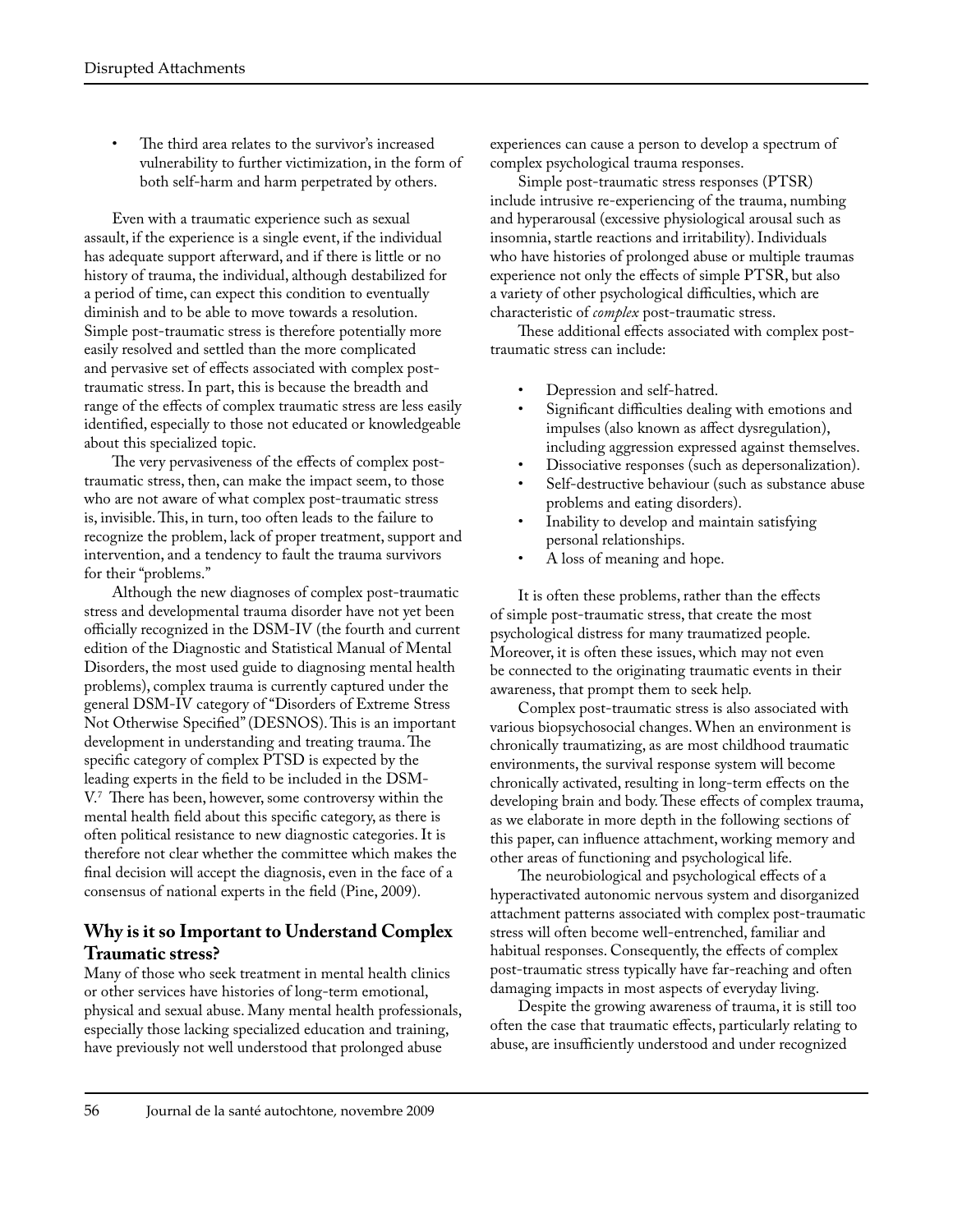within the mental health system. In particular, while there is increasing knowledge about post-traumatic stress disorder, there remains insufficient knowledge about the new conceptualization of complex post-traumatic stress. Since the more pervasive effects of complex traumatic stress, especially when associated with chronic abuse, are manifested over a long period of time, these effects are often not recognized as such. This is especially the case given the relative newness of this trauma conceptualization, along with the lack of widespread knowledge about it.

#### **The Failure to Recognize Complex Trauma and the Tendency to Misdiagnose**

Many trauma survivors who have sought mental health services have been given more than one diagnosis (at the same time) to describe their difficulties. These multiple diagnoses include bipolar disorder, schizophrenia–paranoid type and borderline personality disorder. These diagnoses, however, are descriptive labels for individual symptoms and behaviours, and emphasize pathology. Traditional psychiatric diagnoses therefore do not consider the context in which a person may have developed these responses, and instead focus on the individual alone. In other words, many of these "symptoms" that people exhibit represent their attempts to cope with and adapt to traumatic stress. In fact, research conducted on a sample of people diagnosed with complex traumatic stress found that those who sought treatment typically had histories of prolonged and/or multiple traumatic experiences (van der Kolk, 2005). The above diagnoses, however, focus on what is "wrong" with the person, rather than on what traumatic events have happened to the person.

These multiple diagnoses have serious consequences for treatment and intervention. In specific, therapy and other treatments can rarely be successful when the underlying issues of trauma, abuse and neglect are not identified or addressed. This is highly relevant both to mental health professionals and to those whose lives are affected by the impact of complex trauma.

Overlooking this history of abuse in people's lives often results in the pathologizing of those with mental health difficulties. Instead of appreciating the role of abuse and abuse-related trauma, an average of four Axis I diagnoses from the DSM-IV are inappropriately ascribed in individual cases (Cloitre, Koenen, Gratz, & Jakupcak, 2002). Some of the misdiagnoses are often attributed to people whose issues are actually flowing from abuse-related trauma, and include: Schizophrenia, Delusional Disorder, Bipolar Disorder, Major Depression, and Substance-Induced Psychotic Disorder.

Female trauma survivors are even more likely to suffer from misdiagnosis in the traditional mental health system. This is related both to a well-documented tendency to discount women's experiences in the traditional mental health system, along with a tendency to stigmatize and pathologize women's ways of coping in relation to gender stereotypes. 8 This can include receiving medical diagnoses that include personality disorders, resulting in diagnoses that span both Axis I and Axis II categories. These diagnoses may include: Personality Disorders, Borderline Personality, Antisocial Personality, Narcissistic Personality, Dependant Personality, and Schizoid Personality (Herman, 1992).

In people's lives, where a fundamental issue is abuse-related trauma, these multiple diagnoses are counterproductive and ineffectual. More importantly, they interfere with effective treatment approaches to healing. Instead, these diagnoses are descriptive labels for symptoms and behaviours, and emphasize individual pathology. They fail to recognize that many symptoms trauma survivors exhibit are their best attempts to cope and adapt with overwhelming experiences (Herman, 1992).

More generally, and as is discussed further below, entire communities of Aboriginal peoples have been stigmatized by racist stereotypes which blame them for their ways of coping. If it is understood, for example, that it is trauma that so often drives substance and alcohol abuse within Aboriginal communities, then the deeply problematic and racist (mis)characterizations of Aboriginal peoples in relation to these issues become starkly revealed.

Abuse survivors suffer tremendously as a result of these kinds of misdiagnoses, mistreatment and the absence of appropriately integrated services, along with the lack of a voice in their own treatment. Trauma survivors may cycle in and out of mental health and substance abuse systems over long periods of time, using a tremendous number of services without experiencing any improvement. Given this situation, it is not surprising that many people dealing with complex post-traumatic stress feel mistrustful of the mental health system's ability to offer help, which, in turn, keeps them further isolated and without necessary support and treatment.

Therefore, as a result of the failure to understand trauma and its effects, there is a propensity to blame the abuse survivors for the harms and abuse that were done to them. Equally problematic, the trauma survivors often do not receive the help and treatment they require. Educating people, including service providers and abuse survivors, about the nature of complex post-traumatic stress is essential in order to ensure that abuse survivors are properly diagnosed, and therefore properly treated and supported.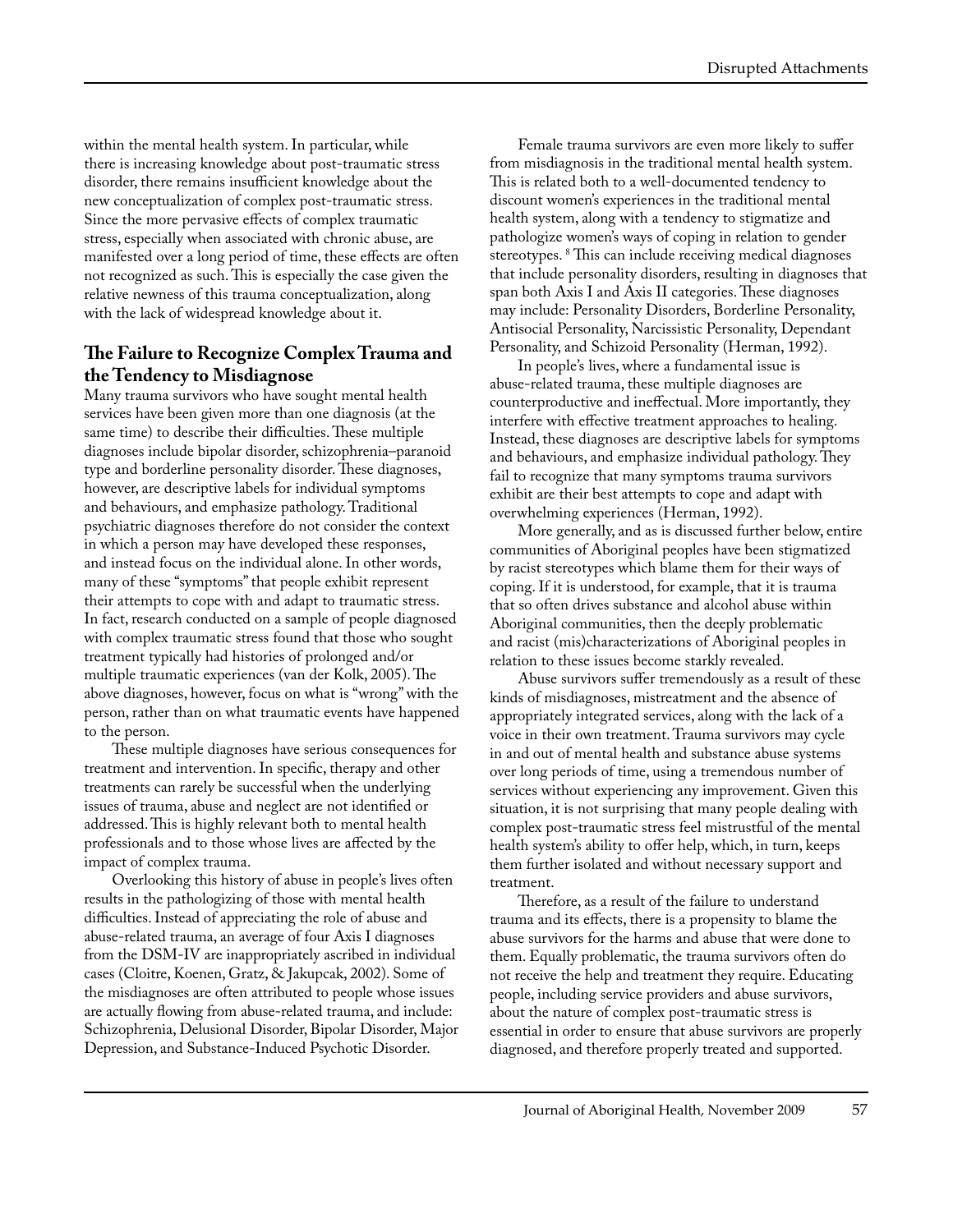# **PART III: COMPLEX TRAUMA: A DEVELOPMENTAL AND LIFESPAN FRAMEWORK FOR UNDERSTANDING TRAUMA RESPONSES**

# **Complex Trauma: An Emerging Framework and Consensus Among Experts**

Much of the literature documenting the harms and psychological difficulties experienced by Aboriginal people has been largely atheoretical. Accordingly, this literature has resulted in a pathologizing exposition which does not effectively contribute to a greater understanding of the etiology and developmental progression of many of the long-term psychological harms associated with complex post-traumatic stress.

Typically, complex trauma results when a child is chronically abused or neglected, but it can also be caused by other events, such as witnessing domestic violence, genocide or war. Exposures to ongoing threats, such as these events, along with the dissolution of one's community or family are forms of trauma for both children and their parents. Clearly, a complex post-traumatic framework is relevant to developing a more sophisticated and complete understanding of the conditions of the lives of Aboriginal peoples of Canada.

An exposition of the diagnostic criteria for what has become known as complex post-traumatic stress follows in the next section. In the chart below, the six major areas of effects identified with complex post-traumatic stress are outlined, with examples of the kind of psychological issues and responses associated with each area. In brief, the six major effects of complex post-traumatic stress are:

- 1. Affect disregulation and impairment in regulating emotion and impulses.
- 2. Changes in consciousness and attention (dissociation).
- 3. Alterations in self-perception (harm to one's sense of self ).
- 4. Alterations in relationships with others.
- 5. Somatization (complaints of physical pain and physical problems).
- 6. Alterations in systems of meaning (a sense of hopelessness).

Very briefly, affect disregulation refers to difficulties in modulating emotion and impulses. Changes in consciousness points to the ways in which traumatized

people can, at times, detach from immediate reality or "dissociate." Alterations in self-perception are very often expressed as a deep sense of shame, guilt or, conversely, an exaggerated sense of responsibility. Alterations in relationships with others denotes difficulties in establishing and maintaining intimate emotional connections with others, often because of a difficulty in trusting. Somatization refers to the body's manifestation of psychic pain in physical illness, often expressed as diffuse physical pain. Alterations in systems of meaning points to a loss of a sense of purpose in life, which is often expressed as overwhelming hopelessness.

More detail and some specific examples under each of the criteria for complex post-traumatic stress are provided in the chart below.

# **Diagnostic Criteria for Complex Post-Traumatic Stress Response**

- (I) Alteration in Regulation of Affect and Impulses (A and one of B-F required):
	-
	- A. Affect Regulation<br>B. Modulation of Ar
	- B. Modulation of Anger<br>C. Self-Destructive Beha C. Self-Destructive Behaviour<br>D. Suicidal Preoccupation
	-
	- D. Suicidal Preoccupation<br>E. Difficulty Modulating E. Difficulty Modulating Sexual Involvement<br>F. Excessive Risk Taking
	- Excessive Risk Taking
- (II) Alterations in Attention or Consciousness
	- (A or B required):<br>A. Amr
		- A. Amnesia<br>B. Transient Transient Dissociative Episodes and Depersonalization
- (III) Alterations in Self-Perception
	- (Two of A-F required):
	- A. Ineffectiveness<br>B. Permanent Da
	- B. Permanent Damage<br>C. Guilt and Responsib C. Guilt and Responsibility
	-
	- D. Shame<br>E. Nobod E. Nobody Can Understand<br>F. Minimizing
	- Minimizing
- (IV) Alterations in Relations With Others (One of A-C required):<br>A. Inability to Tru
	- A. Inability to Trust<br>B. Revictimization
	- B. Revictimization<br>C. Victimizing Otl
	- Victimizing Others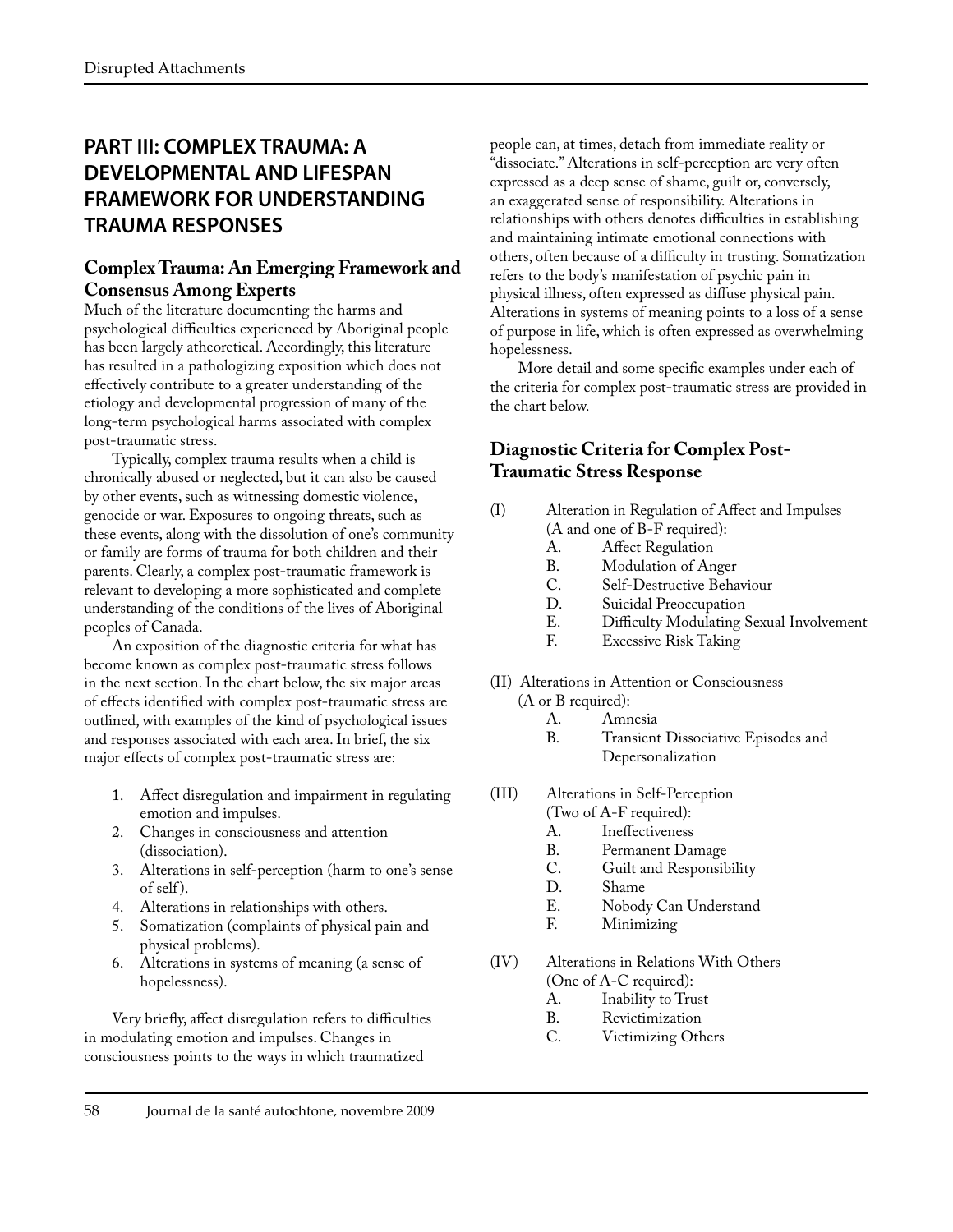- (V) Somatization
	- (Two of A-E required):
	- A. Digestive System<br>B. Chronic Pain
	- B. Chronic Pain<br>C. Cardionulmou
	- C. Cardiopulmonary Symptoms<br>D. Conversion Symptoms
	- D. Conversion Symptoms<br>E. Sexual Symptoms
	- Sexual Symptoms
- (VI) Alterations in Systems of Meaning (A or B required):<br>A. Despair a
	- A. Despair and Hopelessness<br>B. Loss of Previously Sustain
	- Loss of Previously Sustaining Beliefs

Some of the most fundamental and complicated ways in which complex trauma affects development, including brain development, in addition to how disruptions to attachment are part of the complex trauma response, are discussed in the sections which follow.

## **Childhoods Shaped by Neglect, Deprivation and Abuse, and Complex Trauma**

The impact of trauma depends on many factors. In cases of abuse, neglect and deprivation in childhood, the overall impact depends on developmental issues such as: the age at which the abuse began; the nature, severity and duration of the abuse; the relationship to the perpetrator; and the nature of the child's attachment to her or his parents/parental figures.

The impact of trauma also depends on whether the abuse took place in a larger context of severe neglect and emotional invalidation. *Emotional invalidation* occurs when a person's feelings or emotional states, such as anger or hurt, are not attributed to the harmful or abusive events. Instead, the feelings are minimized or denied, or in other words, invalidated. At times, to compound this emotional invalidation, the person who is upset is also accused of being "over-sensitive" or "paranoid" because they experience these feelings of upset, meaning that they are both invalidated and then criticized.

Chronic neglect, deprivation and/or abuse in childhood — on its own or combined with a lack of emotionally connected parenting — profoundly shapes and negatively affects a person's cognitive, emotional and psychosocial development. These negative effects are worsened when childhood abuse occurs in an environment where a child is also deprived of essential emotional needs including safety, constancy and emotional validation.

Children exposed to complex trauma often experience lifelong problems that place them at risk for additional trauma exposure and other difficulties, such as psychiatric and addictive disorders, chronic medical illness, and legal, vocational and family problems. Moreover, chronic abuse in childhood, physical and/or sexual, has been repeatedly demonstrated to increase vulnerability to developing substance abuse problems, a range of mental health difficulties and other physical health problems later in life.

Adults who experienced these types of childhoods characterized by ongoing abuse, neglect and deprivation are most likely to develop complex post-traumatic stress. They will typically experience a host of psychological problems, including:

- Low self-esteem.
- A sense that they are bad or not worthy.
- Difficulty forming and maintaining relationships.
- Out-of-control emotional responses.
- A tendency to become easily overwhelmed and disorganized by relatively small stressors.
- Engaging in self-destructive behaviour, such as substance abuse and other self-harming practices.

In particular, women with histories of childhood physical, sexual or emotional abuse may develop complex post-traumatic stress when faced with an additional trauma later in life, such as sexual assault, abuse by a partner, divorce, or loss of a loved one. Given the high incidence of sexual abuse in childhood and domestic violence in intimate relationships facing so many Aboriginal women in Canada, it seems clear that many Aboriginal women are dealing with the effects of complex traumatic stress in their lives.<sup>9</sup>

#### **Affect Dysregulation and Complex Trauma**

Since affect dysregulation is a central feature of complex post-traumatic stress, it is important to understand its development in chronically abused people's lives. The term "affect dysregulation" refers to the acute difficulties some people experience when managing their emotions. This difficulty is one of the most significant effects of psychological trauma, and, as such, is an important aspect of complex post-traumatic stress.

Some of the key elements of affect dysregulation include:

- Overreacting to minor stresses.
- Becoming easily emotionally overwhelmed.
- Becoming easily cognitively overwhelmed.
- Having difficulty calming or soothing oneself.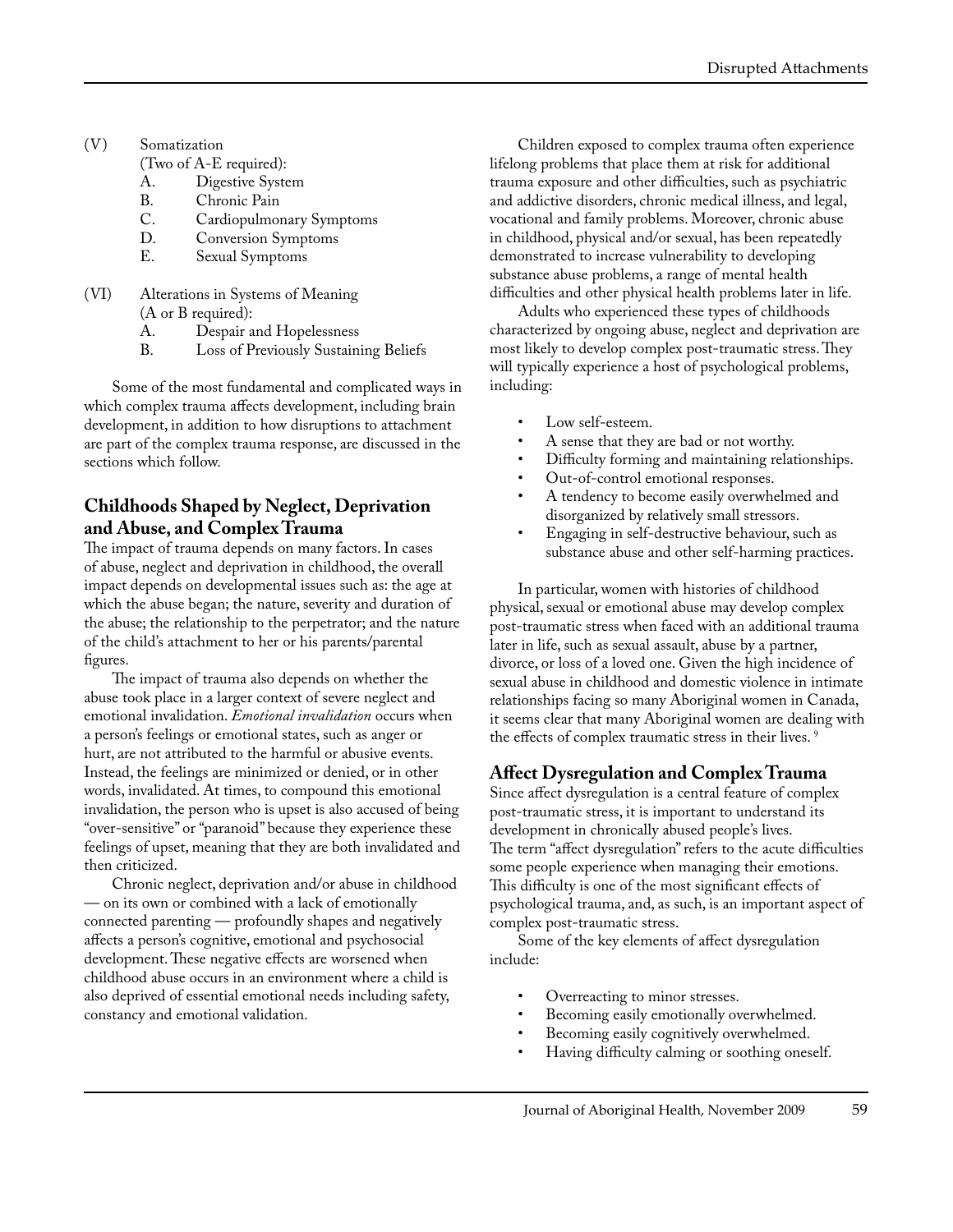- Possibly relying on self-harming behaviours (such as cutting or slashing oneself ).
- Drug use, alcohol use; addictions.
- Problems with eating.
- Compulsive sexual activities.

Each of these elements represents different ways of modulating a dysregulated nervous system. For example:

- Self-injury and planning suicide both induce adrenaline and endorphin responses.
- Self-starvation and overeating each induce numbing.
- Addictive behaviours and substance abuse can be tailored to induce either numbing or increased arousal, or a combination of both.

Research has illustrated that when people are chronically traumatized, the narrative memories are connected to intense states of autonomic arousal (Kinniburgh, Blaustein, Spinazzola, & van der Kolk, 2005). Chronically traumatized people tend not to have any baseline state of physical calm.

In attempts to calm themselves, individuals will often rely on coping measures that are self-destructive, such as self-injury, drug use or eating disorders. They can also exhibit suicidal thoughts and difficulty modulating sexual impulses, along with heightened risk-taking behaviour.

Children who experience abuse or neglect are likely to have problems with emotional regulation, self-concept, socials skills, and academic motivation. Studies have demonstrated that severe depression, substance abuse, impulsiveness, hyperactivity, and aggression are long-term outcomes of abuse.

Not only is dealing with this childhood abuse or neglect difficult, but also it is difficult to cope with the diminished ability to deal with the stresses and challenges of everyday life. *This is a pervasive and important impact of complex posttraumatic stress*. In fact, this limitation of capacities is one of the most challenging yet little appreciated long-term effects of abuse and trauma. The diminished coping capacities associated with the abuse or neglect can affect functioning across a wide spectrum of life's activities, including, perhaps most importantly, maintaining intimate relationships with partners, children and other family members.

The psychological outcomes of inability to both regulate emotions (feeling and acting overwhelmed by intense emotions) and feel secure in relationships results in the need to develop adaptations in order to survive. The adaptations that traumatized people develop are their attempts to solve

psychological distress. For example, self-harming behaviour and substance abuse function as solutions to deal with affect dysregulation.

Most chronically abused people develop extreme coping strategies to manage the effects of overwhelming traumatic stress. These maladaptive coping strategies are often not understood as comprehensible responses to underlying disrupted core self-capacities, and as a result there is often harsh judgment about people who self-harm or abuse substances.

#### **Dissociation as a Trauma Response**

One of the key dimensions of complex post-traumatic stress is dissociation. Traumatized people who dissociate learn to alter an unbearable reality by developing an ability to go into a trance state or a state of disconnection from their bodies or thoughts. This is the "dissociative state." Dissociation is defined as the failure to integrate information and experiences. As a result, thoughts and emotions can be disconnected, physical sensations can be unrecognized and repetitive behaviour often happens without conscious awareness.

When dissociating, many report feeling like a spectator, as if floating above the scene. They may have gaps in memories for significant portions of their experience, as if they are on "automatic pilot." They have a restricted emotional range, and will have difficulties tracking information. For people experiencing this dissociative state, the present is experienced as hazy and dulled, while the intrusive memories of abuse are intense and clear.

Dissociation describes changes in consciousness characterized by a sense of estrangement from the self or from the environment. Dissociation, therefore, is a way of warding off the overwhelming emotional effects of traumatic experiences and traumatic memories. As such, dissociation is best understood as a defence against these effects (Cardeña, 1994).

Dissociation is a defense in which an overwhelmed individual cannot escape what assails her or him by taking meaningful action or successful flight. The individual instead escapes by altering his or her internal organization by taking inward flight (Kluft, 1992).

Some of the signs of dissociating include the following:

- Staring blankly into space.
- Feeling/being in a daze.
- Feeling numbness.
- Feeling as if dead.
- A clouding of perception.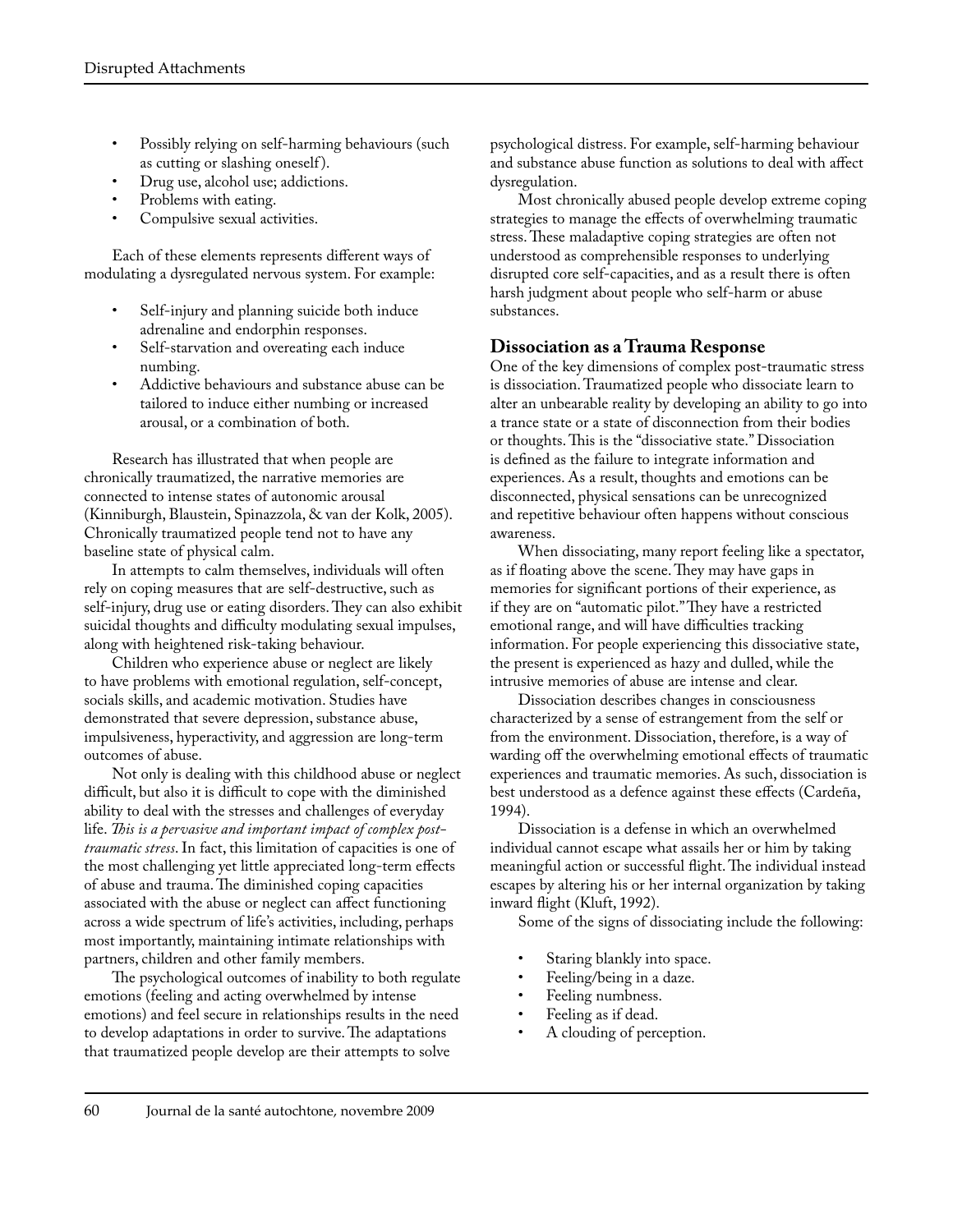Dissociating also involves experiencing events, sensations and emotions at a distance, and can involve a sense of being detached from one's body.

Although dissociation begins as a self-protective mechanism, it often develops into a chronic problem on its own because trauma survivors develop an over-reliance on dissociation, and will often utilize this coping mechanism to deal with everyday stressors. Dissociation has also been found to create vulnerabilities for further re-victimization (van der Kolk, 1994). If an individual learns to automatically dissociate in the face of overwhelming threat or other danger, this dissociation prevents her or him from taking effective protective action.

Dissociation is a problem insofar as it potentially blocks effective coping with danger and everyday stressors. Furthermore, it also blocks the resolution of trauma. Accordingly, dissociation is a form of coping that must ultimately be overcome in the work to heal traumatic effects.

#### **Abuse and Trauma in Childhood and Brain Development**

One of the most significant developments in the field of studying and understanding trauma is our ability to better recognize the ways in which early experiences of abuse and trauma actually affect brain development. This important development in the field is captured and described by the newly constructed diagnostic category of "Developmental Trauma Disorder." As two researchers in this field note,

All experiences change the brain. But not all experiences have equal 'impact' on the brain. Because the brain is developing and organizing at such an explosive rate in the first years of life, experiences during this period have more potential to influence the brain – in positive and negative ways. Traumatic experiences and therapeutic experiences impact the same brain and are limited by the same principles of neurophysiology. Traumatic events disrupt homeostasis in the multiple areas of the brain that are recruited to respond to the threat (Perry & Pollard, 1998, p. 33).

Studies have shown that children who are abused and neglected tend to have impaired cognitive functioning (Schore, 2002). Additionally, children who experience abuse or neglect are likely to have problems with emotional regulation, self-concept, socials skills, and academic motivation. Early experiences of stress establish a lower set point for a child's internal stress system. Such a person becomes stressed more easily than normal throughout life,

and is, as a result, more easily overwhelmed and less adept at responding to the stressors.

#### **Abuse and Neglect in Childhood: The Neurobiological Alterations**

Humans are biologically wired to have a "fight or flight" response when in danger or when experiencing conditions of acute stress. The fight-flight response is essentially adaptive and includes a change of activity in the autonomic nervous system. In a moment of danger or threat the amygdala in the brain evaluates the threat and then signals the hypothalamus to "activate" the sympathetic nervous system. The adrenal glands release a cascade of more adrenaline and cortisol into the blood stream. This speeds up the heart and breathing rates, and increases blood pressure and metabolism. This adrenaline stress response results in high levels of physiological arousal, and helps a person react quickly and effectively under pressure. Non-essential organ systems are "turned off," including the frontal cortex, the area of the brain associated with reason, problem solving and planning.

When fighting or fleeing are not options, the parasympathetic nervous system also offers two other survival alternatives: freeze and submission. People who are captive (for example, battered wives, prisoners of war and Aboriginal children forced into residential schools) are almost entirely dependent on freeze and submission responses in order to survive.

Following a traumatic event, a person's hippocampus (part of the limbic system) is responsible for organizing the experience into chronological order and encoding it to verbal memory areas. However, the hippocampus is disabled under intense and chronic threat, and, as a result, the mind is unable to make meaning of the event. Without the ability to make meaning, the individual is left with an inadequate memory of both what has happened and how it was endured.

In cases of parental neglect or abuse, the child develops brain connections and chemical responses that are highly sensitive to danger. These brain connections or chemical tendencies laid down in a perilous environment from early life become entrenched. So, even after the danger is over, anything that even remotely reminds the person of the traumatic event activates the amygdala. As a result of this over activated amygdala, the danger or threat is experienced as ever present rather than in the past. This is related to the sense of being hyperaroused, of always being on guard and of needing to be hypervigilant, which many abuse survivors experience.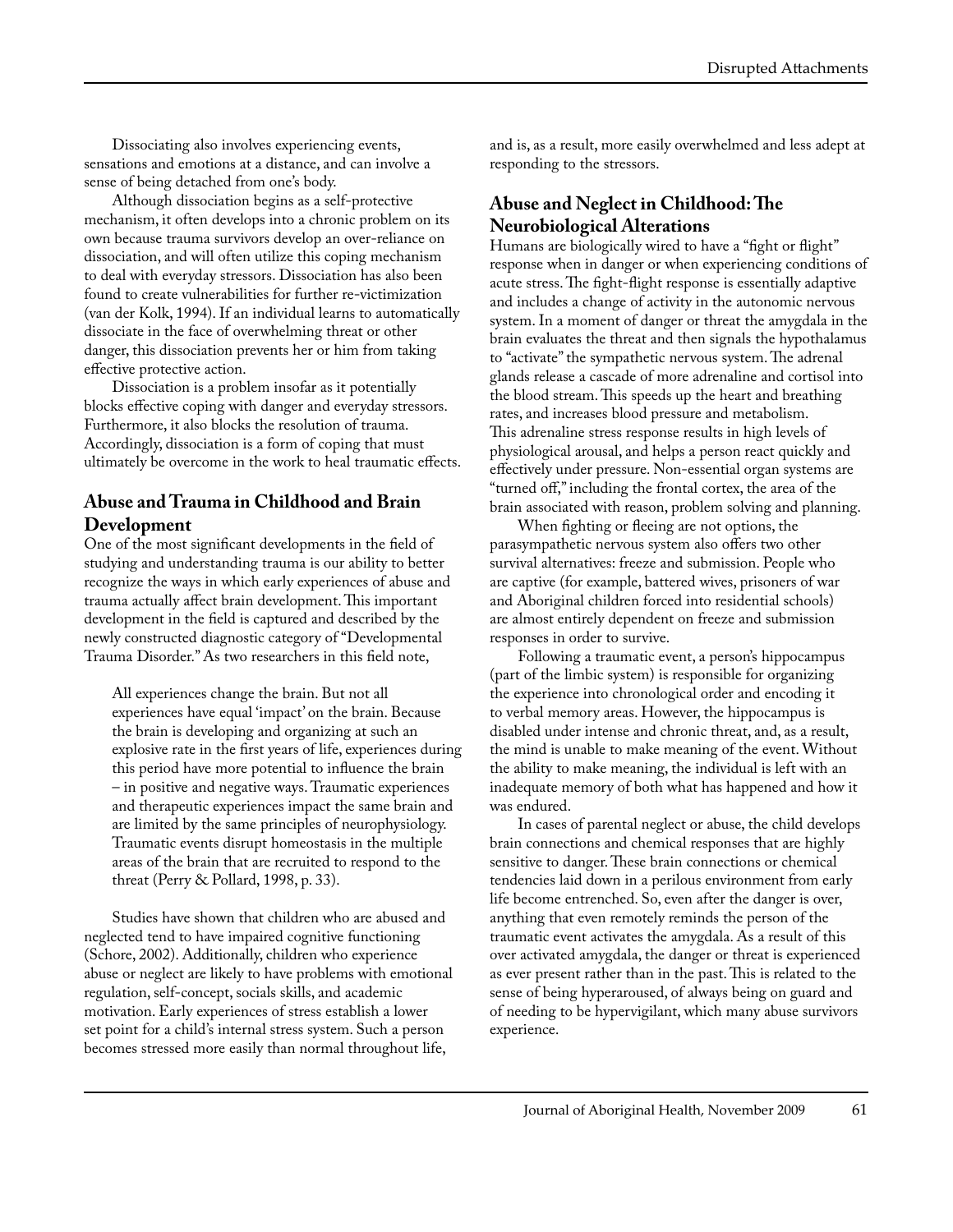Even if an individual eventually finds her or himself in a safe and secure adult environment, her or his brain is conditioned to stay on constant lookout for signs of danger. The amygdala sorts experience to identify threat, based on earlier experience. For example, a person who has been severely betrayed as a child may interpret intimacy as dangerous later in life, although in fact the later experience poses no real threat.

A brain conditioned to be easily triggered into a stress response is likely to become highly responsive to substances and behaviours that provide short-term relief. Put more simply, this helps to explain a neurological and psychological basis of many traumatized people's dependence on alcohol and drugs. Studies have, in fact, demonstrated that severe depression, substance abuse, impulsiveness, hyperactivity, and aggression are long term outcomes of abuse-related trauma (van der Kolk, 2009).

As the price for surviving the traumatic experiences, the individual is left with unmetabolized neurobiological responses. *Thus, the same neurobiological responses that preserve our physical and psychological integrity under threat can drive the symptoms of complex traumatic stress for years.*

Experiences of childhood neglect or abuse, or of parenting compromised by depression or substance abuse, influence a child's development often in profound ways. The child is not just dealing with the abuse or neglect per se, but also the diminished ability to deal with the stress and challenges of everyday life. Early stress establishes a lower set point for a child's internal stress system; such a person becomes stressed more easily than normal throughout life.

A child who is stressed early in life will also become more overactive and reactive. She or he will be triggered more easily, be more anxious and distressed. Early trauma has consequences for how human beings respond to stress all their lives, and stress is connected with addictions. The failure to develop core self-capacities therefore leaves the individual vulnerable to developing substance abuse problems.

Additionally, other responses develop that represent valiant neurobiological attempts to cope with the trauma. These can include:

- Self-injury and suicidality.
- Risk-taking and re-enactment behaviour.
- Caretaking and self-sacrifice.
- Re-victimization and addictive behaviour.

The brain and nervous system are essential for regulation of all other systems. Excessive or prolonged levels of stress hormones — one of the consequences of childhood abuse and neglect — lead to damage of biological systems, tissues and organs, resulting in long-term chronic mental and physical illnesses. Exposure to high levels of stress hormones (cortisol) in development may alter or kill neurons in the hippocampus and other limbic structures. The result of high levels of cortisol in the brain therefore affects health, well-being and the ability to cope throughout life.

These difficulties with coping, along with the limitations of capacities and problems associated with affect dysregulation, are a central component of complex trauma. These difficulties are, in turn, intricately tied to the disruptions of attachment (alterations with relationship to self and with others), which are a part of complex trauma. It is the centrality of attachment to which we now turn to in the next section.

# **PART IV — THE ROLE OF ATTACHMENT IN COMPLEX TRAUMA RESPONSES**

# **The Effects of Abuse, Neglect and Deprivation on Attachment: A Developmental Perspective**

Trauma is best understood from the perspective of human development. This perspective focuses on the origins and on the individual pathways to adaptation and "maladaptation," or ways of coping which ultimately interfere with a traumatized person's mental and physical health and wellbeing.

Jon Allen (2001), a leading theorist and clinician whose work focuses on understanding attachment, makes the important point that, "this perspective not only covers the full lifespan of the individual but also takes into account multigenerational processes" (p. 10). Allen argues that trauma effects psychological development at any age, but attachment trauma in childhood has a particularly devastating effect because of its dual consequences. These early childhood experiences of abuse and neglect in early attachments not only create extreme distress, but also, and more importantly, undermine the development of the capacities to regulate that distress. *This dual liability is at the heart of developmental trauma disorder (the new diagnostic category proposed for the DSM-V to describe the impact on children), and complex trauma (which describes the impact on adults).*

Developmental trauma occurs in an attachment relationship, and is especially detrimental because it undermines the primary function of attachment, which is to provide the child protection while she or he is developing (Allen, 2001). It is essential to understand that the primary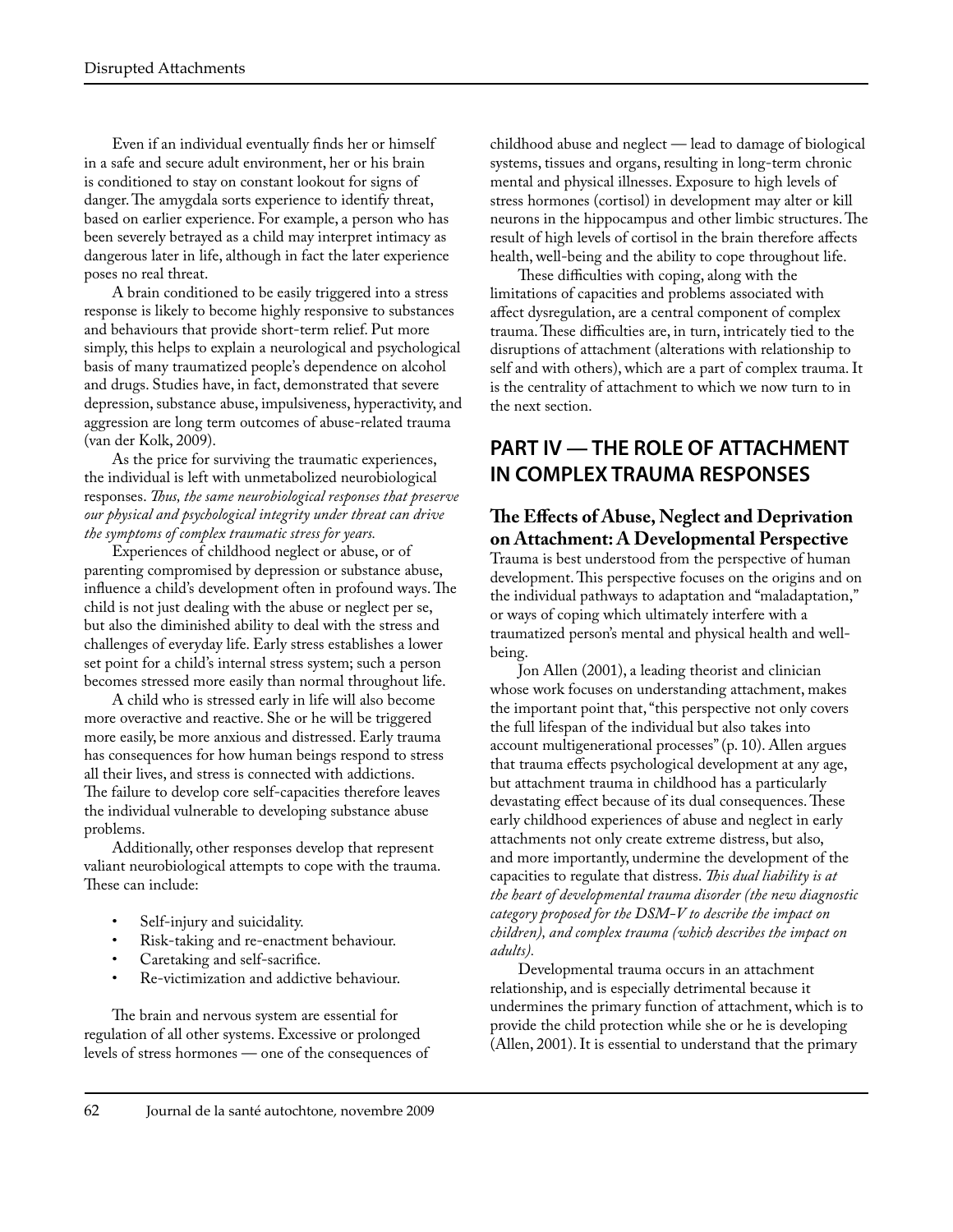purpose of attachment is "the provision of emotional security and protection against stress" (Rutter & O'Connor, 1999, p. 824). This places attachment at the center when coping with trauma. *It means that disrupted attachment is a core feature of complex trauma responses*.

The pioneer in the field of attachment theory is Dr. John Bowlby. As part of his work as a psychiatrist in a children's hospital, John Bowlby (1982) witnessed the effects of prolonged hospitalization or institutionalization of toddlers separated from their parents. Additionally, as part of his work commissioned in 1949 by the World Health Organization, he studied the emotional effects of World War II on children made homeless as a result of losses in the war. Bowlby found that separation and losses had catastrophic impacts on the delinquent, homeless and hospitalized children he observed. Bowlby documented that their reaction to traumatic separation was protest, followed by despair, that later turned to detachment. He concluded that children are traumatized not only by the dislocation of war, but also by chronically inadequate parenting. Bowlby (1982) further observed that attachment not only helps with security in childhood, but also plays a key role in well-being and mental health throughout a person's lifespan.

By closely examining the social context of the lives of Aboriginal people in Canada, it is evident that many Aboriginal children face similar traumatizing events from abuse and neglect, to persistent community violence, to being attended to by caregivers who are themselves harmed and impaired by trauma responses, including mental illness, alcohol addictions, and/or depression. This inadequate parenting often results in neglect, which is the most common form of childhood maltreatment. In fact, developmental trauma in childhood is understood to be mainly construed as abuse and neglect.

A broad definition of neglect includes any failure to provide for the basic needs of the child. Neglect can occur in several forms, but physical and emotional neglect are the most common (Perry, Colwell & Schick, 2002). Physical neglect accounts for the majority of cases, and includes failure to provide health care, child abandonment, inadequate supervision, rejection of a child leading to expulsion from the home, and failure to adequately provide for the child's safety, and physical and emotional needs. Physical neglect, often in combination with emotional neglect, can severely impact development by causing failure to thrive, malnutrition, untreated serious infections and diseases (e.g., pneumonia), and physical harm in the form of cuts, bruises and burns due to lack of supervision.

Furthermore, the long-term emotional, social and cognitive problems may be more serious and difficult to treat than these physical problems. Emotional neglect, another related form of neglect includes spousal abuse in the child's presence, allowing a child to use drugs or alcohol, failure to provide necessary psychological care, constant belittling, and withholding of affection. This pattern of behaviour can lead to poor self-image, alcohol or drug abuse, destructive behaviour, and even suicide. Severe neglect of infants can result in the infant failing to grow and thrive, and may even lead to infant death.

#### **How does abuse and neglect influence attachment?**

It is logical that neglectful parents most likely experienced neglect in their own childhoods. Abuse and neglect are often transgenerational, meaning that parents pass on the way they were parented. Caregivers who were abused or neglected in their own childhoods may have deficits in their ability to take care of themselves, which clearly often leads to difficulties in caring for others, including children. These neglected caregivers also often lack adequate childrearing information and parenting skills to care for the needs of an infant or small child. This neglect is especially probable in households with parents that live chaotic and disorganized lives as a result of substance abuse, depression, dissociation, or a general lack of adequate emotional and material resources.

These experiences mirror current and historical circumstances in Aboriginal communities. In the recent past, Aboriginal children were forcibly separated from their parents when they were placed in residential schools. As well, many Aboriginal communities struggled with substance abuse, poverty and domestic violence. These experiences often resulted in serious developmental traumas.

One of the possible consequences of this ongoing neglect and forced separation is impaired attachment between children and caregivers. Attachment is the capacity to form and maintain healthy emotional relationships. A primary attachment relationship between a caregiver and child provides the healthy emotional matrix for development. When a caregiver and a child are separated, it is impossible to form and maintain a healthy emotional relationship.

The systems in the human brain that allow us to form and maintain emotional relationships develop during infancy and the first years of life. Experiences during this early vulnerable period of life are critical in shaping the capacity to form intimate and emotionally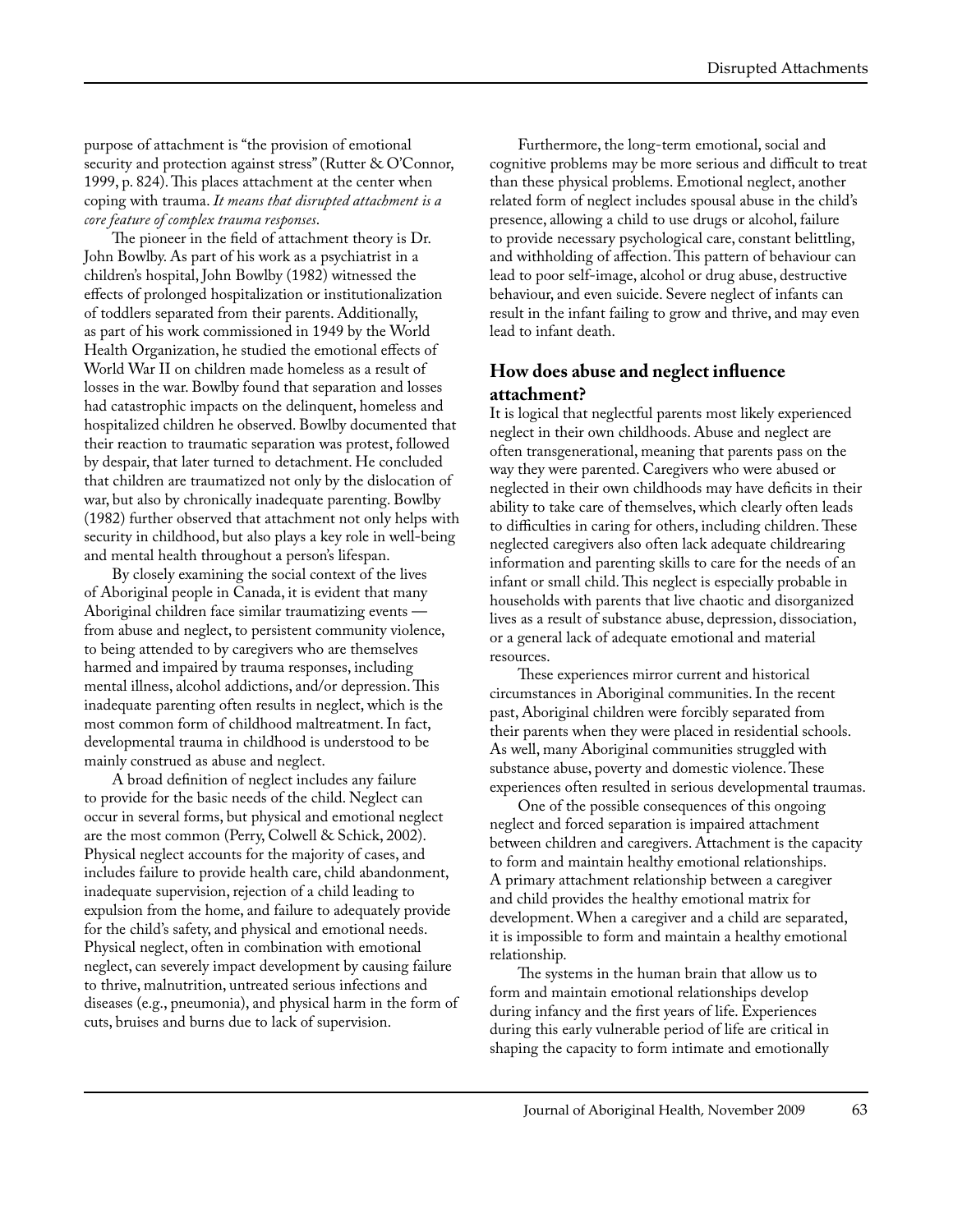healthy relationships. Empathy, caring, sharing, happy, and productive personality traits are related to the core attachment capabilities that are formed in infancy and early childhood. This capacity to form intimate and emotionally healthy relationships is greatly impeded when a child experiences traumatic and neglected events early in her or his development.

#### **Attachment and Physiological Regulation**

Attachment is a biological need and the mother-infant, or primary-caregiver-infant, interaction plays a central role in neurobiological development. The mother/primary caregiver establishes emotional attunement with the infant, and this psychobiological synchrony facilitates early brain development.

Secure attachment describes the ideal form of attachment developed by the infant. The five basic elements of secure attachment are as follows:

- 1. **Collaboration**  attuned communication builds a coherent core and autobiographical sense of self.
- 2. **Reflective dialogue** share internal experiences.
- 3. **Repair** when attuned communication is disrupted, as is inevitable, repair of the rupture is important in re-establishing the connection. Prolonged disconnection has a negative effect on a child's sense of self.
- 4. **Coherent narrative** allows integration of experiences.
- 5. **Emotional communications** reduces, regulates and soothes negative emotional states (Siegel, 2001).

The essence of emotional communication for secure attachments is that parents can share and amplify positive emotional states in a child, such as joy and excitement, and they can share and soothe negative emotional states, such as fear, anxiety and anger. The important feature of emotional communication is that parents share these emotional states with their children; they don't just mirror them. The parents actually experience these emotional states within themselves and thereby help the child regulate their emotional state.

To foster healthy development in infants, John Bowlby (1982) theorized the infant and young child should experience a warm, intimate and continuous relationship with her or his mother (or permanent mother substitute), in which both find satisfaction and enjoyment. Children who experience interpersonal trauma as the result of abuse and neglect show a disrupted ability to regulate their emotions,

behaviour and attention. Other research illustrates that much of children's later ability to think clearly and solve problems in a calm, non-impulsive manner stems from their experiences in the first five to seven years of life (van der Kolk, 2005).

Additionally, reported traumatic childhood experiences, such as sexual and physical abuse, and later episodes of depression, suicide attempts, alcoholism, drug abuse, sexual promiscuity, and domestic violence, have been found to lead to severe physical health problems. The more adverse childhood experiences a person reports having had, the more likely she or he is to develop life-threatening illnesses such as heart disease, cancer and stroke later in life. Given the very high levels of child sexual abuse in many Aboriginal populations, it is not surprising that these sexual abuse histories have been correlated with a range of negative health outcomes in adulthood including, perhaps most perilously, HIV infection, a set of issues and long-term consequences of abuse which is further elaborated later on in this paper.

#### **Abuse and Pervasive Emotional and Psychological Long-Term Effects: The Effects of Trauma on Development and Attachment**

Cognitive, affective and psychosocial levels of development can be profoundly shaped and affected by a combination of chronic abuse, lack of emotionally connected parenting and/ or the deprivation of basic childhood needs, such as safety, parental constancy and emotional validation. *In order to survive these overwhelming experiences, children are compelled to make complex adaptations*. Indeed, this point can hardly be overstated, because a traumatized child's very survival requires it. This fundamental point, however, remains relatively under recognized and inadequately understood in general. It is even under recognized within some mental health circles and professions, especially those that have not kept abreast of the latest and significant developments and breakthroughs in this field.

*The coalescing of these trauma-related processes, and the adaptations developed in response, typically results in inadequate self-capacities*. Self-capacities can be described as the inner abilities that allow individuals to manage their intrapersonal worlds, and allow people to maintain a coherent and cohesive sense of self (McCann & Pearlman, 1990). These developmental effects can span the lifetime of many trauma survivors.

Put differently, abuse, neglect, chronic deprivation, and other traumatic experiences deprive children of the opportunity to develop themselves, including their cognitive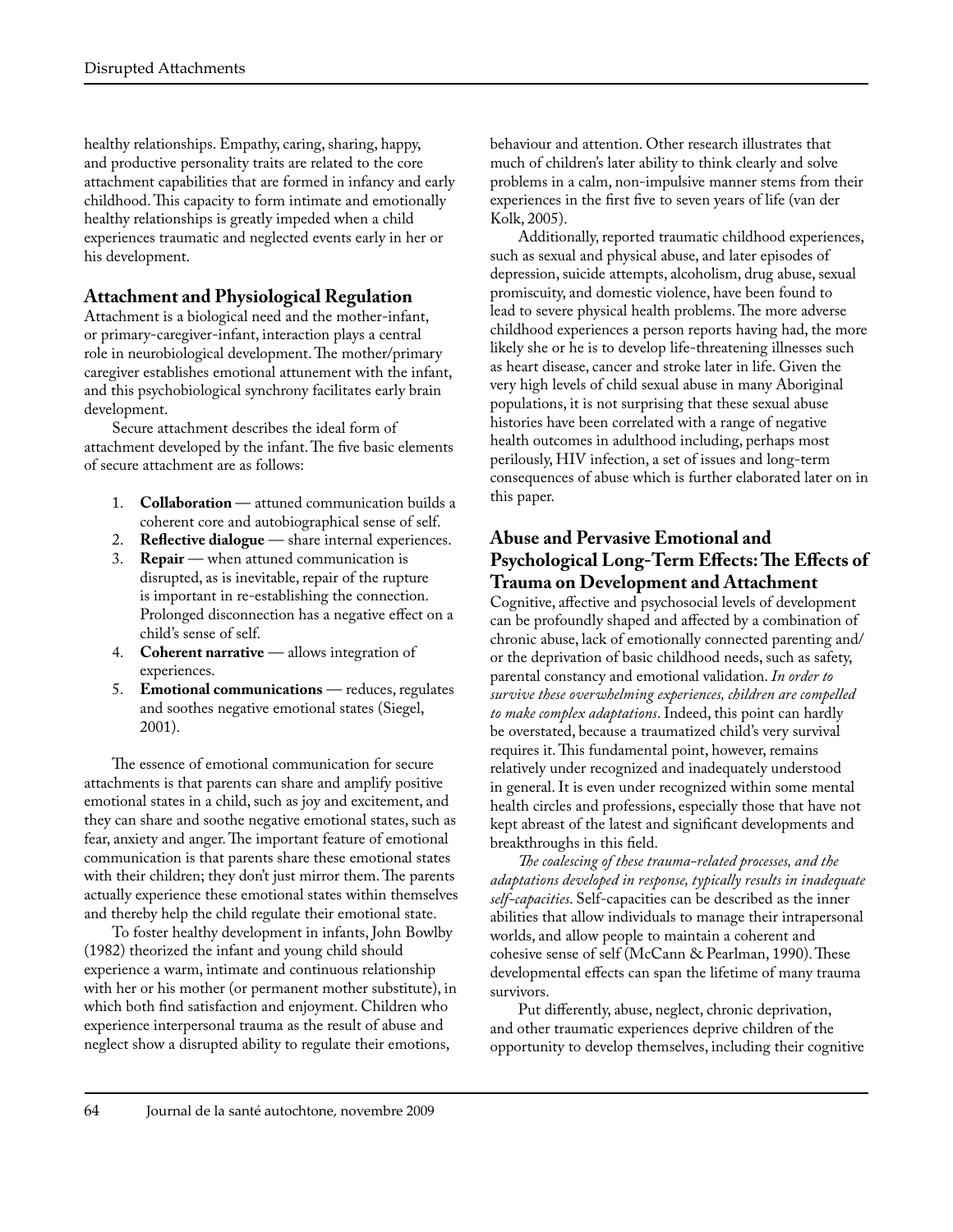and affective (emotional) worlds, in a full and healthy way. Additionally, one of the most significant and profound harms associated with abuse, neglect and deprivation is the absence of the opportunity to develop secure attachment. These difficulties with attachment reverberate throughout a traumatized person's entire life, and affect her or his relationships with self and with others.

A child's capacity to handle psychological and physiological stress is completely dependent on the relationship with her or his parent (or parent figure/primary caregiver). Infants have no ability to regulate their own stress apparatus; they acquire this capacity gradually as they mature, or do not mature, depending on their childhood relationships with caregivers (Maté, 2008).

A core developmental experience children require in order to learn to manage their own emotional experiences is to be calmed when their emotional arousal is too high, and to be stimulated when arousal is too low. In the absence of learning this developmental capacity, a child will not learn to regulate her or his affect (emotional states). In other words, traumatized children most often do not learn the skills necessary to effectively relate to their own emotions. For example, traumatized children typically do not develop the capacities to comfort or soothe themselves, and this lack of ability to regulate affect (emotional states) persists into adulthood. The lack of ability to regulate affect, or affect dysregulation, is at the core of a range of trauma responses, many of which can cause significant further harm to traumatized peoples, including, in many cases, substance and alcohol abuse. Affect dysregulation and disrupted attachment, then, are intimately related consequences of the traumatic experiences of abuse, neglect and deprivation in childhood.

#### **Attachment, Complex Trauma and Historical Trauma**

In this paper, we have foregrounded the critical importance of understanding attachment in human development and of understanding the impact on the development of attachment which form part of the complex trauma response. What we have described as "disrupted attachments" are core elements of trauma responses, and are central to the definitional elements of complex trauma. These problems with attachment profoundly affect a traumatized individual's relationship to her or his self, and to others.

At the collective level, disrupted attachments can also speak to the disconnect between traumatized peoples and their sense of belonging to a community, to their sense

of cultural identity. The general and mainstream trauma literature has yet to focus sufficient attention on explicating the dynamics at play on this level. In relation to Aboriginal peoples, however, there is important literature on historical trauma which attempts to grapple with the collective harms and impacts of traumatic events on entire communities, and the ways in which this traumatic impact spans generations.

In the following sections of the paper, we engage some of the key literature, much of it sociological and some psychological, which analyzes the phenomenon known as "historical trauma" in the lives of Aboriginal people. Primarily, this literature has been developed disconnected from and parallel to the much more extensive and exploding field of mainstream trauma studies in the psychological, psychiatric and medical fields reviewed above. To the extent that this literature aims to recognize the impact of collective trauma on individuals and communities, the literature is an important contribution to trauma studies, and one which we cover in order to weave some of its insights into our final sections of the paper. In that final section of the paper, we integrate what we argue is a more expansive, comprehensive and dynamic explanatory theoretical approach to understanding key features in the current lives of Aboriginal peoples of Canada — a social context complex traumatic stress framework.

# **PART V – THE IDEA OF HISTORICAL TRAUMA**

### **Historical Context for the Trauma of Aboriginal Peoples: A Brief Overview of Trauma and Impacts on Health and Well-being**

Trauma has been known, even in industrialized countries, to disproportionately affect the most marginalized members of society (Karmali et al., 2005, p. 1007).

Trauma affects people's health and well-being in profound and pervasive ways. Health, in the sense we are using it here, refers not only to physical wellness and the absence of disease in the body, but more expansively includes well-being in general terms, including mental health and a person's ability to develop and express their range of capacities. As the World Health Organization defines it, "Health is a state of complete physical, mental and social well-being and not merely the absence of disease or infirmity" (Preamble to the Constitution of the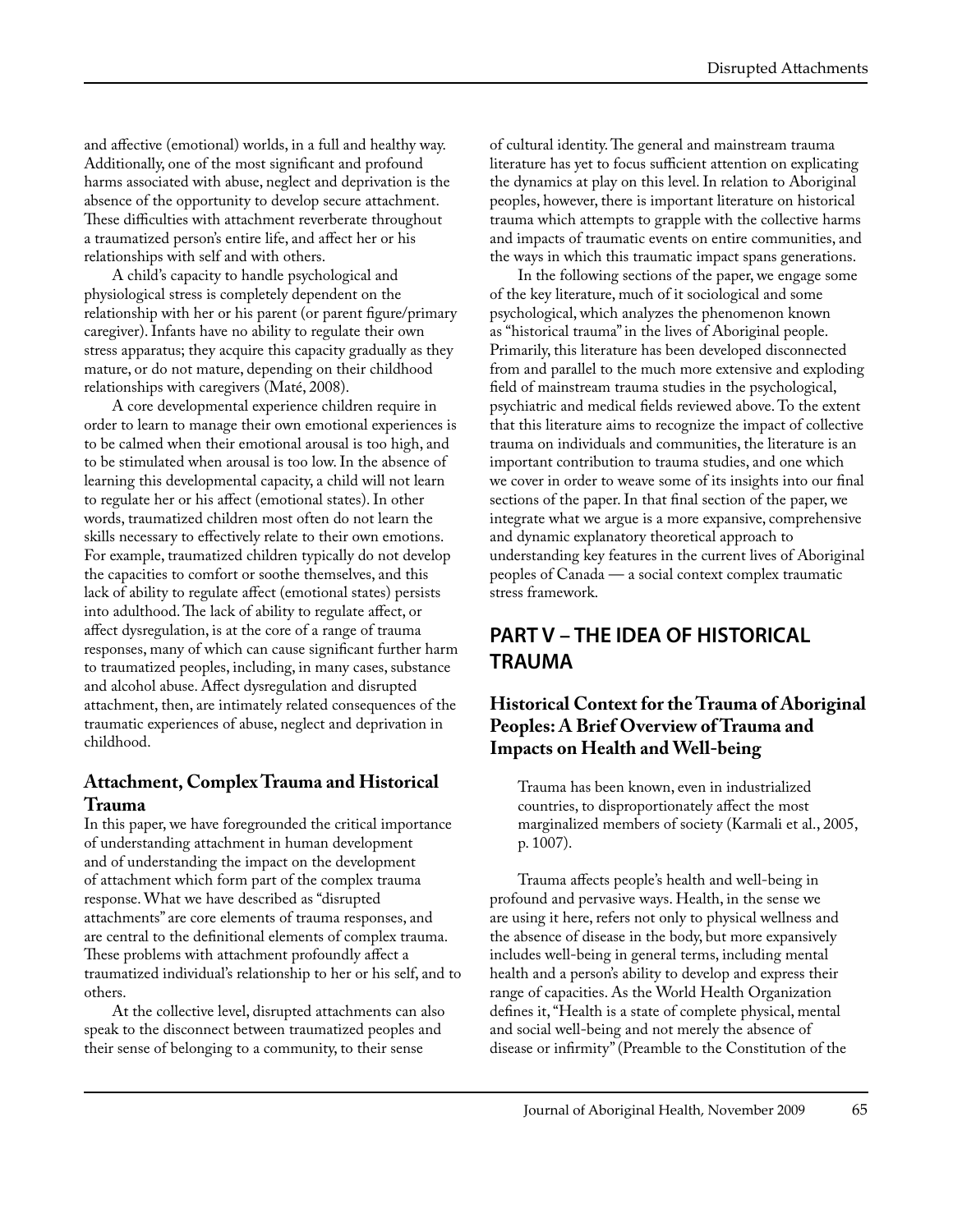World Health Organization, 1946). One of the pervasive deleterious effects of traumatic events on the peoples of Canada's First Nations then, is the multi-leveled harm to the health and well-being of Aboriginal individuals as well as to Aboriginal communities in general.

At the time of European contact, the communities of Aboriginal peoples in Canada were thriving and in good health. Over centuries and through the multiple practices of colonization, however, the state of good health of the Aboriginal peoples of Canada has gradually eroded, and ultimately degenerated into the state of relative ill health which characterizes certainly not all, but so many Aboriginal people and communities today (UNPFII, 2006).

The assaults on the health and well-being of Aboriginal communities are multilevel. Canada's historic Report of the Royal Commission on Aboriginal Peoples (1996a) describes the ways in which Aboriginal peoples' health worsened further as traditional economies collapsed and once-mobile peoples were confined to small plots of land where resources and opportunities for natural sanitation were limited. Aboriginal health levels declined again as long-standing norms, values, social systems, and spiritual practices were undermined or outlawed by increasingly problematic colonial policies (RCAP, 1996a).

The Royal Commission reports that, at the time of its research, the perilous state of most Aboriginal housing in Canada posed an "acute threat to health" (RCAP, 1996a, p. 372). The problems of inadequate housing for many Aboriginal peoples in Canada persist unabated over a decade and a half later. The Royal Commission report also documented that 84 per cent of Aboriginal households on reserves did not have sufficient income to cover housing costs (RCAP, 1996a, p.180). This problem of inadequate housing and economic resources persists today, and greatly compromises the health of Aboriginal peoples so affected (Waldram, Herring & Kue Young, 2006; INAC, 2005; Macmillan et al., 1996).

In terms of contemporary research, there are myriad studies documenting the fact that Aboriginal peoples suffer disproportionately high adverse health effects relative to the general population, including higher levels of what has been described as "severe trauma." For example, one set of Canadian researchers found that Aboriginal Canadians had nearly a 4-fold greater risk of severe trauma than the non-Aboriginal population. These severe traumas included things like motor vehicle crashes, assaults and self-inflicted injuries, including suicide. The same researchers found that "Aboriginal Canadians had a 10-fold greater risk of injury secondary to assault and a 3-fold greater risk of traumatic suicide," (Karmali et al., 2005, p. 1010). These findings speak to the need for an expanded and more nuanced view of the ways in which traumatized peoples, perhaps to a large extent as a complicated consequence of that traumatization, tend to suffer higher rates of injury producing accidents and other harms than those in the general population (MacMillan et al., 1996).

#### **Making Trauma Visible: The Paradox of Denial**

One of the more insidious ways that marginalization and relative social powerlessness get reinforced and further entrenched is through the mainstream tendency to deny any social responsibility for producing the very conditions producing this marginalization and powerlessness, while simultaneously holding those so affected responsible for their own situation. This kind of victim-blaming and social denial represents a pernicious additional layer which peoples who have been disenfranchised, as the Aboriginal peoples in Canada have been disenfranchised through generations of colonialism, must endure. It is embedded and expressed in the still too widespread ignorance of the history of the Aboriginal peoples of Canada, the persistent circulation of racist stereotypes about Aboriginal peoples, and the often heard attitude that Aboriginal peoples need to "fit in" to mainstream society and stop getting "special treatment." In this kind of sentiment, we see the simultaneous erasure of colonialism with the blaming of those negatively affected by the colonial injustices.

Paradoxically, then, one of the problems facing Aboriginal communities is a dominant view that holds Aboriginal peoples responsible for the negative effects of the traumatic events they have endured. This view is not only expressed in racist attitudes and stereotypes, but it also reveals a failure (or refusal) to apprehend the factors creating the health problems, including the mental health problems and addictions facing so many Aboriginal peoples today. Moreover, it fails to grasp the connection between the state of health of Aboriginal peoples and the many levels of neglect of basic health needs facing so many Aboriginal communities, such as the failure to provide clean drinking water, safe housing, adequate school buildings, and medical care.<sup>10</sup>

This is not a new theme. Indeed, it was articulated in the Final Report of the Royal Commission in the chapter dealing with "A New Beginning." There, the Commissioners observed the ways in which a "formal equality" model, premised on the idea that everyone should now be treated in the same manner, decontexualized the history and present circumstances of Aboriginal peoples of Canada, while denying the role of injustice in creating these circumstances. In the Commissioners' words: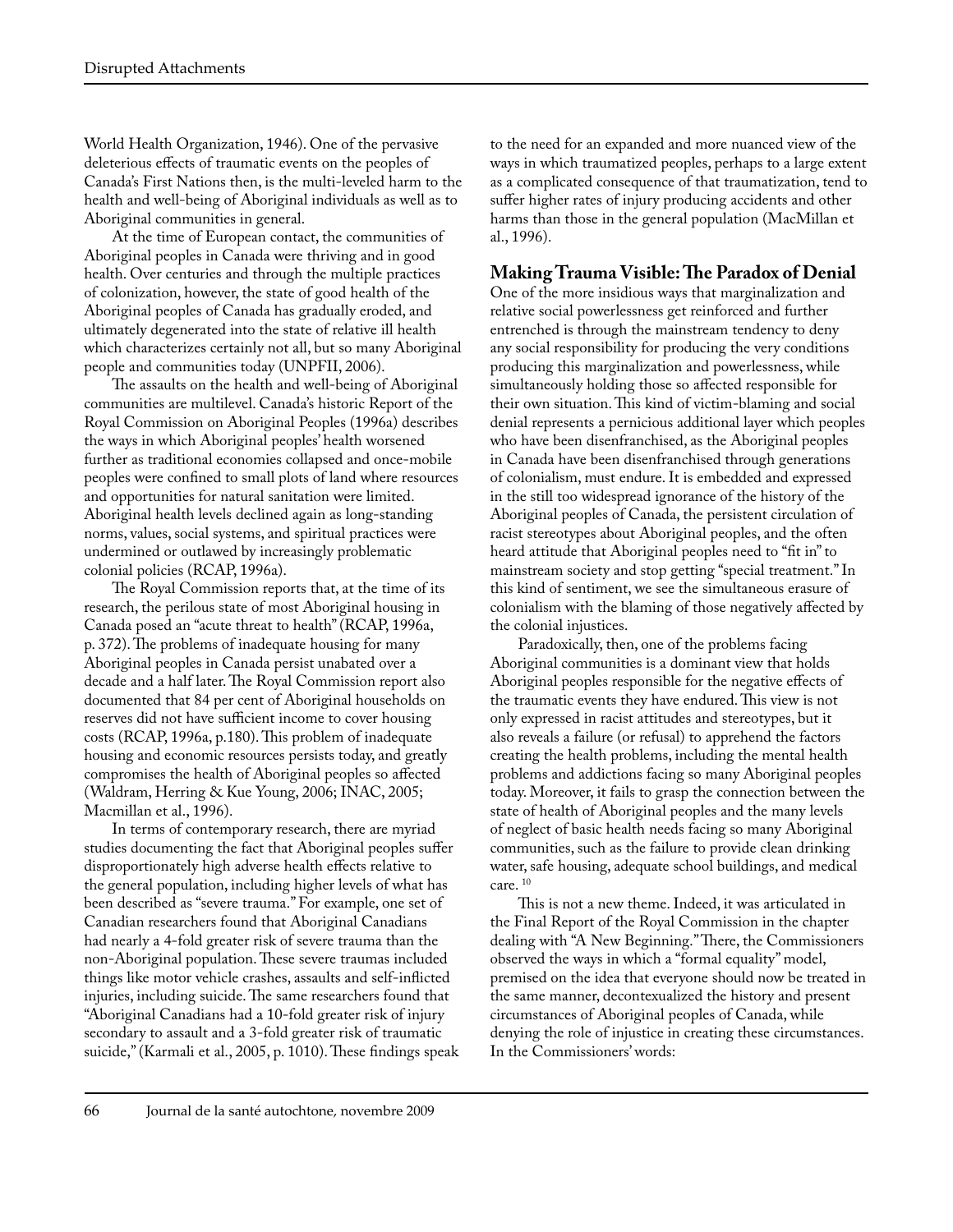First, there has to be a sincere acknowledgement by non-Aboriginal people of the injustices of the past. Widespread ignorance of the history of dispossession has made it increasingly difficult for non-Aboriginal people to admit the need for restitution. Unfortunately, as Aboriginal people have gained strength in the struggle for their rights there has been a rising tide of opposition among non-Aboriginal people with an interest in maintaining the status quo. Their watchword is 'equality': everyone should be treated the same, regardless of deprivation and disadvantage or the origins of these conditions. Acknowledgement and a genuine desire to make reparations are essential prerequisites of a renewed relationship of fairness and mutual respect (RCAP, 1996a).

### **Historical and Intergenerational Trauma: Grasping the Harms to Entire Communities**

In addition to understanding the ways in which posttraumatic stress affects the lives of individuals, the ways in which traumatic events, particularly those that are ongoing, affect entire communities has begun to be addressed in the scholarly literature through the concept of historical and intergenerational trauma. Within the trauma field more generally, an important and specialized literature, though still relatively small, has emerged mainly from within the psychological, psychiatric, sociological, and anthropological disciplines. This literature attempts to grapple with the transmission of the traumatic impact of gross injustices and harms inflicted on targeted groups of peoples across generations. This literature conceptualizes the trauma inflicted on entire communities of peoples who have been subject to abuses on the basis of their ethnicity and group identity, and explores the ways in which the children of those people also carry the traumatic effects, even though those children did not directly experience the traumatic events themselves.

The concept of historical trauma in fact can act as a model for understanding the cumulative, long-term effects of multiple traumatic events on individuals, families and communities (Evans-Campbell, 2008). There are many terms that have been used to describe this phenomenon, including intergenerational trauma, intergenerational PTSD, collective trauma, historical grief, multigenerational trauma, and historical trauma (Denham, 2008). Historical trauma, however, is the term most commonly used by scholars in the Aboriginal context (Evans-Campbell, 2008; Pearce et al., 2008; Palacios & Portillo, 2009).

Historical trauma has been conceptualized as "a collective complex trauma inflicted on a group of people who share a specific group identity or affiliation – ethnicity, nationality and religious affiliation. It is the legacy of numerous traumatic events a community experiences over generations and encompasses the psychological and social responses to such events" (Evans-Campbell, 2008, p. 320). Put slightly differently, historical trauma is "the collective emotional and psychological injury over the lifespan and across generations" (Pearce et al., 2008, p. 2186).

Some of the state perpetrated war atrocities of the twentieth century were the impetus for this scholarship. The unspeakable violence perpetrated against the Jewish people during the Holocaust of WWII, and the internment of the Japanese during this same historical period, have acted as the early major sources of studies attempting to analyze the effects of historical trauma.<sup>11</sup> This concept has since been applied to other groups who have suffered collective harms, including Armenians and Aboriginal peoples.

Part of the goal of this scholarship is to grasp the collective impact of historical abuses, as well as to explore the intergenerational transmission of the knowledge, memories and effects of these traumas. This concept identifies the link between the present and the past, as a writer on the topic of historical trauma observes:

Connecting the past with the present is inherent in many cultural traditions. Historical trauma theory contextualizes "time and place." It validates and aligns itself with the experiences and explanatory models of affected populations and recognizes issues of accountability and agency. It creates an emotional and psychological release from blame and guilt about health status, empowers individuals and communities to address the root causes of poor health and allows for capacity building unique to culture, community and social structure (Sotero, 2006, p. 102).

As discussed below, this literature, some of which is specialized in focusing on the experiences of the Aboriginal peoples in North America and Australia, adds an important and necessary dimension to the typically individualized focus of traditional psychological and psychiatric approaches to the study of trauma.

#### **Emergence of the Idea of "Historical Trauma" and Its Relationship to Aboriginal Peoples**

Central to the idea of historical trauma is the existence of unresolved grief relating to the abuses perpetrated against the group, and the idea that there is an intergenerational transmission of traumatic effects from one generation to the next (Palacios & Portillo, 2009). Teresa Evans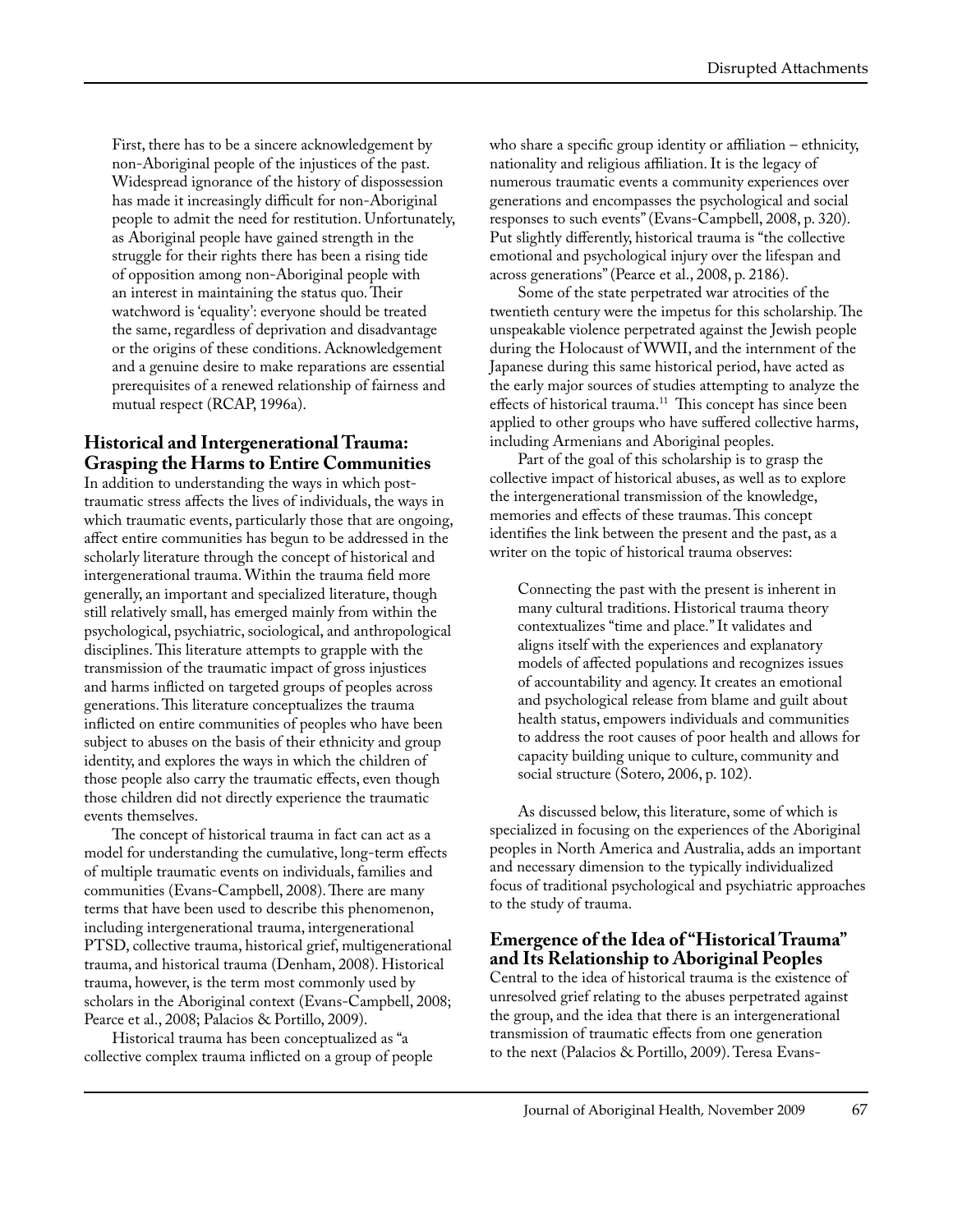Campbell (2008), a professor at the Washington School of Social Work who is a citizen of the Snohomish Tribes of Indians, has published some important work delineating the nature and impact of historical trauma in Native American communities. Evans-Campbell argues that the events giving rise to historical trauma, though varied, can been seen to share three broadly defining features.

These three distinguishing features of the kinds of events associated with historical trauma in Aboriginal communities are events that:

- 1. Are widespread amongst the Aboriginal community.
- 2. Generate high levels of collective distress in contemporary communities.
- 3. Are perpetrated by outsiders, typically with destructive intent (Evans-Campbell, 2008, p. 321).

In the context of the Aboriginal peoples of Canada, historical trauma flows from an unfortunately long list of events, including colonialism, residential schools, the 1960s "adoption sweep" where Aboriginal children were taken from their families of origin, loss of land, massacres, racism, and the loss of cultural practices and language. These events creating legacies of historical trauma are devastating and have pervasive and life changing effects (Palacios & Portillo, 2009).

One group of researchers describes the issue of trauma in Aboriginal peoples of North America in especially apt and unflinchingly stark terms. In their words:

After military defeat, American Indians experienced one of the most systematic and successful programs of ethnic cleansing the world has seen. They were relocated to what amounted to penal colonies, starved, neglected, and forbidden to practice their religious beliefs. Their children were taken from them and reeducated so that their language, culture, and kinship patterns were lost to them. There are several aspects pertaining to the attempted continental decimation of numerous cultures over the period of 400 years that the analogy to the Holocaust may not sufficiently convey (Whitbeck, Adams, Hoyt, & Chen, 2004, p. 121).

They continue to elaborate upon the specificities of the Aboriginal experiences of North America as follows:

First, there was no safe place to return to or immigrate for American Indians. All were forced to relocate to

areas that had no economic value to Europeans. Some were force-marched or loaded on trains and relocated to completely foreign areas of the continent. Reservations were initially very much like large concentration camps or penal colonies. The "more civilized" general population of Europeans often held the reservation people in disdain. Leaving the reservations was illegal. The residents were dependent on the government representatives for food, shelter, and health care.

Second, traditional means of survival were eradicated and the people were forced to learn new ways of surviving (e.g., farming) that often were culturally distasteful or impossible given the quality of the lands they now occupied. Third, there was no specific end to the ethnic cleansing. It was ongoing and legally sanctioned. Practicing traditional religion became illegal, hunting off the reservation was illegal, and children were legally taken from parents and placed in boarding schools that broke up extended family systems and outlawed traditional language (Whitbeck et al., 2004, p. 121).

The writers conclude by emphasizing the specificity and scale of the particular abuses inflicted upon Aboriginal peoples in North America. In their words:

The important point here is that the ethnic cleansing did not end with military defeat and occupation of territory. Rather, it persisted for generations. This means that American Indian people are faced with daily reminders of loss: reservation living, encroachment of Europeans on even their reservation lands, loss of language, loss and confusion regarding traditional religious practices, loss of traditional family systems, and loss of traditional healing practices (Whitbeck et al., 2004, p. 121).

These writers importantly emphasize that it is the daily nature of the reminders of ethnic cleansing and the persistence of discrimination that are essential to any adequate conceptualization of historical trauma and how it is experienced by the Aboriginal peoples of North America. This recognition, in turn, is essential for understanding the dynamics and mechanisms of the transmission of traumatic impacts through generations.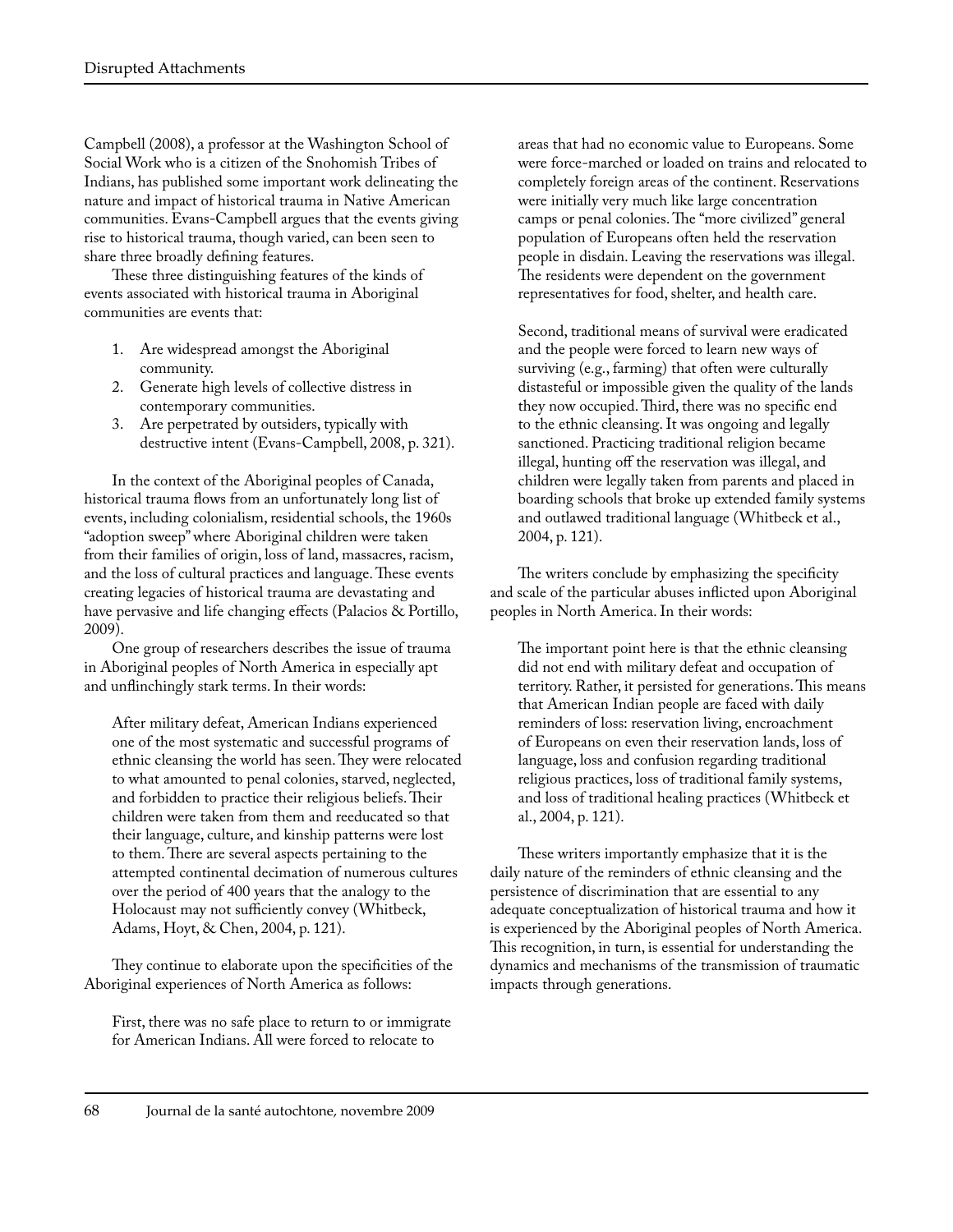### **Historical Trauma: Identifying and Measuring The Impacts of Trauma Responses**

The effects of historical trauma vary depending on the nature of the events causing the trauma, individual psychological characteristics and the particularities of specific communities. Historical trauma affects the individual, the family and the community, with these three levels interacting and perpetuating the effects onto future generations (Evans-Campbell, 2008).

Since most of the literature on historical trauma focuses on the Holocaust, the studies on the documented effects of historical trauma come largely from studies with Holocaust survivors and their children. At the individual level, these studies indicate that the effects of intergenerational trauma can include symptoms similar to PTSD, including guilt, anxiety and depression. These manifestations are distinct, depending on the individual and the generation being studied. Survivors of the traumatic event may experience many negative mental health consequences, such as depression, agitation, nightmares, anxiety, and dissociation. Some researchers suggest that the future generations may display subtler effects given their greater removal from the original traumatic events.

The levels of effects, such as measurable mental health issues, in the generations following the survivors of the original traumatic event are about the same as in the general population, although they do display more problems displaying emotion, psychosomatization, higher anxiety, and are more likely to have some symptoms of depression, difficulty in interpersonal relationships, violence, and other symptoms (Evans-Campbell, 2008). When the descendants experience contemporary trauma, they are more likely to develop PTSD or sub-threshold PTSD.

Dr. Maria Yellow Horse Brave Heart, one of the leaders in the field of historical trauma, a social worker and an Aboriginal woman in the U.S., has founded the Takini Network, an Aboriginal non-profit organization devoted to community healing from intergenerational massive group trauma among Aboriginal peoples. Dr. Brave Heart has extensively studied the impact of trauma on Aboriginal populations, in particular the Lakota (Teton Sioux), and has observed a phenomenon similar to that observed amongst Holocaust survivor generations. Brave Heart has written extensively on historical unresolved grief theory and on culturally appropriate interventions among American Indians, and her groundbreaking work with colleagues has received international recognition. Brave Heart has identified what she describes as the "historical trauma response" to unresolved grief surrounding traumatic events.

In contrast to the historical trauma literature focusing on individual Holocaust survivors and their children, Brave Heart's observations of historical trauma in some First Nations groups she studied note the effects not only on individuals, but also on entire communities. As researchers examining the experiences of Aboriginal people note, losses to the community have resulted from generations of traumatic events that have caused the breakdown of family kinship networks and social structures (Shepard, O'Neill & Guenette, 2006). At the familial level, effects of historical trauma can include reduced familial communication and stress around parenting. These effects have also been associated in the literature with increased familial violence and sexual abuse (Pearce et al., 2008). Community responses to historical trauma have also been identified as including the breakdown of traditional culture and values, alcoholism, high rates of suicide, disease and homicide, poverty, internalized racism, and a range of mental health problems (Evans-Campbell, 2008; Palacios & Portillo, 2009).

As important as it is to delineate and analyze the structural and common experiences of trauma, including specifically the idea of historical trauma in the lives of Aboriginal peoples, it is also necessary to pay attention to differences across and within Aboriginal cultures and communities as well as in relation to differences amongst individuals (McCormick & Wong, 2005). As Evans-Campbell (2008) explains,

[T]here is considerable variability in individual responses to traumatic events and exposure does not necessarily trigger symptoms of dysfunction [sic]. Symptomology may be seen in one person after a relatively mild stressor, whereas in another person exposure to a major traumatic event may trigger only mild distress (p. 316).

While for the purposes of this report, we are emphasizing commonalities in experiences of traumatic responses across Aboriginal communities, it is nevertheless important to keep in mind that more research and analysis is necessary to elucidate differences and specificities as these relate to the diverse experiences and contexts of Aboriginal peoples and cultures in relation to complex collective trauma. Put differently, while generalizations are useful to understand the contours of the phenomenon of historical trauma, they should not obscure particularities and diversity in Aboriginal experiences of it.

To illustrate, within the Aboriginal community itself, the traumatic experiences of Aboriginal women may differ from Aboriginal men's experiences. Aboriginal women,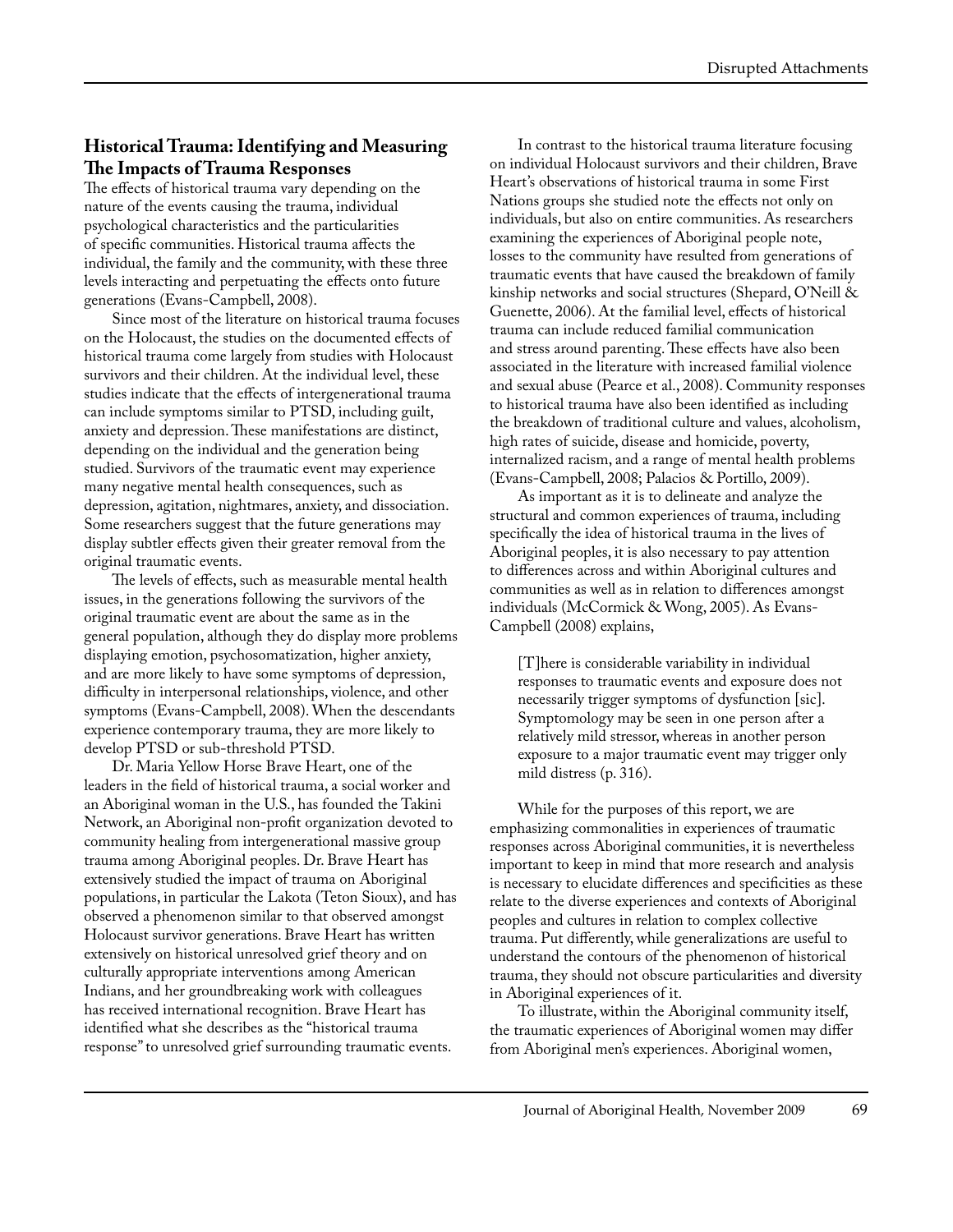as a result of their gender, remain doubly disadvantaged in Canadian society, and in Aboriginal communities themselves, by reason of both race and gender. For example, Brave Heart (1999) has documented and discussed gender differences in responses to historical trauma among the Lakota. Her findings from a research study addressing historical trauma are summarized as follows:

The sample of women presented initially with a greater degree of conscious affective experience of historical trauma. In contrast, the men reported more life-span trauma associated with boarding school attendance and appeared to be at an earlier stage of grief. However, at the end of the intervention, women's experience of survivor guilt-a significant trauma response featuredecreased while men's consciousness of historical trauma and unresolved grief increased (p. 1).

As a result of these differences in experiences of historical trauma based on gender, it is necessary for future research and analysis to interrogate the ways in which gender may influence a person's experience of this kind of trauma.

## **"Measuring" Historical Trauma Responses: Attempts and Challenges in the Research Literature on Aboriginal Peoples**

The growing body of recent research addressing historical and contemporary trauma responses in Aboriginal populations has been explicitly aimed at assessing the interconnections between mental health difficulties and substance abuse in relation to trauma, historical loss and current economic deprivation. Some of the leading and most recent empirical research in the area of measurement and what would more traditionally be defined as "diagnosis" of the effects of trauma and mental health, and substance abuse problems in Aboriginal populations has been undertaken by Dr. Les Whitbek and his colleagues, who have included Aboriginal Elders in their research and project design.

Brave Heart has also undertaken important research in this field. In her research on historical trauma among the Lakota, Brave Heart highlights some of the effects of trauma in Aboriginal communities, including ruminations over past events and lost ancestors, survival guilt, numbness in response to trauma, depression, intrusive dreams, and other mental health problems (Evans-Campbell, 2008). The symptoms identified by Brave Heart run from posttraumatic stress to unresolved guilt.

However, other researchers, including Whitbeck and his research associates, have observed that Brave Heart's research has been limited to "theoretically associating psychological symptoms and somatic problems identified among American Indian people indirectly to historical causes" (Whitbeck et al., 2004, p. 121). In other words, Whitbeck and his colleagues argue that Brave Heart has made an important correlation between mental health difficulties and historical trauma without actually documenting that such a connection actually exists. Simply correlating indicators of historical loss with standard stress measures, such as depression and anxiety, does not mean that there is a causal connection between the two. These symptoms might instead be the result of proximal (immediate) rather than distal causes (long-term). Whitbeck and his colleagues contend that we must instead determine the extent to which Aboriginal people associate this emotional distress directly to historical losses (Whitbeck et al., 2004).

For example, in relation to the high rates of suicide among the Aboriginal community, distal factors may include the pervasive historical legacy of colonization over many generations. Proximal factors, on the other hand, may include other immediate causes of suicide, such as a personal crisis, and enabling factors, including availability of alcohol, drugs and firearms, which increase the likelihood of impulsive action and suicide attempts (Kirmayer et al., 2007). One cannot assume that the high rate of suicide among the Aboriginal population is directly attributable to historical trauma without demonstrating the connection. Therefore, future research must find the connection between the psychological symptoms noted by Brave Heart and their historical sources, thereby linking the sense of historical loss to the symptoms (Whitbeck et al., 2004).

In a series of studies with Aboriginal adults, children and youth from First Nation reserves in the U.S. and Canada, studies undertaken by Whitbeck and colleagues have empirically documented the significantly higher rates of mental health and substance abuse problems experienced by the youngest, and therefore possibly the most vulnerable, members of Aboriginal communities. What is significant about this research is that the studies are explicitly framed within an acknowledgement of, and with analytic attention centrally paid to, the historical as well as the contemporary social contexts of colonialism, poverty and disadvantage facing Aboriginal peoples in Canada and the United States. As Whitbeck and colleagues emphasize in relation to their empirical documentation of the link between trauma, discrimination and mental health effects in Aboriginal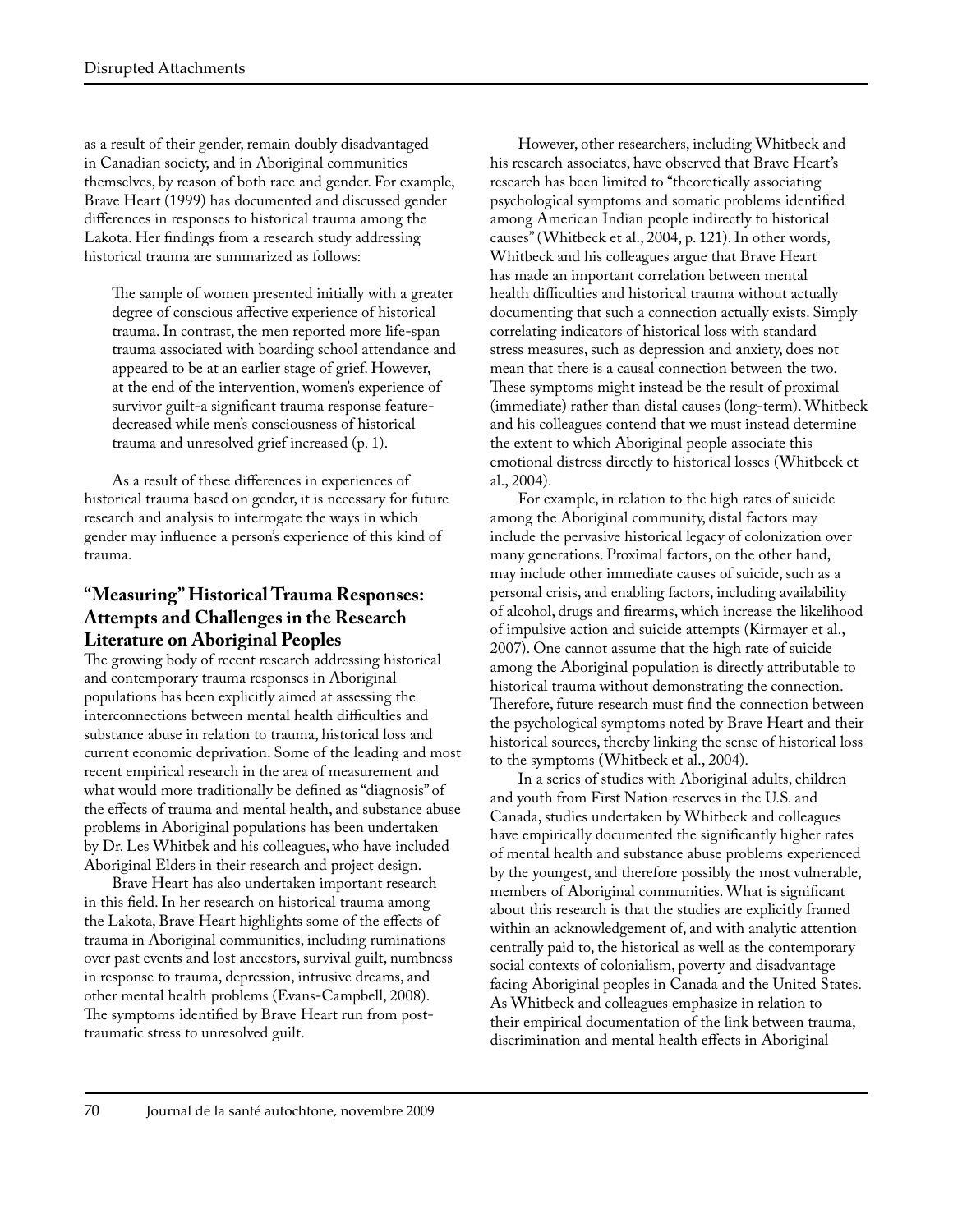communities, the "high rates of mental and substance abuse disorders at these early ages should alarm state and national mental health policymakers" (Whitbeck, Yu, Johnson, Hoyt, & Walls, 2008, p. 899).

In one empirical study of the links between discrimination and the likelihood of American-Indian adults meeting criteria for alcohol abuse, the researchers were able to demonstrate that "alcohol abuse is [in fact] strongly associated with historical loss" (Whitbeck, Chen, Hoyt, & Adams, 2004, p. 413). This is a very significant finding because it delineates a connection between the use of alcohol as a form of coping — numbing — by people attempting to deal with overwhelming current and/or historical traumas.

Whitbeck and colleagues further elaborate on the significance of their finding that alcohol abuse is strongly associated with historical trauma. They suggest that,

Although there is much work to be done to understand the specific mechanisms responsible for this association, the potential relation to stress theory is intriguing. Other findings indicate that historical loss is much on the minds of some American-Indian adults, and they attribute negative emotional responses to it (Whitbeck et al., 2004). Alcohol may serve to reduce intrusive thoughts or feelings related to historical loss and to numb reminders of that loss. Alcohol abuse may also represent anger manifested in self-destructive behaviors (Whitbeck, et al., 2004, p. 416).

This finding indicates the complex interconnections between structural traumas imposed on whole groups and individual coping with trauma responses in Aboriginal communities. As we mention elsewhere in this paper, trauma drives and underpins a great deal of alcohol and substance dependency and abuse.

More broadly, Whitbek and his associates' research on alcohol abuse and trauma has wider implications for future studies which might seek to delineate further interconnections between trauma and other prevalent issues and problems confronting Aboriginal peoples in Canada today. This research might include, for example, child abuse, domestic violence, lower educational rates, and poverty. This is not to suggest that all of these complex problems are exclusively the product of historical and contemporary trauma. Instead, it is to say that trauma and the effects of complex traumatic stress likely play significant roles in the production and experiences of these social problems at both the micro- and macro-levels. More research and analysis is

necessary to explore and explain these intricacies.

Even more recently, in 2006, Whitbeck and a group of colleagues reported on a study which found that the prevalence of substance abuse, behaviour problems and depression were approximately two times greater for Aboriginal children between 10 and 12 years of age than had been found in a previous study of Indigenous children (Whitbeck et al., 2008). To follow up this research, they tracked the same group of young Aboriginal people, using a sample of 736 children and youth (tribally enrolled in four U.S. and four Canadian reserves), and assessed the prevalence rates of these problems during their early adolescence, ages 13 to 15 years. The data from this study showed significant, and troubling, increases in the prevalence rates of substance abuse, depressive disorders and other mental health problems in this population of Aboriginal young people.

Using comparative data from the prevalence rates of these problems in the general population, Whitbeck and colleagues found that the rates of mental health difficulties and substance abuse problems were dramatically higher for Aboriginal children and adolescents than for the general population. More specifically, these researchers report that rates for a lifetime conduct disorder for Aboriginal youth are "more than twice the highest rates expected in the general population" (Whitbeck et al., 2008, p. 897). For substance abuse problems, the twelve-month rate reported by this study is "nearly three times that of the National Survey on Drug Use and Health" (Whitbeck et al., 2008, p. 897).

The researchers connect these difficulties in the lives of Aboriginal children and adolescents to the parents' difficulties in these areas, thereby offering some data on the ways in which traumatic impacts can be transmitted through the generations, which we elaborate upon below of this paper in terms of disruptions to attachment.

This research provides empirical documentation of the intergenerational transmission of trauma responses. As Whitbek and colleagues explain:

Multivariate analyses suggest intergenerational continuity of mental and substance use disorders. Having a biological mother who met lifetime criteria for SUD [Substance abuse disorder] or an internalizing disorder about doubles the odds of her child meeting criteria for a psychiatric disorder. If the mother was comorbid for SUD and an internalizing disorder at wave 1, then the odds that her child met criteria for an externalizing disorder at wave 4 increased to more than three times. Families in which the mother has a history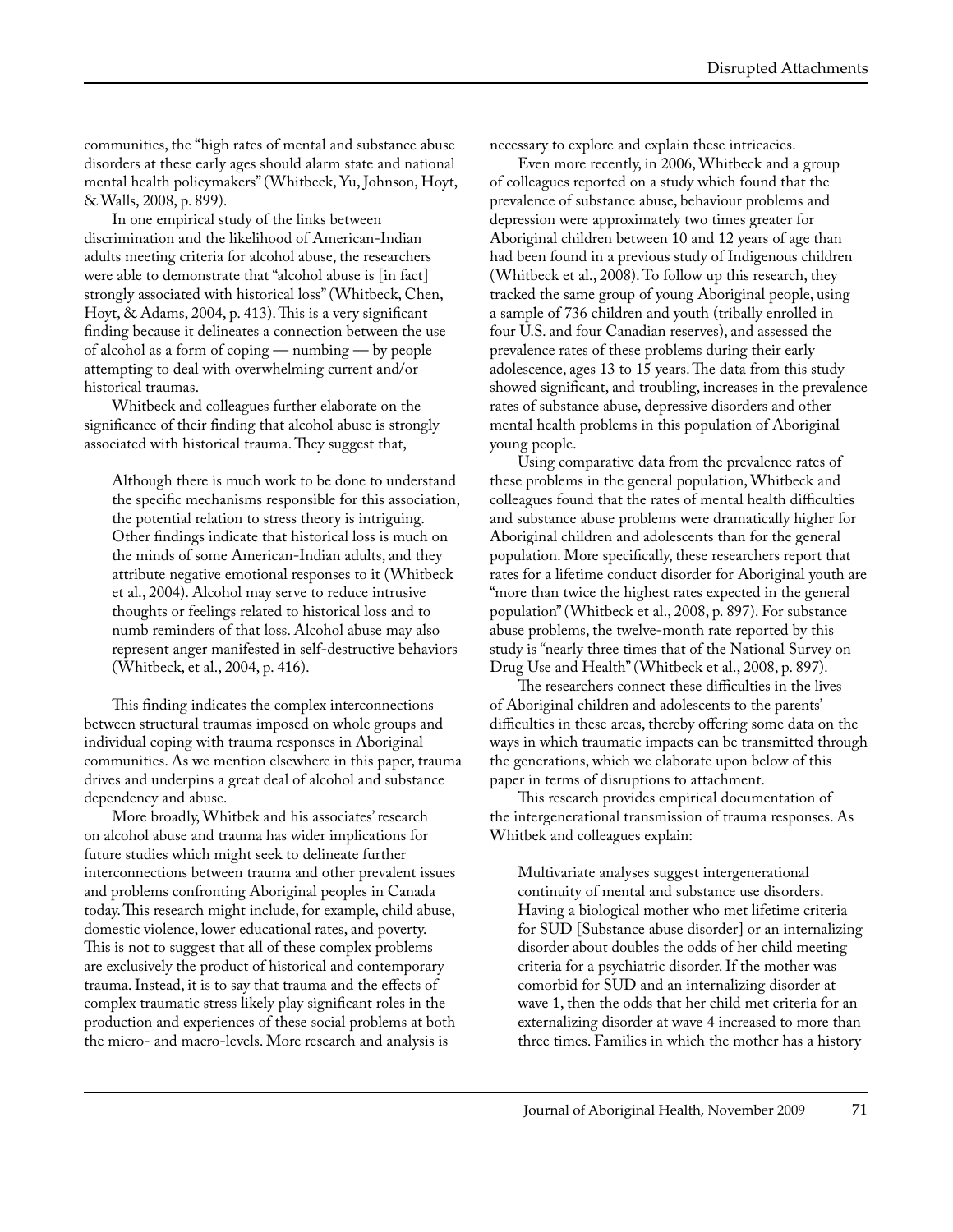of psychiatric disorder will likely to be those that will have the most difficulty coping with a child with a psychiatric disorder (Whitbeck et al., 2008, p. 898).

Whitbek and colleagues also point to the broader and compounding effects of these findings, including the effects on Aboriginal communities. They underscore the need for treatment and interventions to assist these young Aboriginal people at an early point in their lives. In their words:

The effects of social location are cumulative. Reservations lack resources to respond to the high numbers of emotional and behavioral problems among the adolescents, and the families in which they reside may well be those that are the least able to cope without support. (Whitbeck et al., 2008, p. 898)

These researchers further argue that their findings have highly significant policy implications, demonstrating the urgent necessity of adequate service delivery and resources to Aboriginal communities at risk and in crisis. As Whitbek and colleagues explain:

*These results call attention to the critical need for mental health services on indigenous reservations and reserves*. These numbers would overwhelm any pediatric health system, but these communities are among the least prepared in the nation to respond effectively. *Indeed, these findings are one more blow to communities that are struggling to overcome the psychological effects of 300 years of systematic ethnic cleansing* [emphasis added] (Whitbeck et al., 2008, p. 899).

Through this research, Whitbeck and colleagues explicitly connect the mental health problems, including substance and alcohol abuse facing Aboriginal peoples, with historical and contemporary trauma-producing conditions. In their words:

Empirical evidence is beginning to emerge linking historical losses to mental health and substance use symptoms of indigenous people. Such high rates of mental and substance abuse are indicative of this historical legacy (Whitbeck et al., 2008, p. 899).

In a different study, aimed at expanding these conceptualizations by measuring historical trauma and grief and its prevalence in Aboriginal people's lives, Whitbeck and colleagues collaborated with Aboriginal Elders to

devise what they call the "Historical Loss Scale" and the "Historical Loss Associated Symptoms Scale" (Whitbeck et al., 2004, p. 125). The scale included twelve items associated with emotional distress directly related to historical losses suffered by Aboriginal communities. Using these measures, they found that they were able to document that "historical losses were much on the minds" of Aboriginal peoples they studied, sometimes on a daily basis (Whitbeck et al., 2004, p. 124). Furthermore, they found that associated with cognitions about and awareness of historical losses were symptom constructs such as anxiety, depression, anger, and avoidance (Whitbeck et al., 2004).

In this way, these researchers have been able to document thoughts about and psychological reactions to historical losses were very present in the lives of Aboriginal peoples, and that these thoughts were associated with emotional distress (Whitbeck et al., 2004). This is an important way of assessing the ways in which collective historical traumas shape the everyday lives of those affected. This finding also moves us beyond assuming a correlation between historical trauma and psychological distress, towards actually demonstrating a causal connection empirically.

These studies make an invaluable and new contribution to knowledge about the ways in which trauma attributed to historical losses and mental health problems can affect Aboriginal communities. The innovative study devising scales to measure historical trauma illustrate the ways in which traumatic events can be represented in conscious mental life.

Important as these research efforts are in documenting some of the crucial dimensions of historical trauma, however, they are also necessarily limited. This is not a shortcoming of the study, but simply a comment that the complexity of the phenomenon of historical trauma exceeds what any single study can address. Most significantly, this study captures only impacts of historical trauma at the level of thoughts and cognitions. Important as this finding is in people's everyday lives, the realm of explicit and identified mental thoughts is only one level of human experience, and perhaps not even the most important level on which traumatic impacts and traumatic memories are stored, experienced and even sometimes re-enacted.

As is elucidated in the preceding sections of this paper, multiple traumatic events and complex trauma responses are not reducible only to the level of cognitions and their associated emotions, important as these are. Instead, complex trauma responses and dysregulate affect (emotional states) can create significant difficulties with concentration,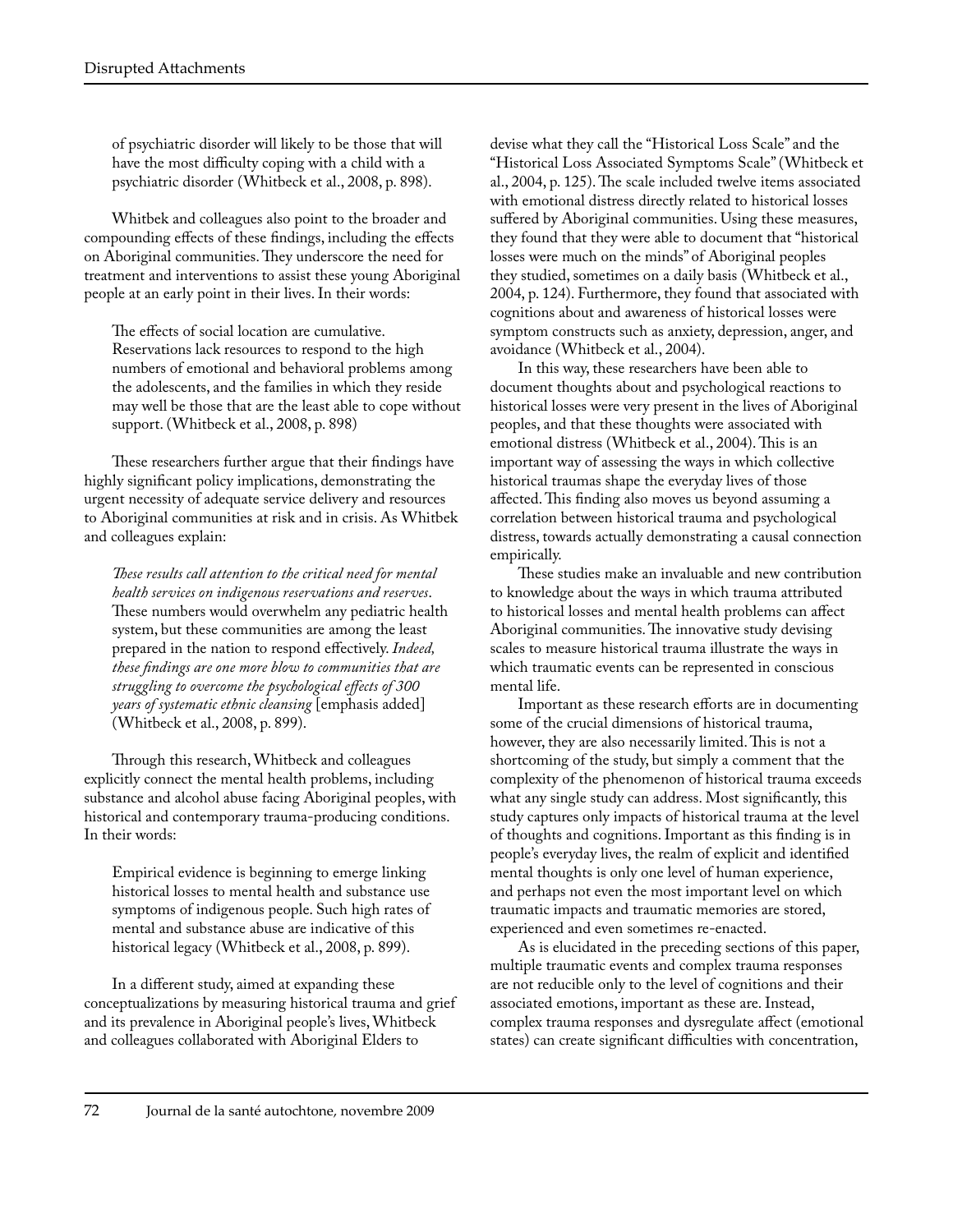focus and memory, and can impair a person's levels of functioning in ways she or he might not even associate with prior traumatic experiences.

The ways in which personal experiences and individual lives are shaped by historical events, including traumatic collective events, then, are complex and not necessarily always readily identified, quantified or empirically "measured." This caution aside, it is nevertheless possible and important to develop and refine additional and more complex ways to assess traumatic impacts associated with collective harms. More research in this area is necessary to build on the excellent work already begun, and in order to better understand the ways in which collective complex trauma, as it is more expansively described, is lived within communities and within the individual lives of the Aboriginal peoples of Canada.

### **Some Limitations of the Concept Historical and Intergenerational Trauma in Relation to Aboriginal Communities**

*[T]he trauma, like a wave, continues to roll forward over generations leaving an array of effects in its wake*  [emphasis added] (Evans-Campbell, 2008, p. 329,).

However useful comparisons of historical traumas across communities might be, these comparisons are also necessarily limited, and can fail to do justice to the specificity of the experiences of particular groups. For example, some researchers and writers have pointed out the ways in which the transposition of the idea of "historical trauma" suffered by the Jewish peoples as a result of the Holocaust is different from the nature of the events suffered by the Aboriginal peoples of North America over the four hundred years since the continent's colonization by Europeans.

More fundamentally, however, the idea of a "historical trauma" relation to Aboriginal peoples of Canada is arguably too static a concept for the context. This concept of "historical trauma" in relation to Aboriginal peoples makes the trauma in the lives of the peoples of Canada's First Nations appear to be only "historical," when in reality the trauma in their lives remains contemporary and current. In fact, many Aboriginal communities are in contemporary crisis, and are currently traumatized as a result of their current, and not only historical, social conditions.

This critical factor is central to explaining the high degree of difficulties faced in Aboriginal communities in comparison with other groups who have suffered historical traumas (Whitbeck et al., 2004). In fact, a significant difficulty with engaging the term "historical trauma" in relation to the Aboriginal peoples of Canada lies precisely with the descriptor "historical." This term suggests that the traumatic event is something which is finished, over with, a relic of the past. For the Aboriginal peoples of Canada, however, it is clearly the case that the traumatic events continue on in the present, even if in different forms from some of the specific traumatic events imposed longer ago.

For these reasons, and because the experience of many Aboriginal peoples today is one of living with entire communities which have been and still are traumatized, we would argue for a term and a conceptual framework which more dynamically captures the levels and complexities of the trauma, past and present. A social context complex collective trauma framework precisely moves towards this goal.

### **Towards a Theory of Social Context Complex Trauma: A Dynamic and Multilayered View of Historical and Contemporary Trauma Responses**

What have been described in the literature as historical trauma responses can perhaps more usefully be conceptualized as constituting part of or expressing a complex trauma response. Expressly situated within an analysis of social relationships, including structured relations of inequality, what we describe as a social context complex trauma framework, incorporates recognition of historical and contemporary traumas.

The social context complex trauma framework, therefore, appears to be a better, more dynamic and expansive approach for describing the circumstances of Aboriginal peoples of Canada as it captures both the community level aspect of the impact, and the idea that the trauma itself is multi-factorial and not reducible or traceable to a single event. Recognition of historical trauma must be understood to be one of the constitutive elements contributing to the complex trauma response in the lives of Aboriginal peoples and communities, yet in a way which grasps the ongoing presence of the historical in the present. Most significantly, it is important to recognize the impact on the everyday lives of many Aboriginal people, of *living in traumatized communities.* These communities are not traumatized as a result of previous experiences of historical wrongs which are now in the past, though this plays a significant role. Instead, they are currently traumatized as a result of contemporary social, economic and political conditions of their lives, and the ways in which individual lives are affected by ongoing complex trauma responses.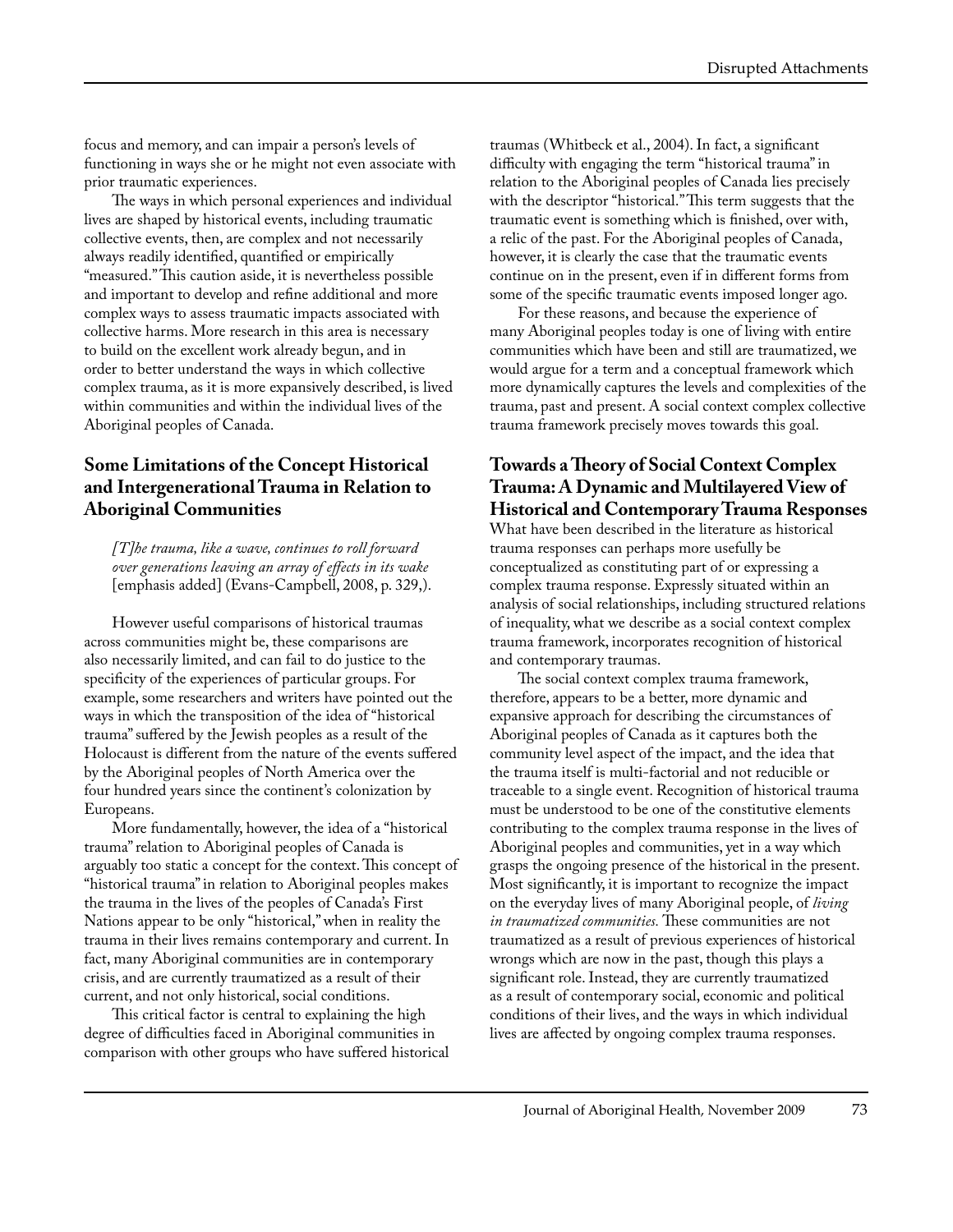The way in which a complex trauma framework helps to explain the effects of trauma on Aboriginal peoples in Canada is articulated in greater detail in the next section of the paper, which ties together the general conceptualization of complex trauma, and integrates it with a social context analysis of the conditions of the lives of many Aboriginal people today.

# **PART VI – COMPLEX TRAUMA AND THE LIVES OF ABORIGINAL PEOPLES: A SOCIAL CONTEXT COMPLEX TRAUMA FRAMEWORK TO UNDERSTANDING TRAUMA RESPONSES IN ABORIGINAL COMMUNITIES**

## **Theoretical Gaps in Explanations of the Intergenerational Transmission of Historical Trauma: Moving Towards a Social Context Complex Trauma Framework**

A gradually increasing number of researchers, clinicians and scholars have been more specifically documenting and analyzing the ways in which historical abuses and the historical and contemporary forms of colonialism generate trauma in the peoples of the First Nations of North American (and also Australia) (Halloran, 2004). While there have been useful and eloquent attempts to describe how historical trauma is "transmitted," the models advanced so far do not appear to adequately theorize, in a dynamic way, exactly how it is that trauma responses are lived and reproduced through the generations, a point we elaborate further below and throughout this section of the paper.

Marie-Anik Gagné (1998), for example, proposes conceptualizing the layers of persistently experienced trauma in terms of a series of overlapping tiers, which can be diagrammatically represented by a series of concentric circles. Tier 1, at the centre, is colonialism, which she sees as the "seed of trauma," as it leads to "dependency, then to cultural genocide, racism and alcoholism." Tier 2 is the socioeconomic and political dependency flowing from colonialism. Tier 3 is the experience of residential schools and the alcohol and substance abuse associated with coping with trauma. Finally, Tier 4 is cultural bereavement and the problems of domestic violence, child sexual abuse, child abuse, and accidental deaths also associated with coping with trauma (Gagné, 1998, p. 358).

This conceptualization is helpful not only for identifying distinct but inter-related levels on which trauma has been persistently experienced by Aboriginal peoples, but also for increasing understanding of the cumulative and compounding effect of these layers of trauma as they affect Aboriginal communities. It is an effective mapping of the layers, or overlapping tiers, of the social conditions and problems which structure the lives of so many Aboriginal peoples. However, this conceptualization is not a dynamic explanatory model; instead, it is a highly useful representation of multiple levels of factors shaping the lives of many Aboriginal communities.

These theories of historical "transmission" have been loosely grouped into four major models that explain the phenomenon of transmission across generations:

- Psychodynamic: transmission to children through unconscious absorption of repressed and unintegrated trauma experiences of their parents.
- 2. Sociocultural and socialization: children learn vicariously through the impact of their parents and social environment.
- 3. Family systems: transmission through the communication between generations and the degree of enmeshment that takes place.
- Biological: pre-disposing genetic or biological risk factors (Denham, 2008, p. 297, citing Kellerman, 2001).

The ways in which these models actually explain the "transmission" of historical trauma, however, is unclear. For example, the idea that children "absorb" unconscious, repressed trauma experiences of their parents is obscure and not consistent with the psychological literature. Similarly, it is not clear what "degree of enmenshment" means, and the idea that that there are "biological" or "genetic" risk factors seems undeveloped and veering towards a static and inherited disease model of trauma. There is some sophisticated work on cortisol levels and trauma by Yehuda, Halligan and Grossman (2001), but this is quite different from suggesting that Aboriginal people are somehow biologically "pre-disposed" to reproduce historical trauma.

There have been several other conceptualizations developed to theorize how historical trauma is "transmitted" intergenerationally. However, even the idea of "transmission" of trauma is difficult, for it evokes an idea of the transmission of a disease, or a genetic flaw of some sort, in a way that might seem more static than is required.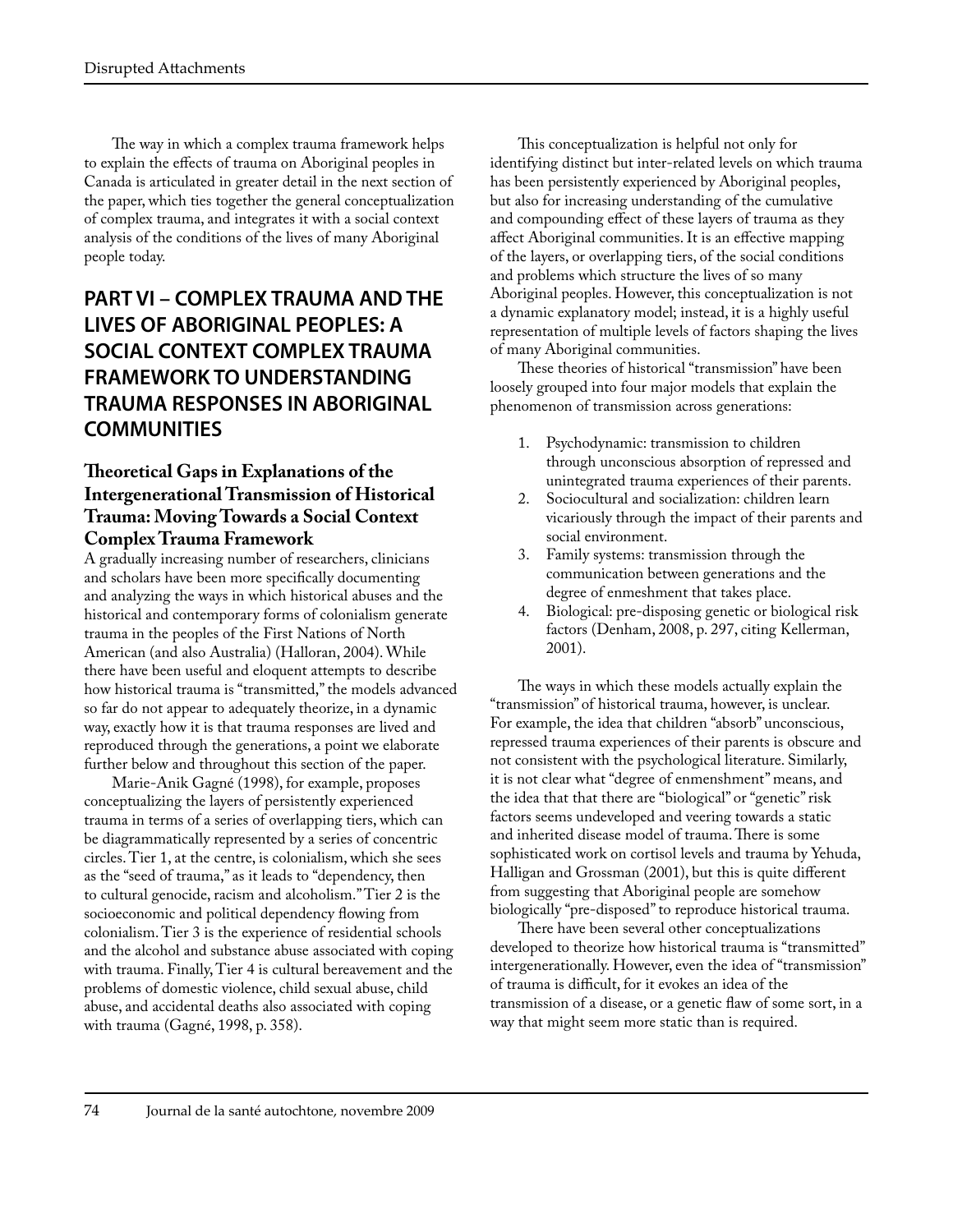While these levels may be significant to some degree, we take the view that a social context complex trauma framework more adequately explains some of the key ways in which trauma responses affect multiple generations of Aboriginal peoples.

Very few works expressly speak of complex trauma in relation to Aboriginal peoples, though not in an elaborated way, or expressly or fully expanded to situate it within a social context framework in the way we are advocating. Nevertheless, all writers do, of course, acknowledge the social conditions of colonization. In an interesting, although brief, paper, researchers in British Columbia suggest that there is support for the complex trauma conceptualization in relation to their work with a group of Aboriginal people who survived residential schools and their abuses. As Söchting and colleagues (2007) observe, the effects of historical trauma are very similar to the effects seen in people who suffer from complex post-traumatic stress disorder. As these mental health professionals note, complex trauma responses result from a series of traumatic events occurring in the life of a developing child or adolescent that are of a psychological, physical and/or sexual abuse nature in the context of inadequate emotional and social support. They further point out that, in their research sample of Aboriginal people, those seeking help display features of complex trauma, such as impairment in regulating impulses, selfdestructive behaviour (such as substance abuse), alterations in self perception (such as chronic sense of guilt or shame), alterations in relationships with others, and alterations in systems of meaning (such as lost faith in existing belief systems) (Söchting et al., 2007).

Since their focus is on residential school survivors, the researchers argue, that the case for complex PTSD might be the overarching clinical conceptualization guiding any assessment and treatment planning of an Aboriginal person. The researchers further argue that a case may also be made for the view that the residential school syndrome is a culture-specific subtype of complex PTSD. This latter syndrome is, in their view, limited to residential school abuse (Söchting et al., 2007).

In a paper by Raphael, Delaney and Bonner (2007), they discuss culturally competent assessment of trauma for Aboriginal peoples in Australia. These researchers refer to the idea of complex trauma, though they rely more heavily on the idea of a trauma "archetype" throughout their discussion. They point to the need to recognize historical loss, the trauma complex and diverse impacts in developing culturally appropriate ways of assessing trauma in Aboriginal populations.

Further, in an interesting and insightful unpublished paper on the topic, Ross (2008) makes the case for the relevance of a complex trauma understanding in relation to some of the Aboriginal adults and children he worked with on reserves and in the context of the criminal justice system. Having heard a presentation on complex trauma in relation to assaulted women and domestic violence, Ross was intrigued to explore its applicability to Aboriginal peoples given the colonization and its effects on entire communities, a project he begins to analyze in the paper, from the point of view of his own professional collaborations with Aboriginal peoples.

Finally, in a paper on historical trauma prepared for the Aboriginal Healing Foundation, Wesley-Esquimaux and Smolewski (2004) make many eloquent observations about the nature and impact of historical trauma on Aboriginal peoples of Canada. The authors describe their model of trauma transmission as follows:

[T]he trauma memories are passed to next generations through different channels, including biological (in hereditary predispositions to PTSD), cultural (through story-telling, culturally sanctioned behaviours), social (through inadequate parenting, lateral violence, acting out of abuse), and psychological (through memory processes) channels (p. 76).

Wesley-Esquimaux and Smolewski present many useful insights in their paper. Their new model for Historic Trauma Transmission (HTT) however, has some problems and explanatory gaps. While it would not seem to be their intention, the authors seem nevertheless to lapse in a disease model for explaining the transmission of historical trauma, and resort to the language of disease, which has pathologizing effects.

To illustrate, they refer to collective memories of powerlessness "passed on to successive generations as a collective contagion" (Wesley-Esquimaux & Smolewski, 2004, p. 5). Additionally, they speak of children catching a "trauma virus," and falling "ill" with social disorders, such as family violence and sexual abuse (Wesley-Esquimaux & Smolewski, 2004, p. 65). The gender dimensions of these phenomena, which the authors gloss over, this language of contagion, of trauma as a virus, or as "genetically coded" (Wesley-Esquimaux & Smolewski, 2004, p. 74) and its description as a disease, is not only medicalizing and pathologizing, but is overly simplistic and fails to explain precisely what it sets out to. Elsewhere in the paper Wesley-Esquimaux and Smolewski (2004) argue that "symptoms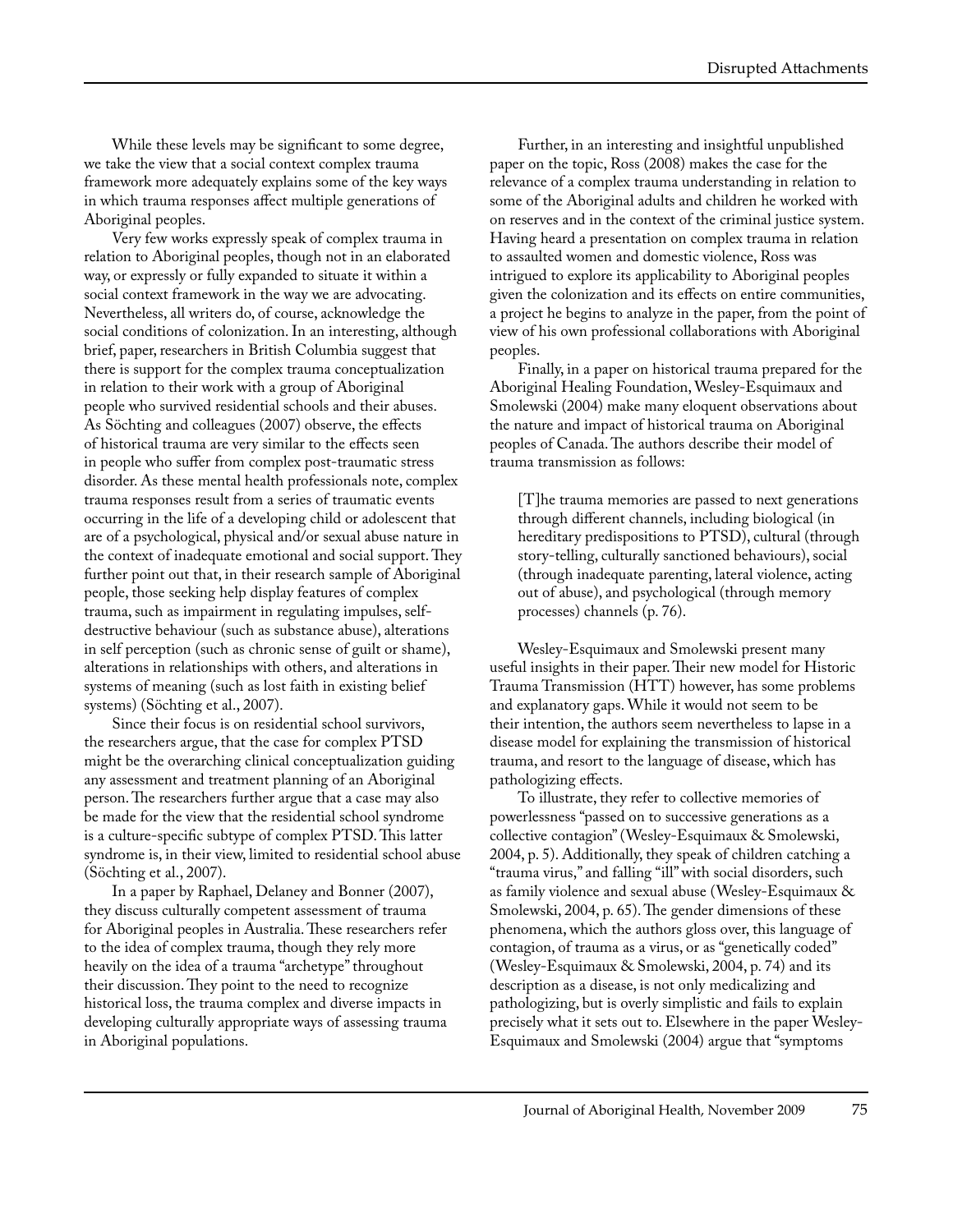that parents exhibit . . . act as a trauma" (p. 65), which is circular insofar as this is tantamount to saying that trauma symptoms are a trauma. What is necessary, then, is a more detailed and nuanced explication of just how it is that through parenting, for example, trauma responses are replicated or induced.

It is the expanded approach offered by a social context complex trauma framework which helps to fill in these gaps, and to which we turn in the sections below. First, however, it is important to emphasize a very nascent recognition of the utility and applicability of the concept of complex trauma in relation to the lives and experiences of Aboriginal peoples. Although it is not defined, explained or well elaborated in their paper, Wesley-Esquimaux and Smolewski make reference to Judith Herman's development of this idea of complex trauma; however, it is not juxtaposed against simple post-traumatic stress, and is in other places conflated with (simple) PTSD.

## **Why is a Social Context Complex Trauma Framework Important for a More Comprehensive and Dynamic Understanding of Trauma Responses in the Lives of Aboriginal Peoples?**

What makes a social context complex trauma framework so useful and necessary for a better understanding of the current conditions of many Aboriginal communities at risk and in crisis?

The social context complex framework allows us to understand the multiple harms Aboriginal people face in terms of how these can shape the individual, how it shapes the person's relationships to self and others, and how it shapes their connection to the community and even the world at large. This is a comprehensive and expanded sociopsychological framework which simultaneously grasps all of these critical dimensions of human life and development, along with the structural conditions in which they are situated.

Complex trauma and developmental trauma disorder provide a lifespan framework for conceptualizing accumulative harms and how they affect people's capacities. Aboriginal communities have too often been faced with cumulative adversities that worsen the impact of complex trauma (Vogt, King & King, 2007). A second injury compounding the original injury of the traumatic events is the lack of response or adequate protection and resources, exacerbated further by victim blaming. All of these factors have been part of Aboriginal people's experiences in Canada.

Ongoing experiences of abuse, denigration, deprivation, neglect, and loss interrupt the most fundamental aspects of psycho-biological development. These aspects are: the integrity of the body; the development of a healthy identity and coherent personality; and the ability to form secure attachment, which, in turn, leads to the ability to have healthy and reciprocal relationships. These experiences and their negative effects are especially formative when they begin early in life, when self-definition and self-regulation are formed and consolidated during childhood.

The nature of the harms that result in complex trauma include experiences that move beyond obvious instances of threat or violations of bodily integrity. Neglect and deprivation tend to be misunderstood and minimized in general understandings of trauma. For instance, emotional neglect may not be immediately life threatening, but lead to long-standing severe problems with self-regulation that are associated with psychobiological stress dysregulation and reactivity.

In fact, many of the harms that Aboriginal communities continue to experience and have suffered in the past are more expansive than instances of immediate harm or violation of bodily integrity (specified under criterion A of PTSD). As a result, the reactions of fear and anxiety that are associated with more immediate dangers in people's lives do not adequately capture the more nuanced psychological responses Aboriginal people might express as a result of ongoing experiences of abuse, neglect and loss. These reactions might include a sense of resignation, defeat, betrayal, and shame.

Complex trauma in childhood leaves the child unable to self-regulate (control feelings, cognitions, beliefs, intentions, and actions), to achieve a sense of self-integrity, or to experience relationships as nurturing and reliable resources that support self regulation and self integrity. We have discussed the development of hyperarousal and hypervigilance in relation to external danger, but in complex trauma, the internal threat of being unable to self-regulate, self-organize or draw upon relationships to regain selfintegrity are some of the worst outcomes of abuse and neglect.

Socially contextualized information about traumatic stress shifts the focus away from perceived flaws in the "personality" or "character" of survivors of abuse, and instead situates traumatized people's coping within the range of normal and typical human responses to trauma imposed from external sources.

This is one of the more significant and important aspects of the kind of social context complex trauma framework we are advocating in this paper. This reframing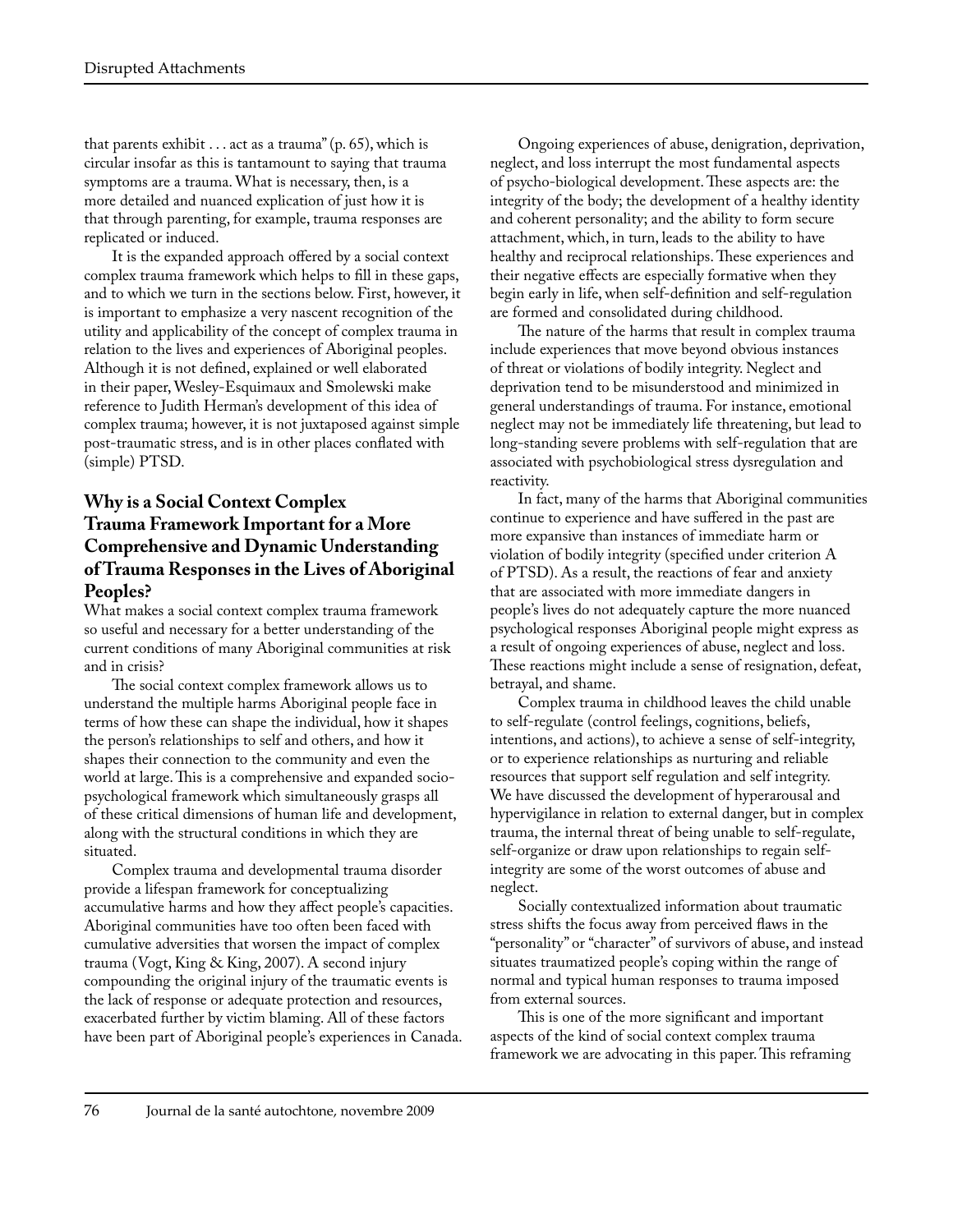of individual "pathologies" is a crucial contribution of the post-traumatic stress framework, as is the connection of individual and community as well as forms of coping with the social contexts and material conditions in which people live. When integrated with a social context analysis, a complex trauma approach allows for an expanded and deepened appreciation of the ways in which trauma responses are fundamental aspects of human experience in the all too common face of abuse, violence, neglect, and deprivation in Aboriginal peoples lives in Canada.

People who seek help with various problems in their lives, including, but not limited to, use and abuse of substances, depression, self-harming behaviours, and chronic difficulties in intimate relationships, may not even connect the difficulties they are experiencing in their current lives with their own prior experiences of abuse and neglect. They most likely do not grasp the ways in which many of these issues are possible complex trauma responses. If mental health professionals and other social service providers are not trauma informed, these people seeking help may not receive the kind and extent of care they require to assist them with their distress and with their healing and recovery.

These problems and gaps in care can be particularly acute for traumatized Aboriginal persons and communities. As one set of writers observes:

Maladjusted [sic] Aboriginal patients, much like borderline personality disorder patients, tend to be viewed pejoratively by mental health professionals, to the point where they are dismissed as too complicated, unreliable, and treatment-resistant. As a result, such "difficult" patients are often denied appropriate and responsible care and treatment (Söchting et al., 2007, p. 325).

A social context complex trauma framework, therefore, offers a comprehensive and non-pathologizing way of understanding layers of responses to traumatic events when applied to the lives of Aboriginal people. This formulation takes into account the cumulative traumas that many Aboriginal people have faced. For example, in a complex trauma framework, chronic self-destructive behaviours, such as substance abuse and self-harm such as cutting, are understood to be forms of coping with overwhelming traumatic memories and underdeveloped capacities to regulate disturbing emotions. Most importantly, however, complex trauma does not merely explain the more severe traumatic responses people may experience, but also helps explicate the difficulties that many people have with everyday life as a result of the harmful effects of traumatic events.

#### **Adaptations and Trauma Responses: Understanding People's Ways of Coping in a Social Context Complex Trauma Framework**

In responding to the effects of abuse-related trauma and chronic neglect and deprivation, people devise a range of diverse coping methods throughout their lives. While these coping methods may sometimes interfere with functioning, they are also in some fundamental ways useful to the survivor. This means that people's ways of coping with trauma are complex, and therefore must be understood in an expansive and nuanced way.

As mentioned earlier, many traumatized people will rely on emotional numbness (distancing from their feelings), or will use dissociation and appear to have "checked out." One of the central harms of complex trauma response is the absence of the development of secure attachment.

When abuse is prolonged and repeated, these coping behaviours result in psychological and physiological changes or adaptations. Eventually, the adaptations that were developed to survive become no longer functional. For example, some of these responses keep the body on high alert for danger (arousal and hyper vigilance) or disconnected and numb in order not to feel pain (Haskell, 2003, p. 2).

Central to the trauma model we are outlining in this paper is the shift from a deficit model to an adaptation, resiliency model. This paradigm shift allows for a focus on a survivor's best attempts at coping with overwhelming abuse, neglect or maltreatment in intolerable circumstances.

This positive appraisal and reframing of "problems" and "symptoms" as "adaptations" assists survivors in recognizing their strengths and inner resources, instead of defining themselves by weakness and failure. For example, dissociation protects them from overwhelming pain in childhood. In adulthood, dissociation protects them from remembering painful events or experiencing unacceptable feelings. Trauma survivors learn that many of their symptoms are the result of adaptations that helped them survive in the past, and, to some degree, in the present.

From this perspective, people dealing with posttraumatic stress are not collections of symptoms. Instead, they are viewed as traumatized people who are attempting to cope as best as they are capable — even if this coping is not always successful. A central goal of trauma treatment is to help people to develop more effective ways of coping (Briere & Scott, 2006).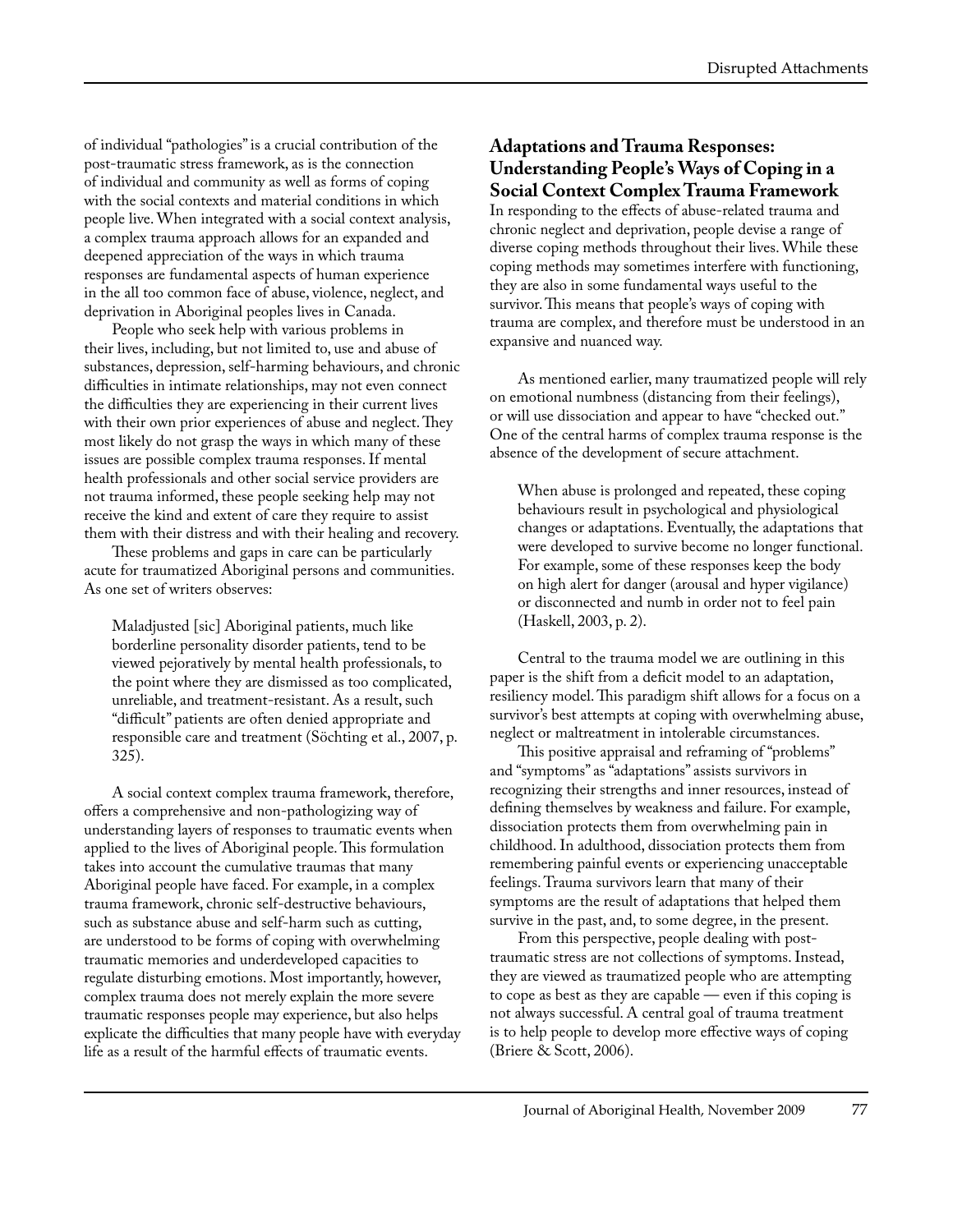The adaptations people make in the face of trauma, including substance abuse, self-harm and dissociation, can themselves be problematic or can create their own additional problems. Nevertheless, there is something extremely important about validating and recognizing that traumatized people are making their best efforts to cope in overwhelming situations or environments. This recognition, however, does not preclude a compassionate recognition of the harms associated with these attempts to cope. This is a crucial shift from a deficit model to a validating model that recognizes people's courageous attempts to survive. This is exactly the approach which must be taken when understanding the experiences of Aboriginal peoples and communities in Canada, as is elaborated in the sections below.

# **The Overlapping and Inter-Connected Elements of Complex Trauma in a Social Context Framework**

Each of the six major elements comprising the diagnostic criteria for complex trauma response is discussed below, integrated with research findings on specific aspects of the lives of Aboriginal peoples in Canada. While we have framed our discussion within this six-part organization, it is important to recognize that these six elements are inextricably related; their separation, while assisting with analytic clarity on one level, is somewhat misrepresentative on another level, as they cannot so easily be separated.

There is no need, then, for slavish adherence to this sixpart construct. However, for the sake of continuity, we have followed it for purposes of our discussion of a social context complex trauma framework and the lives of Aboriginal peoples.

Below we reiterate and apply an expanded version of a complex trauma framework, one which centrally addresses social context, to some of the key aspects in the lives of Aboriginal peoples in Canada today. Each of the dimensions is discussed in turn.

#### **1. Affect Dysregulation, Abuse, Neglect, Deprivation, and Complex Trauma**

Affect dysregulation, as outlined in previous sections of this paper, describes difficulties regulating emotional states. Affect dysregulation, then, translates to a disruption of a core self capacity. It is at the core of a wide range of other secondary problems, such as, for example, alcoholism and substance abuse. In the absence of more functional and effective coping, traumatized people often use drugs or alcohol to avoid feeling intolerable levels of emotional

arousal (pain, grief, despair, loneliness, fear, and shame). Unlike a more traditional and limited "disease" model of alcoholism and substance abuse, understanding that a trauma response, specifically expressed as affect dysregulation, is at the heart of much substance abuse offers a more expansive and less static understanding of this problem in people's lives, and indicates a very different approach to treatment and intervention.

Substance abuse, including drug and alcohol abuse, is in fact a common problem within Aboriginal communities. This problem must be considered in the socio-economic context of Aboriginal living conditions in Canada, including such factors as poverty, under- or unemployment, isolation on reserves, and poor living and health conditions (MacMillan et al., 1996). A number of studies on the mental health problems currently found within the Aboriginal community, including high incidences of physical and sexual abuse, suicide, psychiatric problems, and alcoholism, have been linked to the experience of former residential school students or to the mass adoption of Aboriginal children in the mid-twentieth century (Fournier & Crey, 1997; Kirmayer et al., 2007; Colmant, 2000; Grant, 1996; Knockwood & Thomas, 1992; Haig-Brown, 1988).

Children who have been subjected to ongoing abuse or neglect are very likely to experience significant problems relating to their emotional regulation capacities, their selfconcept, their socials skills and their academic motivation. Research has shown that severe depression, substance abuse, impulsiveness, hyperactivity, and aggression are long-term outcomes of abuse in childhood. Chronic physical and/or sexual abuse has been shown to play complex roles in the development of mental health symptoms, substance abuse and a wide range of physical health problems.

The long-term outcomes of chronic abuse are clearly manifested in the lives of many Aboriginal children and parents in Canada. As one study by the Ontario Federation of Indian Friendship Centres on Aboriginal families living in Ontario states, "Words such as low self-esteem, depression, anger, self-doubt, intimidation, frustration, shame and hopelessness were used to describe some of the crushing feelings of Aboriginal children and parents living in poverty" (Ontario Federation of Indian Friendship Centres (OFIFC), 2000, p. 7). In fact, mental conditions, such as depression, anxiety and PTSD, are the most common mental disorders found in Aboriginal communities, and in some communities are endemic (Kirmayer, Brass & Tait, 2000). A review of case files for 127 Aboriginal survivors of residential schools who had undergone clinical assessments in British Columbia revealed that 82 per cent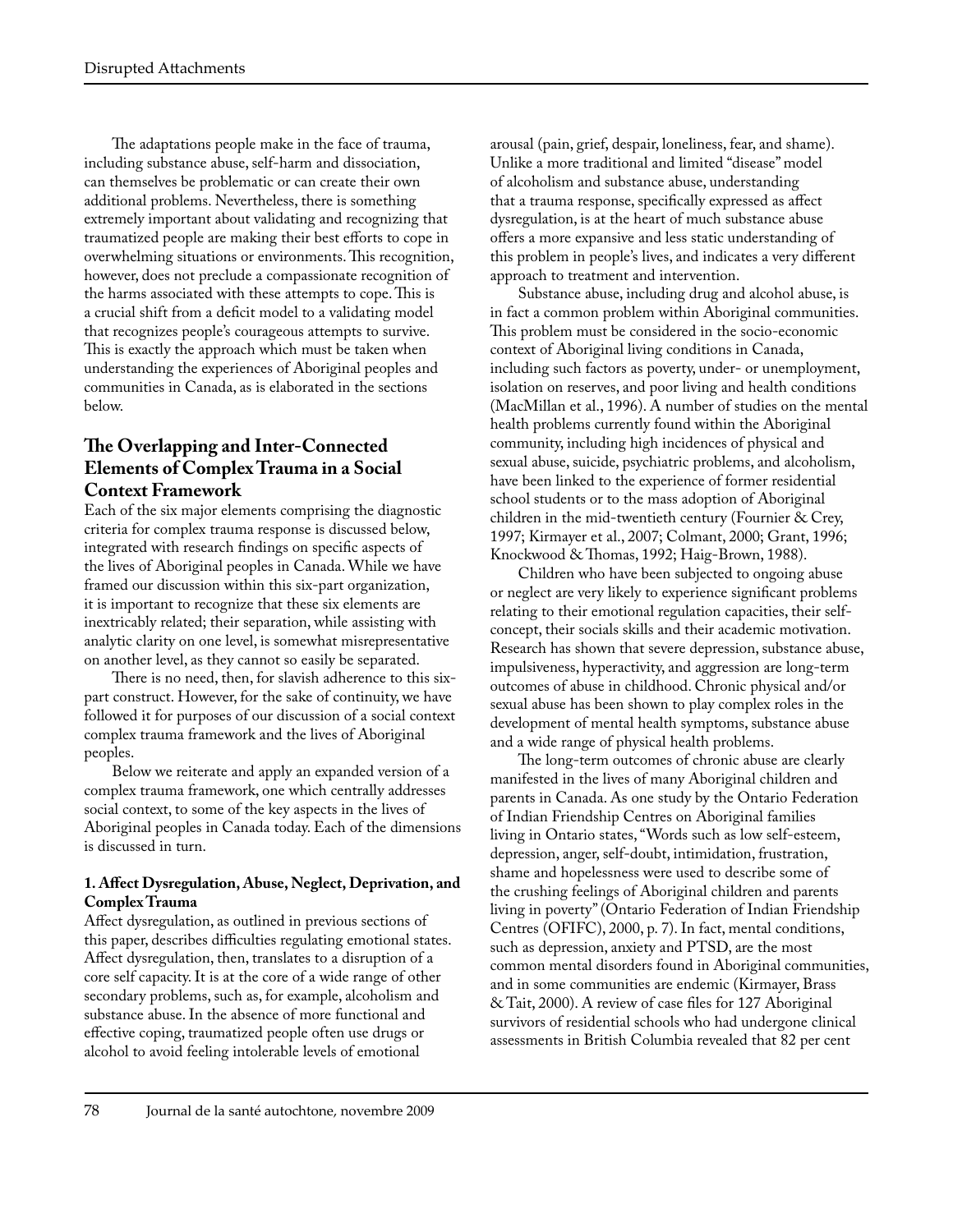reported that their substance abuse behaviours began after attending residential schools (Corrado & Cohen, 2003). Another study on Aboriginal substance abuse treatment centres across Canada revealed that 80 to 95 per cent of their clients had been victims of child abuse. Employees of these programs reported that they now saw "alcohol and drug addition[s] merely as symptoms with sexual abuse as the underlying cause" (Fournier & Crey, 1997, p. 116).

Abused children often re-enact behavioural aspects of their abuse through aggressive, self-harming or sexualized acting out. These responses can be conditioned triggers to trauma reminders or attempts to gain some control over their experiences. Affect dysregulation is an element of this phenomenon as well.

In one study on sexual abuse among a group of young Aboriginal people between the ages of 14 and 30 years in British Columbia, the researchers found that nearly half of the participants reported that they had experienced sexual abuse as a child. These survivors of childhood sexual abuse were also found to be at a significantly higher risk of serious negative outcomes in other areas of their lives, including their health. Sexual abuse survivors, in fact, were twice as likely to be HIV-positive compared to those who did not report any sexual abuse (Pearce et al., 2008), a finding elaborated in the section on alterations in relationships with others, below.

#### **2. Dissociation and Complex Trauma**

The complex trauma model identifies dissociation as a key feature of chronic traumatization. Dissociation can be thought of as a form of disconnection to the self, as well as to the outside world.

Memories previously dissociated often cause problems in current behaviour, when the immediate need to defend oneself has expired. For many Aboriginal people, fundamental capacities are affected by chronic trauma coupled by a broader social environment of disempowerment.

Dissociation describes an inability to integrate information and experiences. Dissociation is believed to be one of the outcomes of disrupted attachment. Young infants who have a parent who is frightened (a traumatized, or dissociative parent) or frightening (a parent who is intoxicated, high on drugs or violent), learn to deal with these overwhelming experiences by dissociating. It is considered fright without solution.

Dissociation begins as a protective mechanism in the face of overwhelming trauma, but often develops into problematic chronic coping. Put differently, it can be used adaptively to survive trauma, or maladaptively to avoid feelings. People also experience dissociation from others, their communities, and from their own bodies, feelings and thoughts. Thought of in this way, dissociation is a specific form of disrupted attachment.

Many traumatized people respond to daily stressors, anxieties and irritations with dissociative defenses. In this way dissociation goes hand in hand with affect dysregulation. People do not learn to regulate their emotional states because they learned to dissociate as part of a trauma response at a very young age. Dissociation becomes an automatic physiological response, an adaptation gone awry. As a result, people who dissociate do so without conscious choice or awareness.

Due to this over reliance on dissociation as a form of coping, dissociation potentially blocks effective coping with danger and dealing with everyday stressors. This can result in experiences of revictimization and attempts to cope by using means such as substances or self –harm. These are all forms of coping which have been well documented in Aboriginal communities.

**3. Altered Self Perceptions, Changes to How People View Themselves and the World, Or The Disrupted Self** Disruptions in relationships with self and with others (as elaborated below) is one of the core impacts of complex traumatic stress. Harm to a sense of self underpins the alterations, or difficulties, with relationships to others, and it is the harm to self-perception which we address here. However, alterations to sense of self is inextricably connected to alterations in relationships with others, so there is a somewhat artificial disconnection between elements three and four, altered relationships to self and with others, for the purposes of our discussion here. Most of our discussion of these interrelated aspects of complex trauma, then, takes place in the next section, Alterations to Relationships with Others, which follows below.

The altered sense of self associated with the complex trauma response revolves around the significant and sometimes overwhelming feelings of guilt, shame and inadequacy which are extremely typical trauma responses for abuse survivors, and well documented in the literature. In a society saturated with negative and racist images of Aboriginal peoples, it is not difficult to see the ways in which the damaged self-perception associated with complex trauma is layered and compounded by the harmful social (mis)representations of the peoples of the First Nations.

In a clinical case study of the Inuit of Northern Québec, mental health professionals reported that "of 100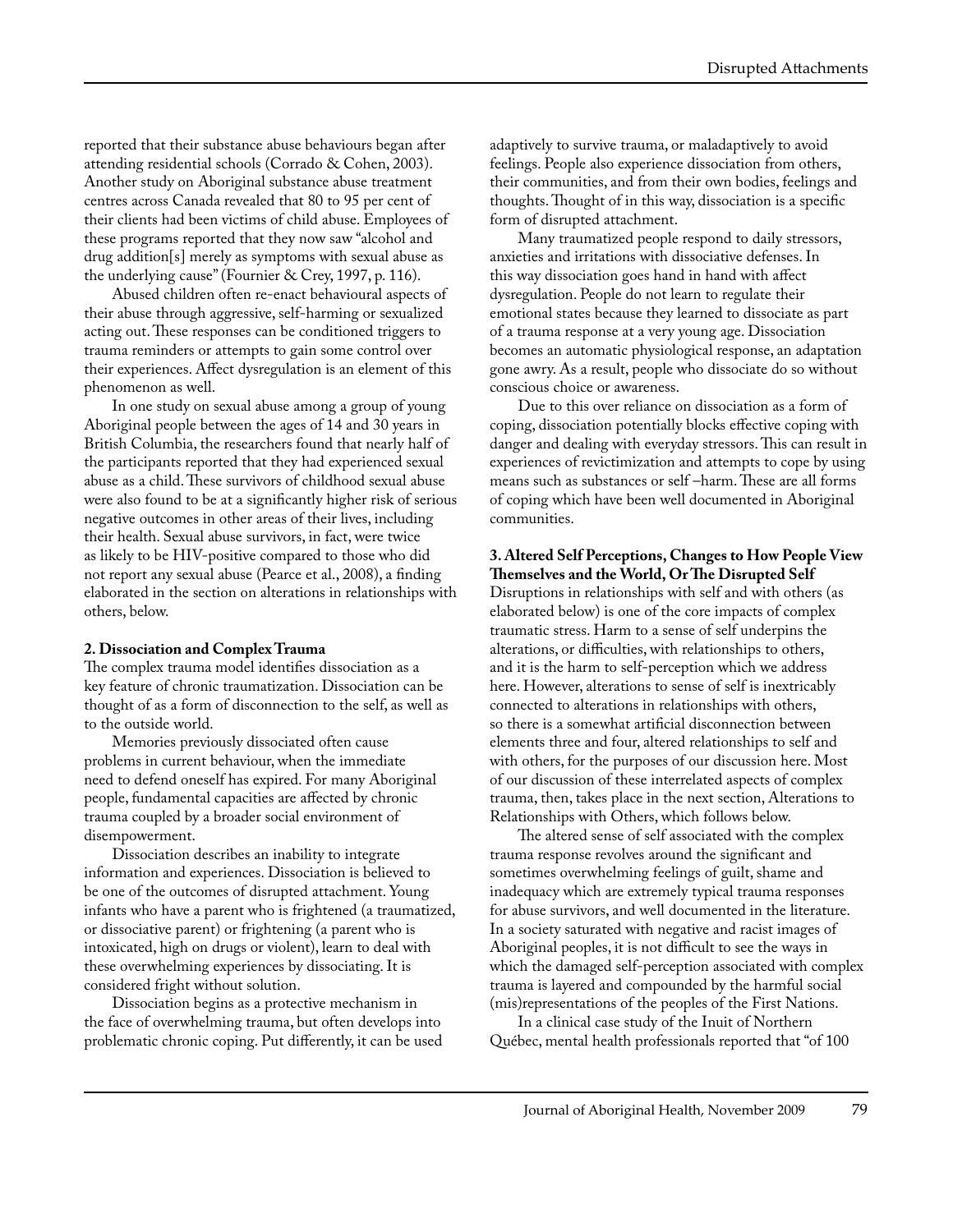consecutive cases referred for psychiatric consultation, the single most common [DSM] diagnosis was major depression with melancholia" (Kirmayer et al., 1994, p. 12). Other studies with Aboriginal peoples have documented emotional states such as "low self-esteem, depression, anger, self-doubt, intimidation, frustration, shame and hopelessness" reported by Aboriginal parents and their children (OFIFC, 2000, p. 7). Interestingly, this study focused on the impact of living in poverty, which effectively demonstrates the interplay between social conditions of deprivation and internal emotional worlds of those affected by that very deprivation.

There is also a documented link between histories of child sexual abuse and harms to a person's experience of their own sexuality, their vulnerability to revictimization and the increased likelihood of future negative physical health effects. This link is especially pronounced in some Aboriginal populations. As a result of their distorted and damaging experiences of sexuality, adults who were sexually abused as children may later in life engage in inappropriately sexualized behaviours in an attempt to gain some acceptance or believing this is the only way they can have intimacy (Durst, 1991; Robin, Chester & Rasmussen, 1998; Barnett & Fagan, 2003; Chansonneuve, 2007). This kind of disruption to one's sense of sexuality and sexual relationships with others has, in turn, a series of compounding and negative health consequences.

One study, named the Cedar Project, sought to determine the factors associated with sexual abuse among a group of young Aboriginal people in British Columbia between the ages of 14 and 30 years who used injection and non-injection drugs. In this study, over half of the sexually abused participants reported having a sexually transmitted infection, as well as were twice as likely to have more than twenty lifetime sexual partners (Pearce et al., 2008). Young people with a history of sexual abuse are therefore more likely to have greater sexual vulnerability in adulthood.

The long-term yet still under appreciated consequences of abuse and trauma, particularly sexual abuse in childhood, can, as a result of sexual disconnection and a larger number of sexual partners, include greater susceptibility to other very significant deleterious health problems, such as HIV infection. This point can be illustrated through the alarmingly high rates of HIV infection within the Aboriginal community in the last decade. Although Aboriginal people comprise only 3.3 per cent of the Canadian population, as of 2005, an estimated 3600–5100 Aboriginal people were living with HIV in Canada (Public Health Agency of Canada, 2006).

This high rate of HIV infection cannot, then, be viewed in isolation, but the long-term trauma which Aboriginal people face throughout their lives must also be acknowledged. The Cedar Project, for example, found a significant association between having at least one parent who attended residential school or was involved in the child welfare system, and sexual abuse experiences among the project's participants. Nearly half of the participants reported that they had experienced sexual abuse, many as children. Survivors of childhood sexual abuse in this group were found to be at a significantly higher risk of serious negative health outcomes, including HIV infection (Pearce et al., 2008).

These findings demonstrate the complex and multilayered interconnections between child sexual abuse, a damaged sense of self (alterations to sense of self ), feelings of shame, and affect dysregulation and harmed sexuality, along with the consequences of forcing Aboriginal children into residential schools aimed at destroying their culture. All of these layers are tied to later mental and physical health consequences, revealing the necessarily intertwined dimensions of the complex trauma response and the necessity of situating it within a social context framework in order to make comprehensible the conditions of the lives of many Aboriginal people in Canada today.

#### **4. Alterations to Relationships with Others and Complex Trauma, Or Disrupted Attachment to Others**

Another way of speaking about this category of complex trauma speaks to disruptions in attachments to others, and to relationships with other individuals. We would argue that this category can and should be broadened, however, particularly in the case of Aboriginal peoples, to describe the ways in which the traumatic dislocations of Aboriginal communities and ways of life have profoundly severed attachments to not only relationships with other individuals, but also to community and to a sense of cultural identity.

This component of complex trauma, described as "alteration to relationship with others," is not merely a state of being wary of other people, though it may include that as well. More fundamentally, complex trauma disrupts people's abilities to experience safety and comfort in relationships. Yet, relationships and closeness to others is what sustains us through our lifetimes. We heal in relation.

In fact, this sense of connection and the significance of relationships are already deeply acknowledged in Aboriginal culture; indeed it is an ethos which suffuses many of the Aboriginal worldviews about the relationship between individuals, communities and nature.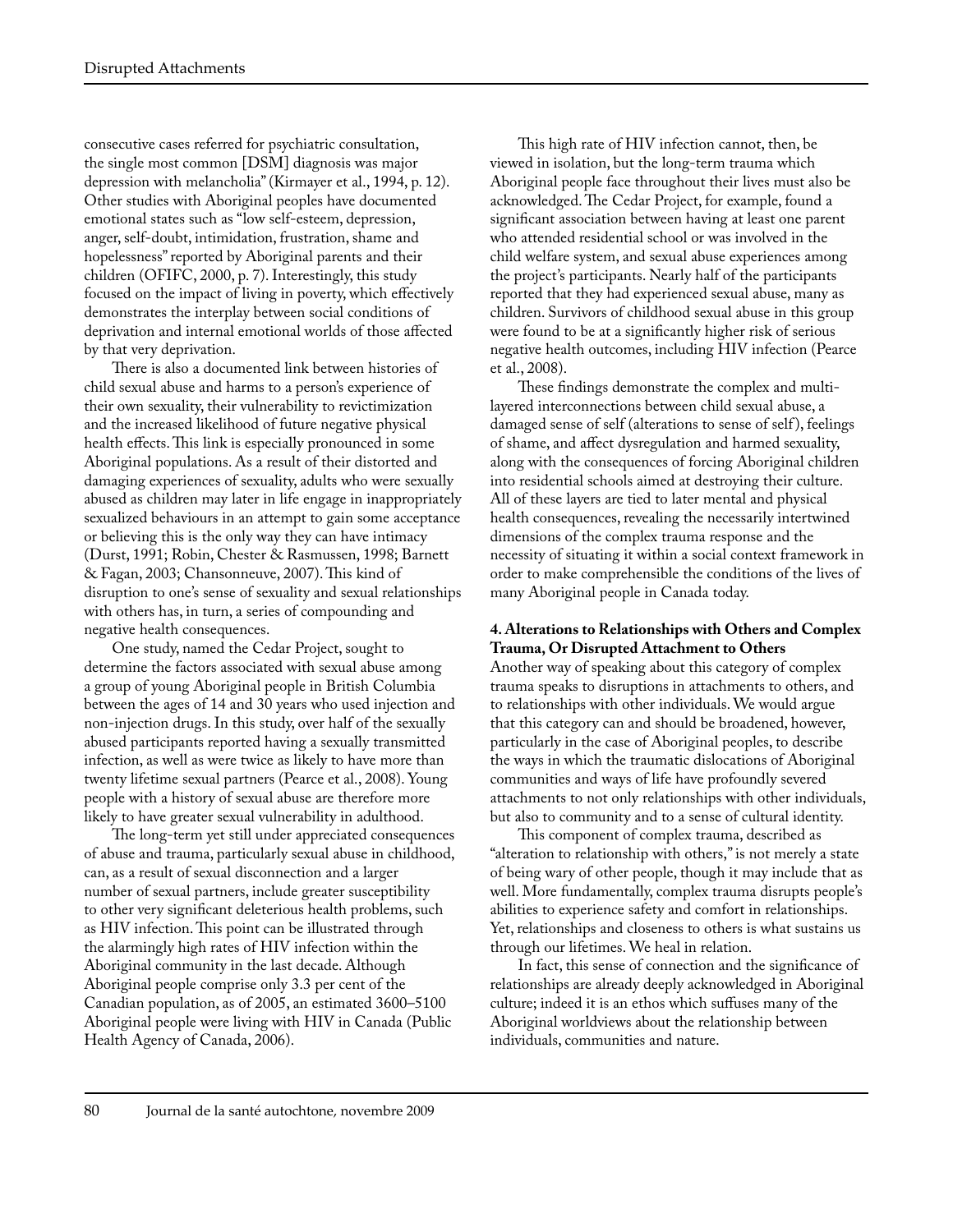Research has demonstrated that people with close relationships live longer lives. Safety in relationships is one of the biggest resilience factors against mental health problems, and is one of the most important factors in general health and well-being. Suicide, particularly among young people, has been a profound problem in some Aboriginal communities, and research has shown that strengthened attachments serve as a protective function against suicidal ideation.

Pharris, Resnick and Blum (1997) in fact found that perceived attention and caring from family and other adults were associated with the absence of suicidal ideation and attempts among American Indian and Alaska Native youth with a history of sexual abuse.

Attachment is another way of speaking about relationships. Disruptions to attachment, then, are a fundamental effect of complex trauma. A rich and important literature on attachment has been developed in the psychological field. Drawing on the insights of this literature, we have identified some of the ways in which complex trauma as experienced by Aboriginal peoples has disrupted attachments, a core source of human nurturance and well-being. Some of the ways in which attachments are disrupted through traumatic events are elucidated in relation to disrupted attachment and parenting capacities, and in relation attachment to communities.

#### **Trauma, Parenting and Disruptions of Attachment: Intergenerational Impacts**

The early parenting relationship is the primary way children learn about themselves, their emotions, their relationship to themselves, the world, and their relationships with others. Therefore, a secure attachment relationship is essential for a child's development of core self-capacities. This attachment provides the context which facilitates developing the capacity for regulating emotional states, a sense of agency and a sense of how to exert an influence on the world (to assert one's will), as well as the capacity for expression and communication.

Parental responses to traumatic events, including reactions to the traumas of their own personal histories, can play a significant role in the mental health of their children. A child whose parents are traumatized, depressed or suffering with chronic stress in their own lives will often be neglected. Traumatized parents might typically not be able to consistently comfort their children or demonstrate emotional attunement because of their own depleted or unacknowledged emotional states. A parent with unresolved trauma related to earlier losses or abuse in their childhoods

may become overwhelmed by his or her child's fears or need for comfort and reassurance. This can trigger a parent's own feelings of loss, despair or fear, or result in diminished ability to respond with emotional sensitivity.

Aboriginal children who attended residential schools often brought back to their communities and their families the learned control and abuse from the teachers, and inflicted this abuse upon their own children (Pearce et al., 2008). As former residential school students raise their children and grandchildren, the intergenerational effects of abuse and fragmentation of family are evident among Aboriginal families and communities, especially where abuse and alcohol and substance misuse is widespread (Fournier & Crey, 1997; RCAP, 1996a; Wesley-Esquimaux & Smolewski, 2004; Frank, 1992; Hylton, 2002; Walters & Simoni, 2002). In fact, the 1998 British Columbia Children's Commission Annual Report found a relation between the rates of child maltreatment within Aboriginal families and intergenerational trauma, stating that this is a result of "Aboriginal parents and grandparents … coping with the effects of residential schools, loss of family, isolation, poverty, and a sense of hopelessness'' (British Columbia, 1999, p. 7).

For women, and especially Aboriginal women who are shown to have experienced higher levels of violence in their intimate relationships, depression, which is very often associated with abuse, affects their parenting skills. Three recent studies demonstrated this relationship between women's depression, a lack of financial resources and the subsequently more limited capacities women had available for the work of mothering (Roy-Byrne, 2009). While these studies did not inquire into the sources of women's depression, they nevertheless documented a link between women's depression and the adverse effects of this depression on the women's children, along with the children's resulting poorer adaptive skills.

At moments of threat, children with secure attachment seek proximity to a parent figure for safety. However, for abused children, a parent can often be the source of danger. These children face the dilemma of requiring the protection from the very person who is also the source of danger. This dilemma lays the groundwork for disorganized attachment, an attachment style found in children, as young as twelve months of age, whose parents are characterized by researcher observation as either frightened or frightening (Aber, Allen, Carlson, & Cicchetti, 1989; Liotti, 1999).

When the source of trauma is from a child's own parents or primary caregivers, the attachment relationship is severely compromised. Parenting that is abusive or neglectful leaves a child feeling helpless and abandoned. Children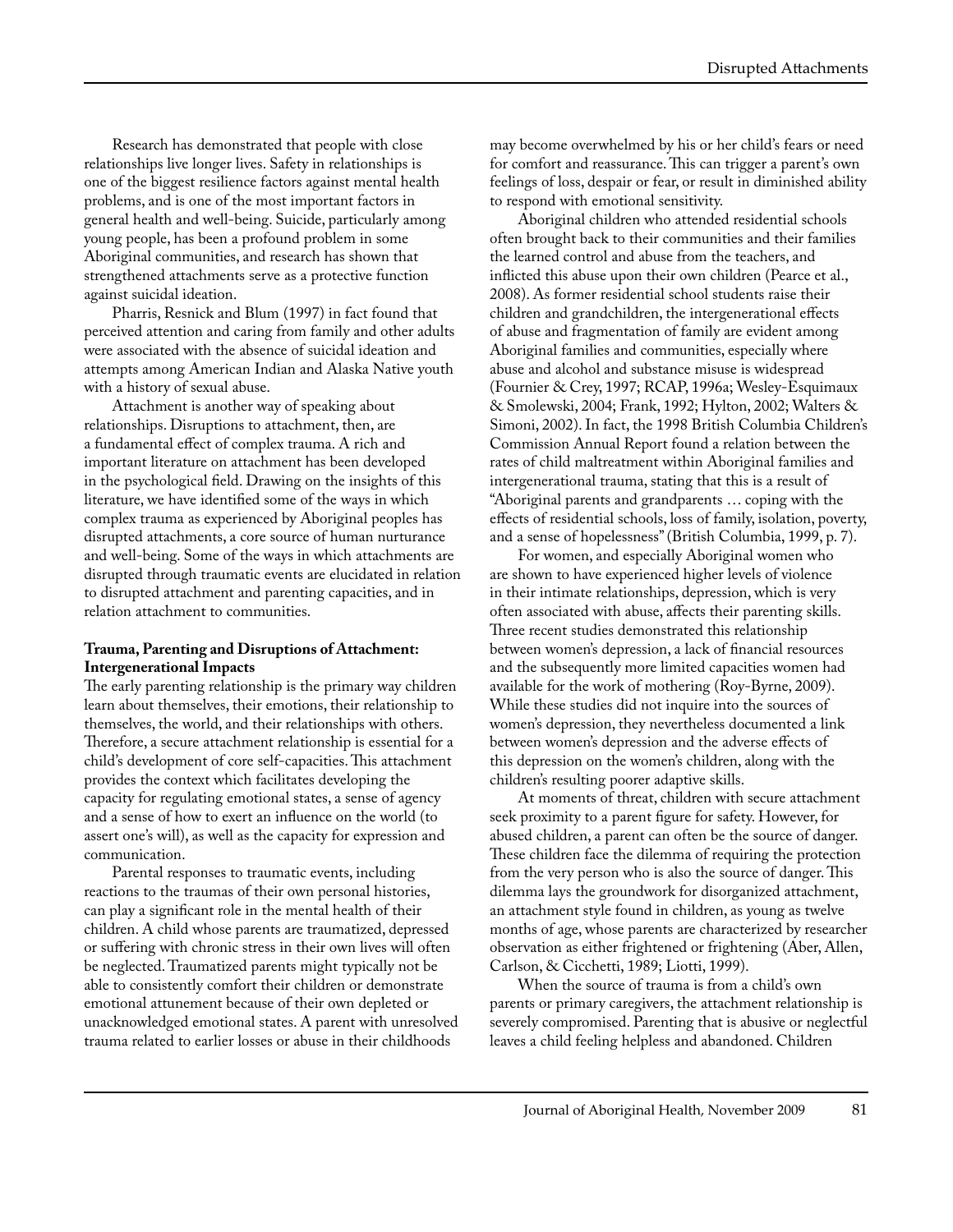exposed to unpredictable violence or repeated experiences of neglect and abandonment may attempt to cope by emotionally shutting down.

Neglect and abuse impinge on a child's sense of self-agency and promote a defensive withdrawal from the mental world. This self-protective retreat from the mental world impairs the child's reflective capacities, resulting in the absence of language referring to internal states and diminished interpretive ability. Put differently, one of the traumatic effects of neglect and abuse is a child's difficulty in identifying, naming and understanding her or his own internal and emotional states, and how these states are related to the world around the child and the child's reactions. As a result, the child may be unable to process what is occurring in the external world.

 Complex traumatic responses develop because the harm done in childhood is twofold:

- 1. The early childhood abuse results in both extreme distress.
- 2. It undermines the development of the capacities to deal with that distress.

 Furthermore, and perhaps most importantly, the inability to be safely and securely attached to others undermines the traumatized person's capacity to use relationships as a source of safety and comfort.

This leaves children very vulnerable when faced with challenging situations. They do not feel safe turning to others for help, and they have great difficulty formulating meaningful self-protective actions and managing the stresses and challenges in their everyday lives. *The complex traumatic experiences, therefore, result in long-term effects that alter core psychological capacities and create a host of ongoing problems.*

A number of socio-economic factors, including being raised in the context of family violence, poverty, lack of education, substance and/or alcohol abuse, and poor living conditions contribute to the traumatic social context in which Aboriginal children in Canada are raised. Many Aboriginal living conditions remain below the national average, with little heat, water, inferior bathroom facilities, and long distances from adequate medical facilities. Another factor contributing to the traumatic upbringing of some Aboriginal children is the lack of parenting skills of a number of Aboriginal parents. This can be linked to the legacy of residential schools and the mass placement of Aboriginal children in the 1960s and 1970s into foster

or institutional care, where these parents, as children, were not raised in an environment that enabled them to observe parenting skills and behaviours first hand (Tait, 2003).

#### **Complex Traumatic Effects: Disruption to Relationships (Disrupted Attachments) in Aboriginal Communities and the Intergenerational Transmission of Trauma**

One of the most significant, powerful and profound effects of trauma is the disruption to relationships, including, perhaps most importantly, the disruption the traumatized person experiences in relation to their self and one's own capacities. Clearly, relationships with others are limited and disrupted to the extent that the individual's relationship to self is damaged and in need of repair. This captures one profound and central element of the ways in which traumatic effects harm individuals. It can most usefully be described as traumatic disruption to attachments. This harm necessarily interferes with the traumatized person's ability to form, experience and engage fully and safely in relationships with others.

One of the ways in which abuse-related traumatic effects reverberate across generations relates to the ability to parent, which, in turn, limits the abilities of the child of the traumatized parent to develop his or her capacities fully. If a family of origin is not a place of safety and comfort, and does not offer relationships in which the child can securely attach and develop, a range of difficulties inevitably face that child. Furthermore, if the child's parents or caregivers are themselves traumatized (and not healed), and if that child is also abused, abandoned or neglected, then that child will invariably deal with complex post-traumatic stress, continuing the trauma legacy through the generations.

To fully capture this harmful traumatic effect, not only on the individual but also on entire communities, we need a broadened conceptualization of trauma that takes into account disruptions of relationships and systems of relationships, writ large. As Gagné (1998) explains in relation to her work on historical trauma and First Nations peoples, "the role of sociologists and anthropologists is to consider trauma as dramatically changing the system of human relationships, which will, as a consequence, directly affect future generations" (p. 357).

For the Aboriginal communities of Canada, in distinct yet shared ways, disruptions to relationships have been, and continue to be, one of the most deep and pervasive harms of collective complex trauma. This disruption has taken place simultaneously on the macro- and micro-levels. Beginning with colonial contact and enduring up into present day society, the disruption to relationships imposed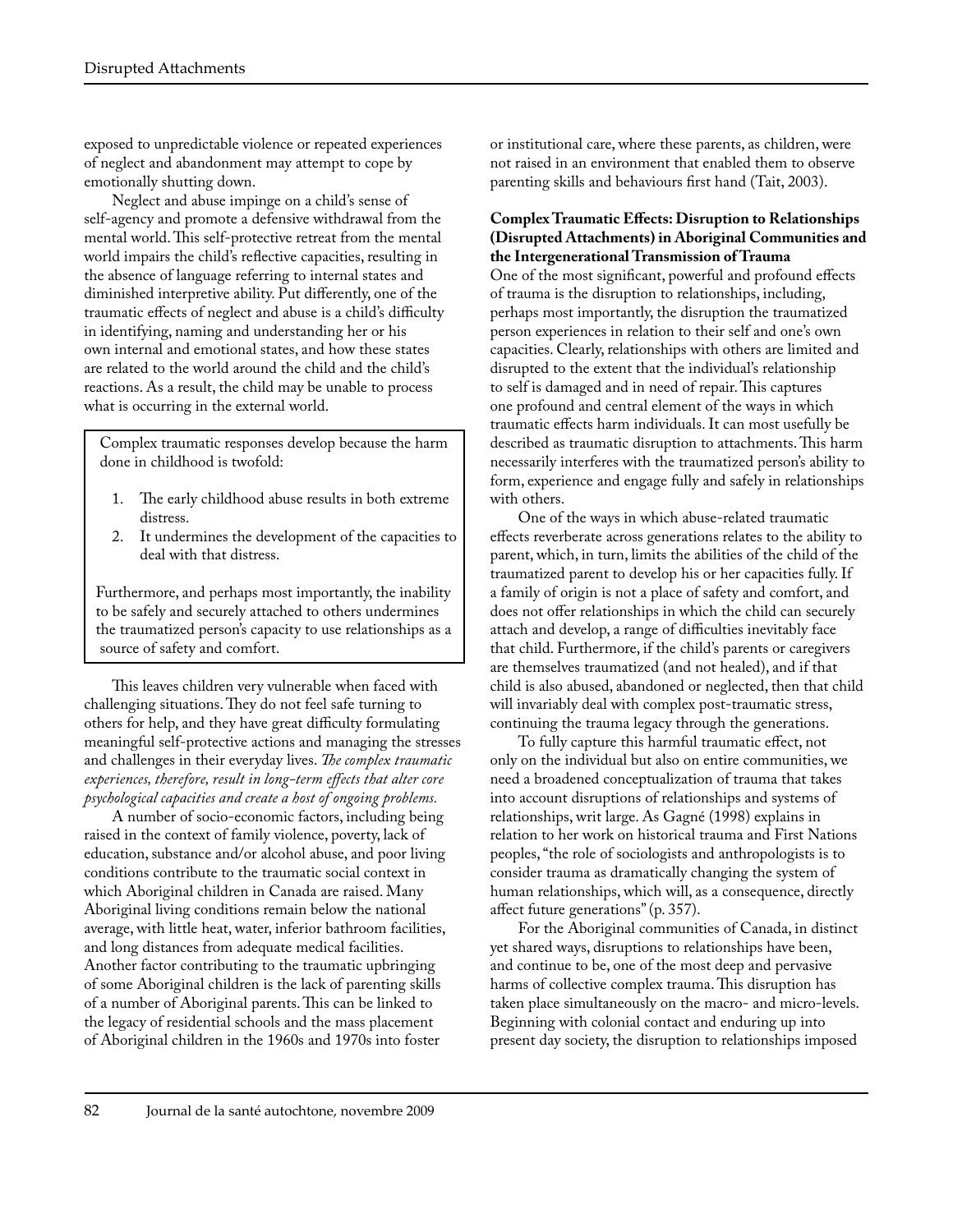upon Aboriginal peoples, often achieved through violence, includes severing of Aboriginal peoples' ties to their lands, disruption of traditional forms of governance, disruption to families, and disruption to community relationships organized around cultural rituals and practices. Perhaps the most deeply troubling and violent experience is the systematic state sponsored sweep of Aboriginal children out of their families of origin, into the abusive residential school system, or into other kinds of care. The term "disruption," in fact, is too mild to capture the extent of these harms and the forceful and violent means through which these relationships have been damaged.

To illustrate the impact of this disruption in their community and familial relations, Carol Anne Heart Looking Horse discusses "the historical grief we bear [as a people] and its relation to not only the attempted eradication of our cultures, but also the trauma our parents experienced as they were forced through this (residential school) [experience]" (as cited in Morrison, 1997, p. 65). In fact, the residential school teachers expressly taught students to be ashamed of their languages, cultures and Aboriginal identity (Hylton, 2002). This disruption to Aboriginal families and communities, however, did not end with the eventual phasing out of the residential school system. Rather, throughout the middle to late twentieth century, provincial and territorial governments began to place an increased number of Aboriginal children in foster homes and state institutions. One study found that the number of Aboriginal children in state care in British Columbia rose from 29 children in 1955 to 1,446 in 1965 ( Johnston, 1983; Stanbury, 1975).

This disruption to Aboriginal families and communities continues today. The Canadian government recently estimated that Aboriginal children are currently four to six times more likely than non-Indigenous children to be removed from their families and placed in the care of the state (Standing Committee on Human Resources Development and the Status of Persons with Disabilities, 2003). The painful loss of ties to family, community and culture is a common element of many of the stories of these children. For these children, this loss of a sense of identity, belonging and self-worth must be understood and addressed as a critical factor potentially contributing to their eventual self-destructive behaviour, including substance abuse and to their vulnerability to exploitation by others (National Aboriginal Consultation Project, 2000).

To the extent that healthy, balanced and respectful relationships are central to the health and well-being of individuals and communities, the harm to relationships

associated with collective complex trauma is a fundamental and enduring form of damage. This harm of collective complex trauma for Aboriginal peoples is one that urgently requires additional remedies at both the micro and macro levels.

#### **5. Somatization and Complex Trauma**

Somatization speaks to the ways in which the body holds and expresses trauma responses. It refers to the physical ailments, physical health problems and unwellness, which, for trauma survivors, often express what people are not able to articulate or express in other ways.

This is, most emphatically, not the same as saying that the physically unwell person is simply suffering from "something in their head," and is not actually physically unwell. Or, put differently, to identify physical illness as part of the trauma response is not the same as the common (and victim-blaming) (mis)perception that people's physical health problems are "all in their head." To the contrary, it is a more sophisticated set of arguments, well documented empirically in the medical and trauma literature. Put differently, the idea here is that *there are specific physical outcomes of living with ongoing emotional distress*.

For example, with chronically high cortisol levels running throughout the body, which are shown to be associated with high arousal, a consequence of abuse, there is an eventual strain on and erosion of people's internal organs. This can lead to gastro-intestinal problems, cardiac problems and chronic headaches, among other things. There is actually an erosion of people's internal organs as a result of high hormonal and systemic stress on the body. This is not surprising once one moves past the rigid binary of mind/ body and grasps the physical dimensions of extreme psychic distress, especially over the long term.

In a qualitative study of a sample of residential school abuse survivors, researchers found that all of the Aboriginal peoples included in the sample suffered from a range of negative affects on their physical health, or "somatic complaints." These researchers report that "virtually all subjects specifically mentioned suffering from chronic headaches. Other frequent physical health problems included heart problems, high blood pressure, and arthritis" (Söchting et al., 2007, p. 324).

The authors of this study observe that much more research is necessary to delineate the possible connections between traumatic stress responses and somatic difficulties in Aboriginal populations. As they explain,

Considering that medical problems such as heart disease, diabetes, and rheumatoid arthritis are much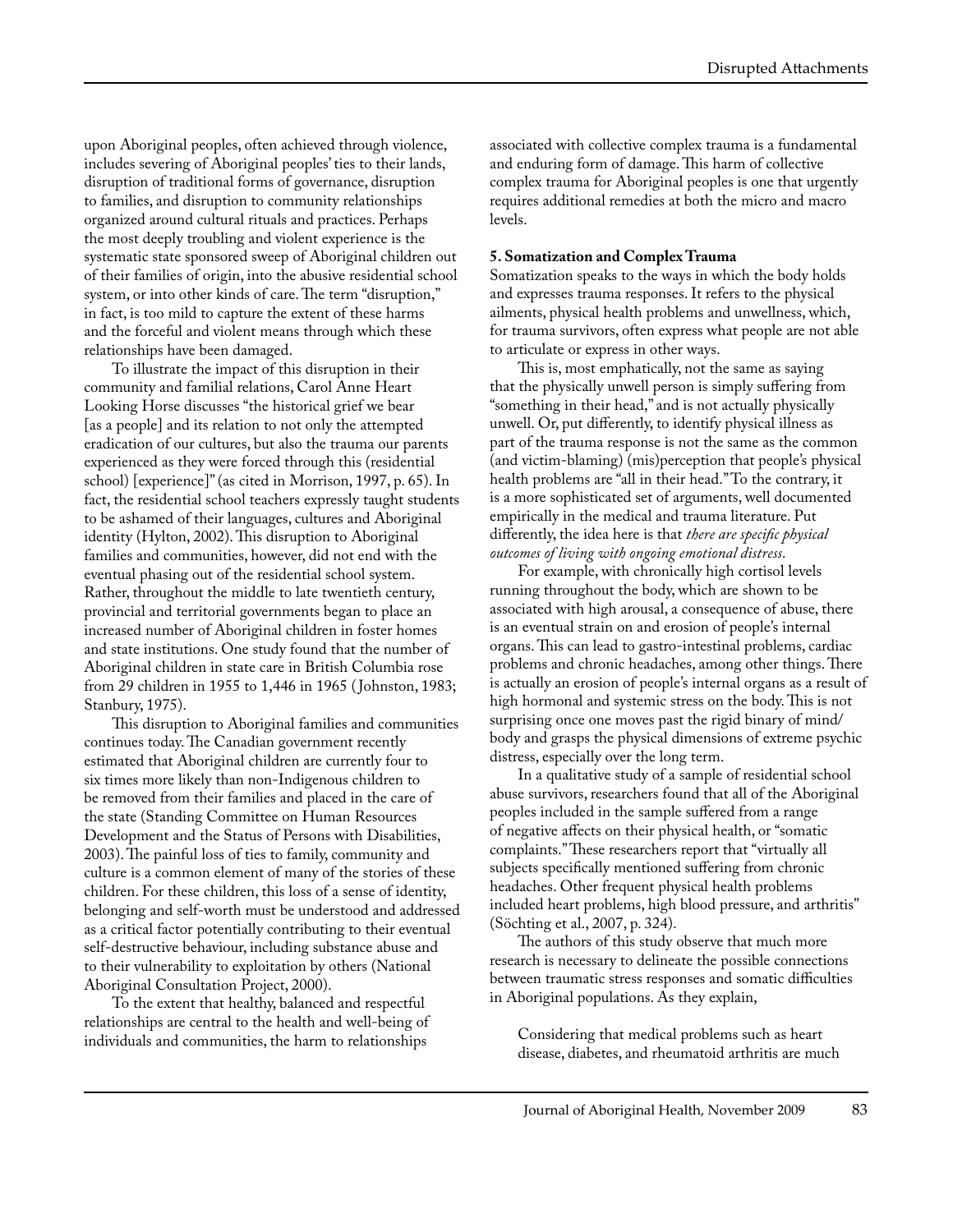more common among Canadian Aboriginals than non-Aboriginals, it would be important to further investigate the relationship between complex PTSD and somatic complaints (Söchting et al., 2007, p. 324).

#### **6. Alterations in systems of Meaning, Loss of Meaning and Complex Trauma**

The sixth diagnostic component of complex trauma describes a sense of loss of meaning, which refers to a loss of purpose, or feelings of hopelessness, that can often be a fundamental part of the complex trauma response. This can entail an individual's loss of their belief systems or loss of belief that their own individual life has any meaning or purpose. Hopelessness and despair are different ways of describing aspects of this dimension of complex trauma.

In a society which, in general, profoundly devalues, marginalizes and disempowers Aboriginal peoples through colonial state policies; simultaneously perpetuates through dominant ideologies, a victim-blaming view of the current situation of many Aboriginal communities, it is not a stretch to understand the interconnections between this social devaluing and internalized loss of meaning at the individual levels. Even without reference to recent tragedies such as the residential school system and its multiple abuses, the kind of systematic state neglect so many Aboriginal communities experience today in terms of lack of safe drinking water, substandard schools and inadequate health care services, all of which are most acute on remote and isolated reserves, can only serve to send a message that these communities are unworthy of basic services and proper care which other Canadians take for granted. Canada has, in fact, recently been excoriated by Amnesty International for its failure to deal with violence against Aboriginal women, as documented in the Stolen Sisters report (Amnesty International Canada, 2004), and also for its violations of the human rights of Aboriginal peoples in Canada (Amnesty International Canada, 2009).

In an article published in 1999, Derrick Silove advanced a conceptualization of the effects of extreme trauma that specified the kinds of impacts this trauma has on undermining five "adaptive systems" which are necessary for the health of individuals and of communities. This analysis has obvious relevance for the situation of Aboriginal populations, especially in light of the kinds of neglect and human rights violations outlined above. According to Silove (1999):

The working hypothesis underpinning the model proposed hereunder is that the various types of extreme trauma represent fundamental challenges to one or

more of the major adaptive systems that support a state of psychosocial equilibrium in individuals and their communities. The five salient adaptive systems hypothesized as being threatened by war and mass HRVs are those subsuming the functions of "personal safety," "attachment and bond maintenance," "identity and role functioning," "justice," and "existential meaning." Such systems, it is assumed, have evolved in an orchestrated manner to ensure that, under normal circumstances, the interaction of the individual and his/ her society occurs in a way that promotes personal and social homeostasis (p. 203).

Silove's analysis applies to human rights violations, and he largely focuses on the examples of populations subjected to torture. While it is arguable that the treatment of Aboriginal populations in Canada is not exactly parallel to that situation, we would argue that some of the experiences to which Aboriginal peoples and communities have been subject, such as institutionalizing children in residential schools where they were captive and subjected to ongoing physical and sexual abuse, is more similar than different. Clearly the human rights violations are evident in this situation, and Silove advances:

Exposure to inexplicable evil and cruelty can shake the foundations of the survivor's faith in the beneficence of life and humankind. The extreme violation of torture often leaves survivors with existential preoccupations in which they strive, often unsuccessfully, to find a coherent reason for the abuses they have suffered. They thus face a crisis of trust, faith, and meaning that may intensify feelings of alienation and emotional isolation (Gorst-Unsworth et al., 1993). The existential domain often is central to psychotherapy with survivors (Kinzie and Boehnlein, 1993). Characterizing and operationalizing more clearly the impact on systems of values and faith brought about by exposure to HRVs remains an important task for researchers in the field (Silove, 1999, p. 205).

A clear expression of a sense of hopelessness and despair, and loss of meaning, is evident in the tragedy of suicides in some remote Aboriginal communities. More broadly still, the suicide rate for Aboriginal peoples is 2.1 times the rate for other Canadians. When factoring in gender differences, statistics show that the suicide rate for Aboriginal women is three times higher than the national suicide rate (Chenier, 1995).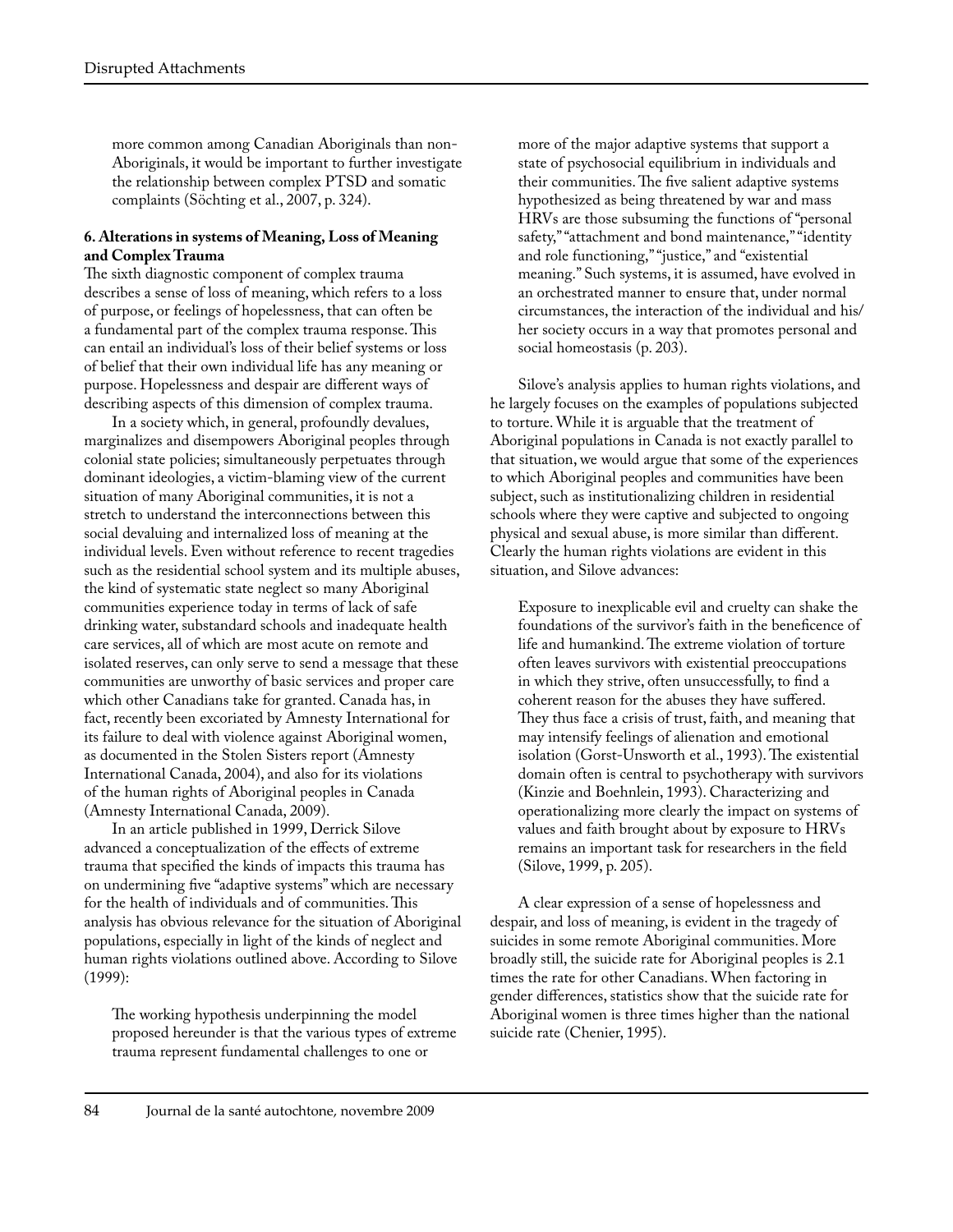It is in this area where enculturation is an extremely relevant component to a complex trauma treatment approach, because a sense of meaning and purpose is very often intimately associated with a sense of meaningfully belonging to a larger social group, a culture, a community. Enculturation is, in fact, a resilience factor, and is extremely important in assessing how best to intervene in the dimension of complex trauma concerning loss of meaning.

#### **PART VII – MOVING PAST TRAUMA: INDIVIDUAL AND COMMUNITY HEALING**

In the 21st century, health is a shared responsibility, involving equitable access to essential care (WHO, 2008).

#### **Trauma, Resilience, Enculturation and Cultural Continuity: Strengthening Aboriginal Peoples and Communities**

The negative effects of the vicious cycle of traumatic events witnessed by First Nations citizens cannot be resolved without substantially diminishing their economic, social and political dependence (Gagné, 1998, p. 367).

It is critically important to note that despite centuries of genocidal state policies and practices enacted upon Aboriginal peoples, many Aboriginal communities and individuals have continued to demonstrate great resilience and strength. A key question warranting further analysis and research, then, is how it is that people can and have achieved health and well-being in the face of the profound effects of trauma and in the face of repeated assaults on their well-being. Put differently, as important as it is to study and understand the effects of trauma, it is equally imperative to study and understand the conditions of wellness and resilience, and how these are achieved.

Resilience describes a person's capacity to resist the violent and destabilizing effects of a traumatic experience. It is a means used to survive, resist and cope with the destructive effects of violence on one's personal and cultural well-being (Noël & Tassé, 2001). In a qualitative study involving twelve female former residential school students, Noël and Tassé (2001) found common themes of resilience in the women's accounts of their experiences. Despite the fact that the "residential school was the monster who deprived them of affection, who wounded them, crushed them and punished them for being who they were," these

women "reclaim[ed] those elements that had been banned, forgotten or erased from Aboriginal culture and history with conviction. Spiritually for one, legends for another, the language and creation stories" (Noël & Tassé, 2001, p. 6).

Through empirical studies, researchers have concluded that enculturation is a resilience factor in the development of Native American children. Enculturation speaks to the degree to which a person is integrated within their culture. It is a socialization process as well as an integration process. Obviously for Aboriginal communities whose culture and family forms have been subjected to centuries of disruption and threat, the process of enculturation is of critical importance, and is, indeed, a factor associated with protection and resilience.

Zimmerman and colleagues (1998, [1994]) reported the first use of enculturation in their research. They did not find, however, any primary, direct effects of enculturation, but they did find that "the influence of enculturation on alcohol and substance use interact with self-esteem … youth with the highest levels of self-esteem and cultural identity reported the lowest levels of alcohol and substance use" (Zimmerman, Ramirez-Valles, Washienko, Walter, & Dyer, 1998, [1994], p. 215). However, the researchers also found that youth with low levels of self-esteem and high levels of cultural identity reported the most alcohol and substance use.

Whitbeck and colleagues (2001) furthered this research on enculturation in the Aboriginal community, finding a positive association between enculturation and academic success. They concluded that enculturation is a resilience factor in the development of Native American children. Whitbeck et al. (2002) again reported on traditional activities, perceived social support, perceived discrimination, and depressive symptoms, and found a significant interaction between discrimination and traditional practices. For those whose participation in traditional practices was above the mean, discrimination had almost no effect on depressive symptoms. In this study, the traditional practices appear to have acted as a buffer. Finally, Whitbeck and colleagues (2004) reported on enculturation, discrimination, historical loss, and alcohol abuse, finding a limited protective effect of traditional culture in relation to the problem of alcohol abuse. They also found that those who are highly enculturated also report higher levels of historical loss. According to Whitbeck and colleagues, this research suggests that traditional culture both sensitizes one to loss and serves as a protection from reminders of loss.

More recently, Torres Stone et al. (2006), La Fromboise et al. (2006) and Yoder et al. (2006), have found enculturation protective against alcohol and other substance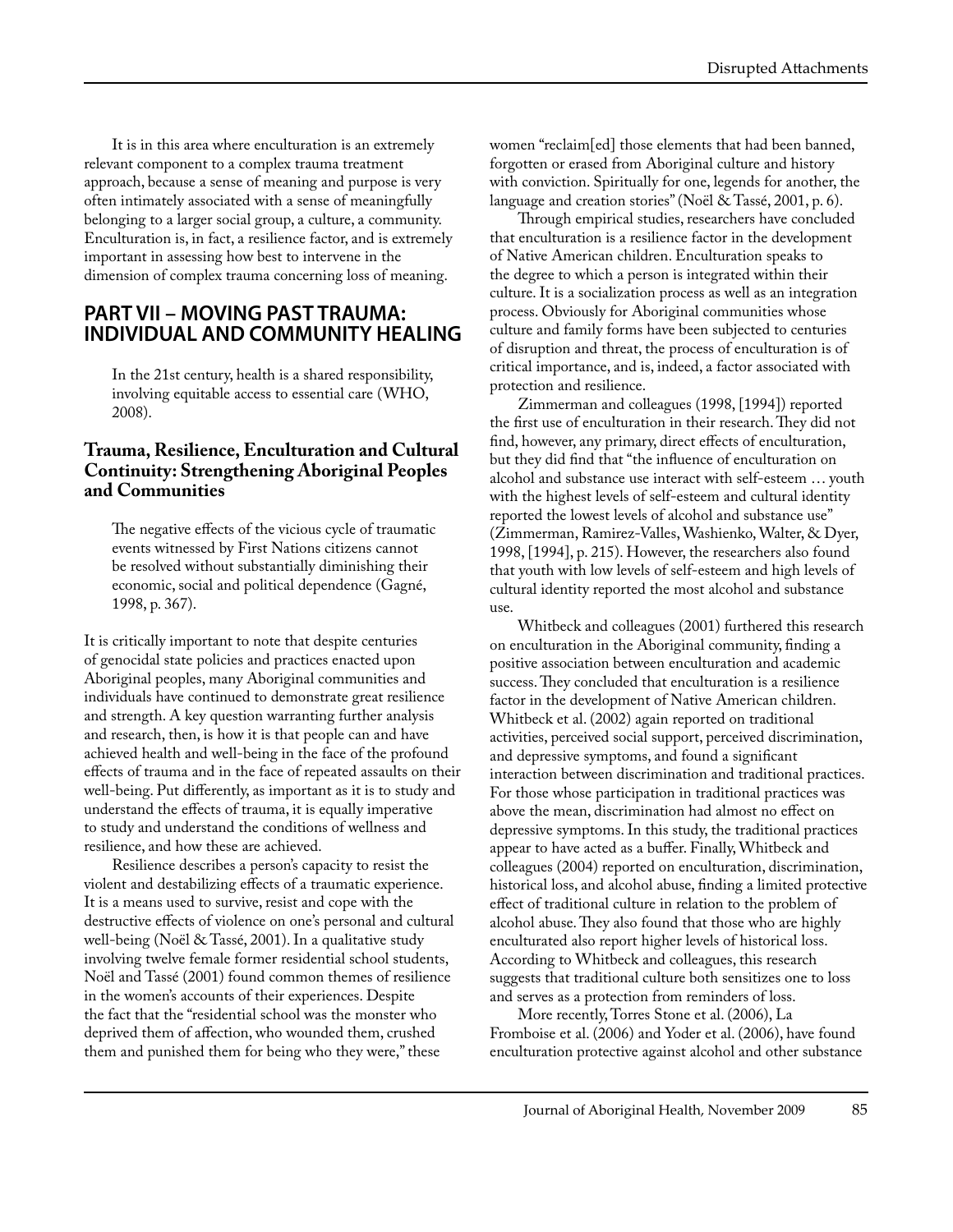abuse and suicidal ideation. Torres Stone et al. (2006) found that traditional activities and spirituality are associated with alcohol cessation, but that cultural identity was not. LaFromboise et al. (2006) found that age is associated with decreasing resilience, stating that "[w]ith each year of increase in age (from 10 to 15 years), there was an associated lowering of resilience by a multiplicative factor of 0.626. This represents an approximate 10% decline in resilience with each year of age" (p. 202). Finally, Yoder et al. (2006) found enculturation did not appear to be significant when analyzed in a simple relationship with suicidal thoughts, but when the researchers took all other variables into account in a multivariate model. It did become significant and proved to be the second strongest predictor variable (after drug use) of suicidal ideation. More research, however, is needed to evaluate the potential buffering effect of enculturation on the effects of trauma.

An important area of research which has demonstrated the important correlation between cultural continuity as a moderator of suicide risk in some Aboriginal communities has been undertaken by Chandler and colleagues, over a period of decades. Contrary to the mistaken view that suicide is a particularly "Aboriginal" problem, Chandler and colleagues demonstrate the dramatic differences between suicide rates in First Nation communities. Some had no suicides at all and the problem of high rates of suicide being confined to a few communities, which had up to five to ten times the national average (Chandler & Lalonde, 2009).

In epidemiological studies first published in 1998, Chandler and Lalonde demonstrate that "cultural continuity," measured in terms of six factors which marked the degree to which individual Aboriginal communities had successfully taken steps to secure their cultural past in light of an imagined future, "proved to be strongly related to the presence or absence of youth suicide" (Chandler & Lalonde, 2009, p. 221). As the researchers explain:

Every community characterized by all six. . . protective factors [of cultural continuity] experienced no youth suicides during the 6 year reporting period [of the study], whereas those bands in which none of these factors were present suffered suicide rates more than 10 times the national average (Chandler & Lalonde, 2009, p. 221).

What is particularly interesting about Chandler and Lalonde's work, aside from its great significance methodologically and substantively for what it has demonstrated, is the extent to which these researchers have delineated a link between enculturation or cultural continuity, and an Aboriginal community's degree of autonomy and self-governance. In this way they have shown the interplay at the community level, between greater material resources, strength of cultural identity, ability to exercise meaningful self-governance, and the absence of traumatic mental health indicators such as the extreme distress and despair expressed in higher than average rates of youth suicide. Put differently the interconnection between the social and the individual, the material and mental health are elucidated in their important studies.

The most effective healing from responses to trauma centrally incorporate attention to a person's and/ or a communities strengths, and build the capacities of the individual and the community. The idea of cultural continuity as described by Chandler and Lalonde, itself expresses a strengths based approach to measuring a community's sense of cultural identity and capacities in relation to factors such as self-government, success in land claims, control over education, health and child services, and promotion of women. The body of research which exists, powerfully suggests that enculturation and cultural continuity facilitate better overall wellness, well-being and mental health, and act as important buffers and protective factors against signs of mental health distress such as substance abuse and suicide. These insights support the idea that effective trauma treatment necessarily builds from a strengths based centre, and indicate that enculturation is an important aspect for work within Aboriginal communities.

# **Validation, Empathy and Responsibility: Finding the Balance**

A challenging but important aspect of approaching the work of healing from trauma is the need to acknowledge victimization and agency, that is, the limits as well as the possibilities in any individual life. Put differently, while traumatized people did not choose the conditions of their traumatic experiences, there are nonetheless possibilities for some choices, even if constrained, to be exercised towards moving away from the damaging effects of trauma and towards a process of healing. Another way of thinking about this, in the context of the specific situation of any person or community who has been harmed, is to focus on the possibilities for repair and empowerment.

The layers of harms that have been inflicted on the Aboriginal peoples of Canada can hardly be overstated. While keeping an acknowledgment of these external harms always firmly and centrally in view, we must also pay attention to individual and community capacities for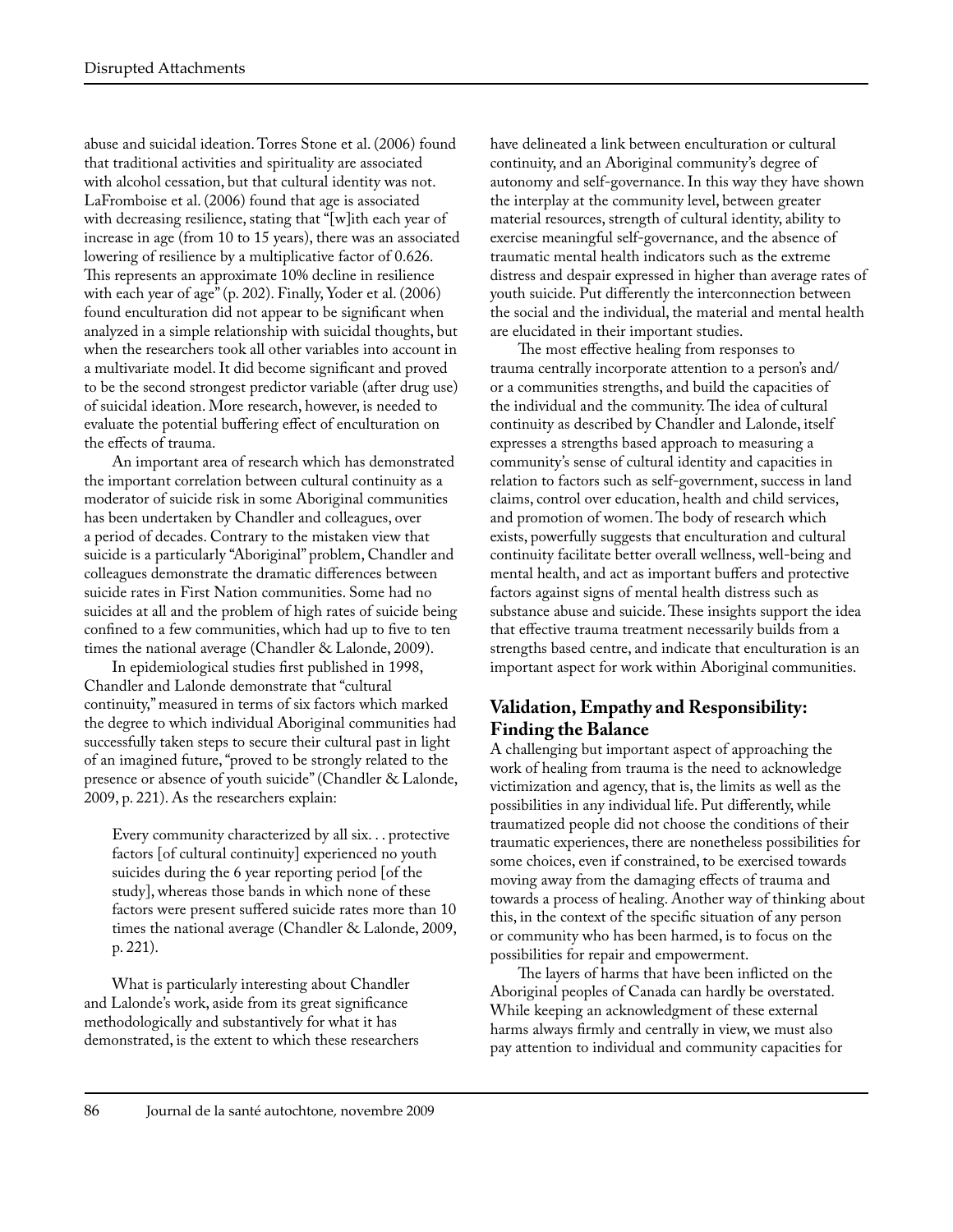healing, and for enhancing the possibilities of restoring relationships and expanding spheres of choice.

Even in the face of Canada's still neglected responsibility for addressing and remedying a multitude of wrongs perpetrated against the Aboriginal peoples of Canada, Aboriginal peoples have no choice but to draw on their resources and strengthen their capacities as part of their journey of healing and community strengthening.

This simultaneous grasping of the external and internal, the social and the individual, is central to a complex and nuanced account of the possibilities for healing from and transcendence over traumatic impacts.

The responsibility for healing, at the individual and community levels, must also include a responsibility to self as well as to others. Fulfilling a responsibility to self, however, cannot be undertaken without adequate self-capacities. Given that trauma interferes with the development of self-capacities, individual healing must take place in order for men and women to be able to express selfcare and responsibility to self and others.

#### **Further Analysis and Suggested Directions: What A Social Context Complex Trauma Framework Suggests for Policy, Treatment and Community Interventions**

Assimilation policies failed because Aboriginal people have the secret of cultural survival. They have an enduring sense of themselves as peoples with a unique heritage and the right to cultural continuity (RCAP, 1996b).

After years of extensive research and consultation, the groundbreaking report of the Royal Commission on Aboriginal Peoples outlined an ambitious and important agenda for change to improve the lives of Aboriginal peoples of Canada. Put simply, the Commissioners wrote that the purpose of the agenda for change was:

to ensure that Aboriginal children grow up knowing that they matter - that they are precious human beings deserving love and respect, and that they hold the keys to a future bright with possibilities in a society of equals (RCAP, 1996a).

Clearly this laudable goal must also underpin efforts to deal more effectively with the impact of trauma in Aboriginal communities in Canada. As some of the research discussed above shows, the connections between trauma, discrimination and mental health difficulties in Aboriginal communities, and the high rates of substance abuse even in Aboriginal youth and children, should be cause for alarm and, more importantly, effective action on behalf of Canadian decision makers responsible for health and government policy. Dealing with trauma in Aboriginal communities at risk and in crisis in Canada, is not a luxury but an urgent imperative.

Some general recommendations which emerge from the social context complex trauma framework we have developed in this paper follow below. These recommendations are intended to contribute to the conversation about how most effectively to approach healing work from trauma within Aboriginal communities.

#### **1. Information, Training and Psycho-Education is Necessary in Aboriginal Communities About Trauma Responses and Complex Traumatic Stress**

Although trauma and, in particular, the phenomenon of Post-traumatic Stress Disorder (PTSD) has been more visible in public consciousness in recent years, there remains a vast lack of information and understanding about the nature of traumatic responses and how these affect human development and capacities. Additionally, in spite of the growing awareness of PTSD, there is still, outside highly professionalized mental health circles, insufficient awareness of the phenomenon of complex trauma responses and the developmental impact of *complex* trauma.

Even within mental health circles, the awareness of complex trauma responses is not as extensive as it could be, and many of those trained years ago do not have the time or resources to keep abreast of all of the new insights, research and debates in a dynamic and rapidly developing field. For this reason, more research and awareness on complex posttraumatic stress is necessary for mental health professionals and others working in the healing fields.

Education and information about trauma, and most especially about complex trauma (captured under DESNOS in the DSM-IV) and the new category of "Developmental Trauma Disorder" [sic], must be a central component of any effective approach when beginning efforts to help Aboriginal peoples and communities heal from trauma. This education and information must, of course, be contextualized, not only through an ongoing acknowledgment of the social conditions producing trauma responses, but also through a recognition of the specificities of the lived experiences of Aboriginal communities in Canada and the historical and contemporary situations producing trauma responses. The most comprehensive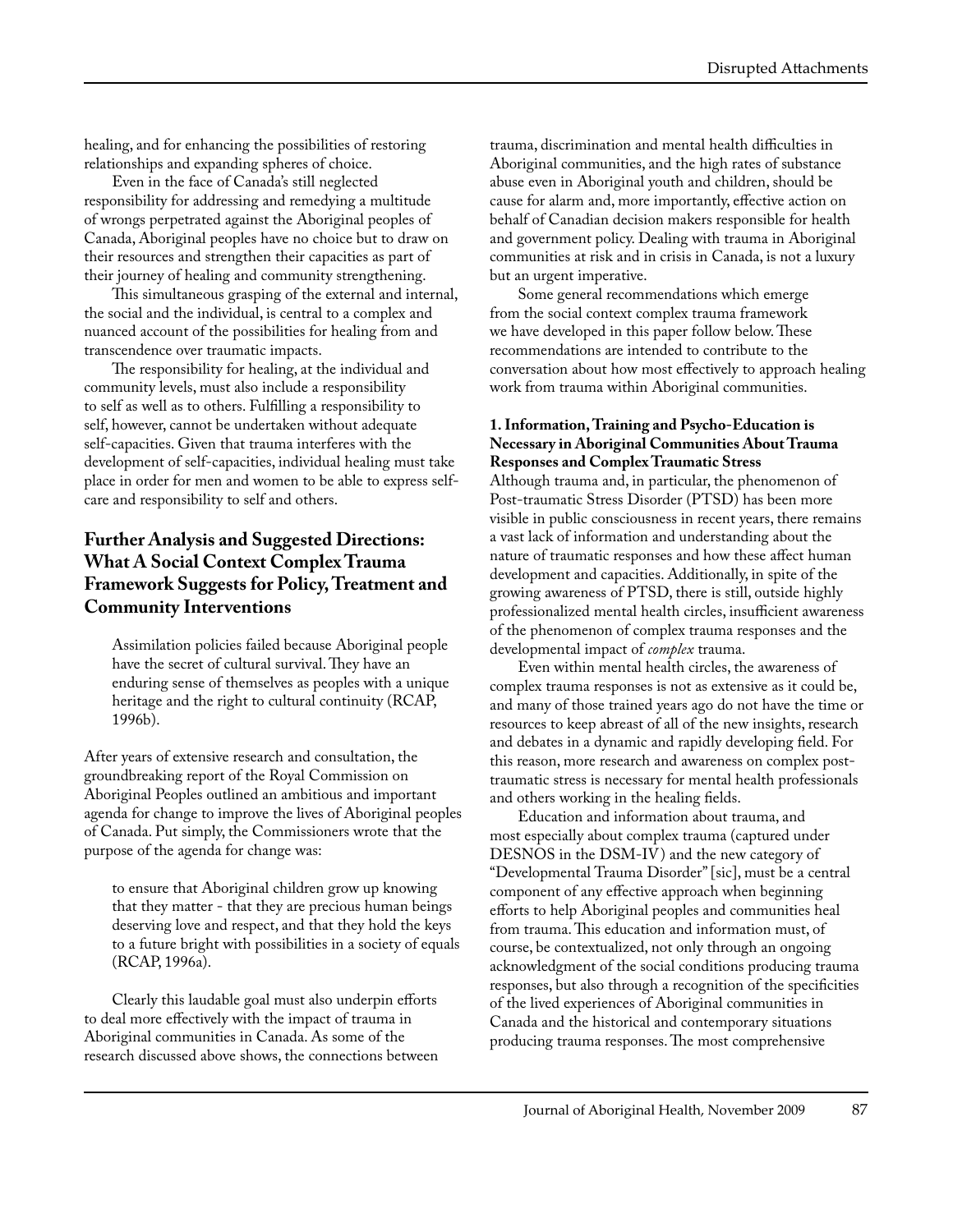approach to understanding these complexities is through a social context, developmental complex trauma framework.

Survivors of child abuse, and those who have endured other traumatic events, often cannot explain or even recognize their own psychological responses and methods of coping as being trauma-related. Furthermore, they often do not relate their difficulties in their adult lives to traumatic experiences they had as children or at earlier points in their life histories. Put differently, they may not recognize the role of abuse-related trauma in the development of some of their own ways of coping and managing in their everyday lives. This points to the critical importance of psycho-education, at both the individual and community levels, concerning the nature of trauma and its effects.

As is explained in preceding sections of this paper, trauma survivors may cycle in and out of mental health and substance abuse systems for years, using a tremendous number of services without experiencing any improvement in their health and well-being, or the kind of relief they require. Given this situation, it is not surprising that many people dealing with complex traumatic stress feel mistrustful of the mental health system's ability to offer help, which in turn, keeps them further isolated and without necessary support and treatment.

For Aboriginal peoples who have been and continue to be subject to multiple traumatic events, education about what trauma is, the causes of traumatic responses, and how they manifest in people's lives within the social context is extremely important. It provides a framework for understanding people's coping and adaptation strategies with traumatic stress at the micro- and macro-levels. Moreover, by normalizing and explaining these trauma responses as ways of coping, this education may assist in challenging stigmatization and the sense of shame which can compound the damage in so many traumatized people's lives.

Not only is this information important for Aboriginal individuals and communities in order to recognize trauma and trauma responses, it is also important in order to be able to develop culturally appropriate methods of treating traumatized individuals and peoples. This information about complex trauma also helps reduce the stigma and shame which can prevent traumatized people from understanding some of the aspects of their own lives, and can prevent them from getting the kind of help and support they need.

The connection between the social context, recognition and respectful understanding of a problem and how those who suffer it are treated, seems obvious. As one writer in the field observes, "Intergenerational traumatologists speculate that public reactions significantly affect individual and communal posttraumatic adaptation and healing" (Evans-Campbell, 2008, p. 330). Attitudes of social denial and victim blaming, then, are obviously not only counter productive, but compound the harms suffered by traumatized people.

Speaking within a U.S. context, Evans Campell also notes the minimal recognition of colonialism and the denial of the traumatic histories associated with colonial injustices against the North American First Nations. As she explains, "acknowledgments of traumatic events perpetrated on . . . [American Indian and Alaskan Native] communities are limited, and, not surprisingly, . . . [American Indians and Alaskan Natives] routinely encounter social relations such indifference, disbelief, and avoidance" (Evans-Campbell, 2008; Evans-Campbell & Walters, 2006). There are clear parallels to the Canadian context. While there is some general acknowledgment that Aboriginal communities were subject to genocidal and racist policies "in the past," this problem isn't always viewed that seriously in mainstream society, and, more problematically, it is often understood to be a relic of the past which Aboriginal people's should now "get over." This kind of misapprehension misses the fact that many Aboriginal people currently live in traumatized and depleted communities, communities which have had inflicted upon them layers and layers of harms which continue today.

In order to understand the present socio-economic and health conditions of Aboriginal people, one must also examine the ways in which Aboriginal people's lives were affected and transformed during the process of colonization. As one author writes, "[t]he Government and Church were largely successful at separating First Nations people from their culture, language, religion, families, communities, and land. First Nations people have recognized the overwhelming need to be reconnected and to reclaim that which was taken, and now are acting to reconnect and strengthen these bonds" (McCormick, 1997, p. 178). Any approach to address trauma must restructure this past with the present, to empower, acknowledging the role that this past has in the present lives of Aboriginal people.

Education and increased awareness about trauma and its effects, therefore, are critically needed, especially to disrupt the simplistic yet widely held idea that abuse is "in the past" and the expectation that people can and should be able to "forget" and "get on with things." It is imperative to recognize the seriousness of the problem of untreated trauma in people's lives, and this is particularly urgent in relation to the Aboriginal peoples of Canada. This recognition is long overdue.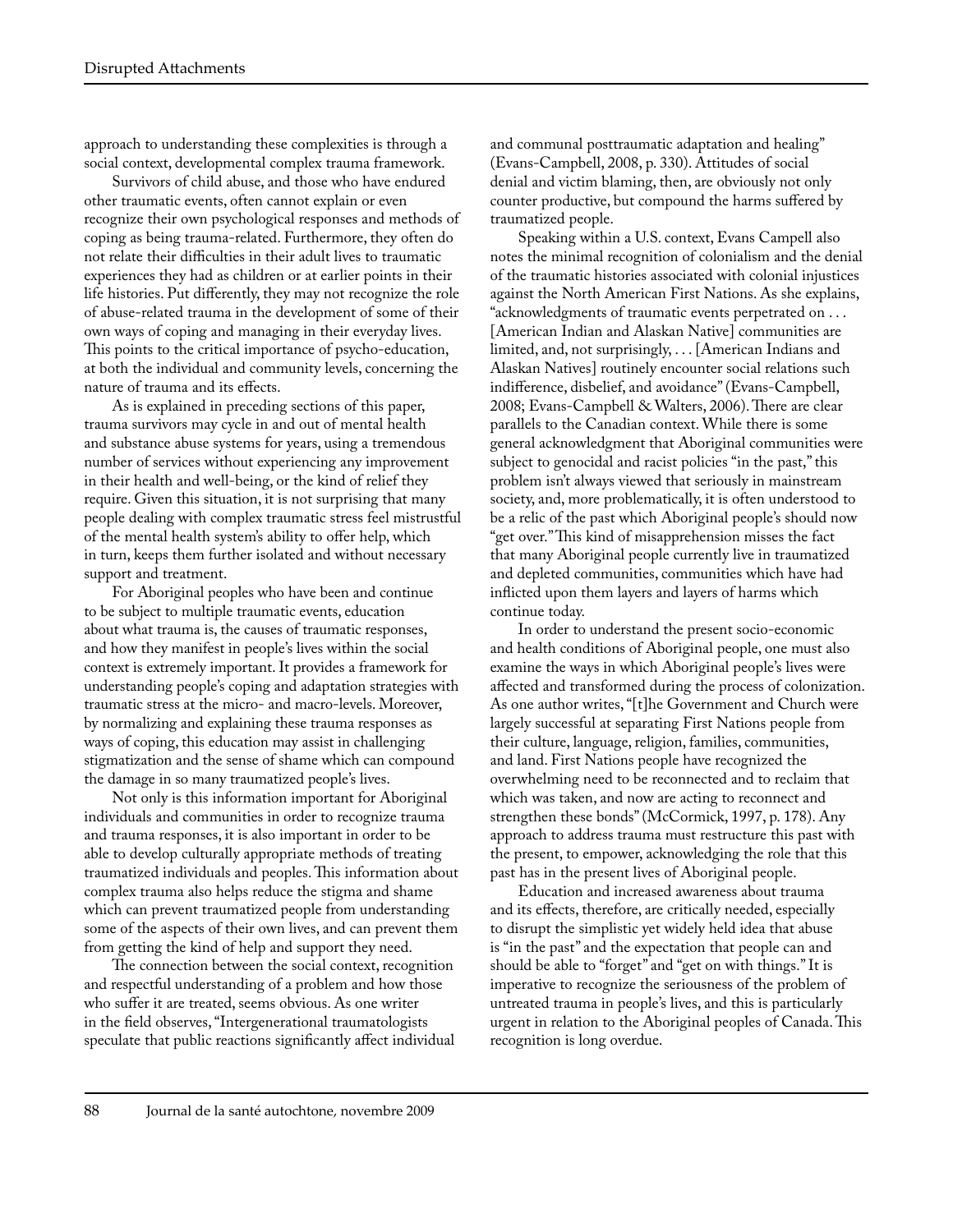In summary, this recommendation calls for:

- An expanded understanding of the nature of trauma and the range of ways in which complex trauma affects people's lives in Aboriginal communities.
- An understanding of the concept of complex trauma, and of the new and more comprehensive category "developmental trauma disorder," (which is relevant for abused children) in relation to the harms perpetrated against and suffered by Aboriginal peoples.
- At the level of communities, recognition of and communication about complex trauma, incorporating recognition of historical trauma as a vital part of a healing approach.
- The provision of adequate resources to undertake this work in a meaningful and sustainable way.

#### **2. Trauma Informed Programs to Treat Alcohol and Substance Abuse Are Needed**

Trauma drives a range of ways in which people cope with overwhelming experiences. This coping includes the use and abuse of alcohol and other substances. Programs to treat these difficulties, therefore, must be deeply shaped by knowledge of complex trauma and responses to traumatic stress.

This recommendation is especially critical because so many mainstream approaches tend to minimize or miss entirely the trauma driven nature of many of people's ways of coping and adapting to overwhelming experiences. Programs which treat "symptoms" such as alcohol and substance abuse -- as if these problems exist as distinct and separate "diseases" severed from people's life histories and experiences problems -- are bound to fail or have minimal efficacy.

Substance and alcohol abuse programs *must be trauma informed.* This approach to substance and alcohol abuse programs means that an understanding of trauma responses, including the nature of complex trauma and developmental trauma must underpin and inform the delivery of services to Aboriginal peoples struggling with substance and alcohol use problems. It also requires an approach which acknowledges the role of intergenerational trauma among Aboriginal people (Mitchel & Maracle, 2005). Additionally, Aboriginal people must be meaningfully involved and

provide leadership in design of all programming that address the relationship between trauma, mental health, and substance and alcohol abuse (Pearce et al., 2008).

#### **3. Restoring Attachments: Understand Healing as a Process, A Process of Transformation**

A more expansive, nuanced and dynamic view of healing from trauma is necessary. This view recognizes that healing is not a static state which is achieved, but instead is better understood as a dynamic and sometimes lifelong process. *This view recognizes that given that the most profound harms of trauma are relational, and revolve around attachments, the nature of healing from trauma must also be relational.*

*Healing from trauma takes place through connection, through developing and experiencing healthy attachments*. These attachments can be individual but must also be fostered at the level of the community. To the extent that disrupted attachments are a core harm of complex trauma, restored and healthy attachments, to self, to others and to community, are fundamental parts of healing from trauma.

This insight is already profoundly compatible with many of the core and defining approaches of Aboriginal cultural understandings.

#### **4. Support is Necessary for the Expanded Development of Culturally Appropriate Approaches to Healing Trauma in Aboriginal Communities**

Important initiatives have already been undertaken in Aboriginal communities in Canada to deal with the effects of trauma, but the need still outstrips the availability of these programs and the resources allocated to them. More trauma treatment for Aboriginal communities in Canada is an urgent priority.

Work within traumatized Aboriginal communities must be informed by, and either led by or in collaboration with Aboriginal community insiders. Put differently, programs of support and intervention to address trauma in Aboriginal communities must be culturally appropriate and specific.

An important resource addressing a variety of innovative healing approaches developed within diverse Aboriginal communities in Canada is found in the report, *Aboriginal Healing in Canada: Studies in Therapeutic Meaning and Practice*, a publication of the Aboriginal Healing Foundation (Waldram, 2008). Contributors to this report document and analyze case studies, models of healing and youth projects from a variety of Aboriginal contexts in Canada, and importantly, centrally examine the question of effectiveness and how it can be measured and improved. As Waldram (2008) points out, a key finding which emerged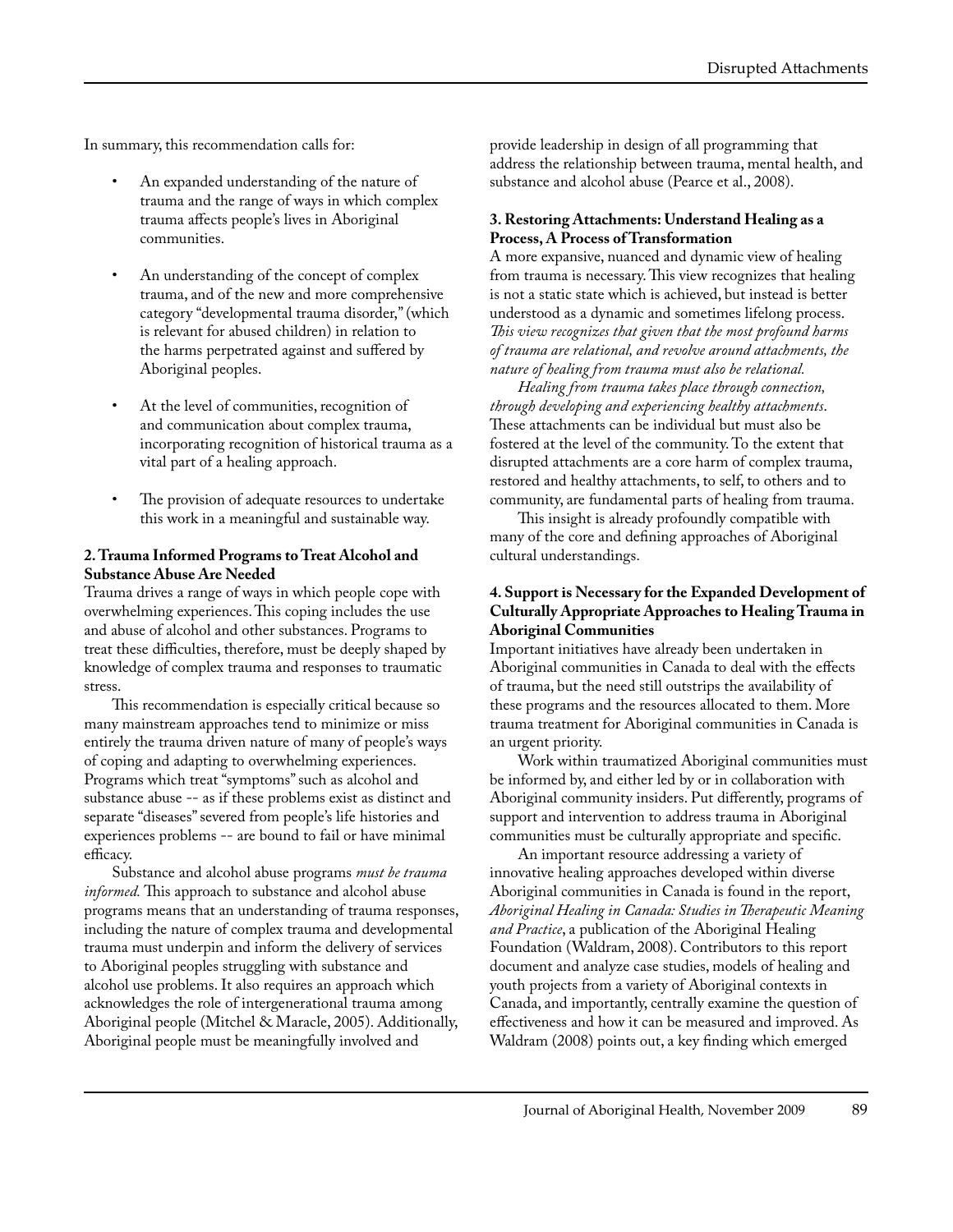from this research is "the importance of flexibility and eclecticism in the development of treatment models." He continues to explain that "there is no singular Aboriginal client, as there is no singular Aboriginal individual" (p. 4).

The National Aboriginal Health Organization and the Aboriginal Healing Foundation have produced a number of important resources and publications of relevance. The importance of understanding and respectfully engaging with Aboriginal worldviews, is an obvious point and one which is emphasized by those working within the field of Aboriginal mental health (McCormick, 2009).

#### **5. A Collaborative and Integrative Approach to Specialized Knowledge Within the Trauma Disciplines in Connection with Aboriginal Knowledges and Worldviews** Integration between new and important advances in the

field of trauma research and treatment, and Aboriginal approaches to healing and mental health, promise to yield the most rich and effective ways to assist traumatized individuals and communities of Canada's First Nations.

Given the history and continued contemporary reality of colonization of the peoples of First Nations it is not surprising that mainstream or traditional psychological or psychiatric approaches to mental health might be viewed as either alien or entirely inappropriate to the lives and values of Aboriginal peoples. Joseph Gone, a self-described Native clinical psychologist, writes eloquently of the discomfort surrounding the "psy" professions within many First Nation communities, including his own. He also describes the "cultural perils" Aboriginal mental health professionals encounter in seeking advanced training in western graduate education because the categories, language and ways of knowing are so often discordant with those of Aboriginal cultures and traditions (Gone, 2009). Despite these challenges Gone's work speaks to the urgent need for more Aboriginal people to become trained and skilled in the professions of the mental health fields. Speaking of the costs and benefits of engaging in such an endeavour Gone (2009) concludes that, "although the colonial pressures of formal education are indeed oppressive, the costs to our communities of allowing cultural outsiders to determine our collective fates are more oppressive still" (p 423).

There are good reasons for a deep skepticism or even antipathy towards the "psy" professions on the part of many Aboriginal peoples as Gone (2009) describes. And it is certainly the case that much of the mainstream, uncritical and uncontextualized knowledge and practices of traditional psychology and especially psychiatry are deeply problematic and pathologizing.

Nevertheless we would argue that from within these professions (and others) a small but critical mass of nontraditional clinicians, scholars, researchers, and practitioners are engaging in ways of understanding and approaching mental health and healing which are contextualized, expressly acknowledge social injustice, colonialism and the social relations of inequality, and which interpret and apply the insights of the psychological and neuro-sciences in a social context framework. Moreover, even in the face of deep cultural differences across humanity, there remain some common ways in which human experiences of fear, abuse and other traumatic events are registered neurologically and are embedded somatically and psychologically. Gone describes these approaches as "ethnopsychologies," others working within this kind of approach might frame it as "transcultural" psychiatry or psychology.

Many of the experiences and effects of complex trauma are profound and complex and require highly skilled interventions. Recent advances in neuroscience and neurobiology and new models of understanding trauma assist in better recognizing, conceptualizing and articulating the ways in which this trauma shapes children's and people's psychological development, emotional selves, narratives, and lives.

The importance of affect dysregulation as a component of trauma responses, about which a great deal has recently been theorized and understood, is but one example of this. A significant advance in studying complex trauma is the greater understanding of people's disregulated affect as a result of traumatic experience, and how this disregulated affect has neurobiological underpinnings.

Affect dysregulation can be effectively dealt with through a number of different methods, including through a close therapeutic relationship, through psycho-education, and through skill building to learn tools to comfort, soothe and modulate disregulated affects, which, in turn, affect the physiology. These components of the healing work to address affect dysregulation can certainly be translated and incorporated into models that are contextually appropriate for Aboriginal communities and which engage with and honour Aboriginal cultural approaches and ways of knowing.

For these reasons, we would argue that there is no necessary incompatibility between contextualized, socially conscious and culturally sensitized psychology and other mental health professions, and Aboriginal ways of knowing and approaching mental health and wellness. Indeed, a respectful and deep engagement of the two would seem to be the most viable, politically possible and an enriched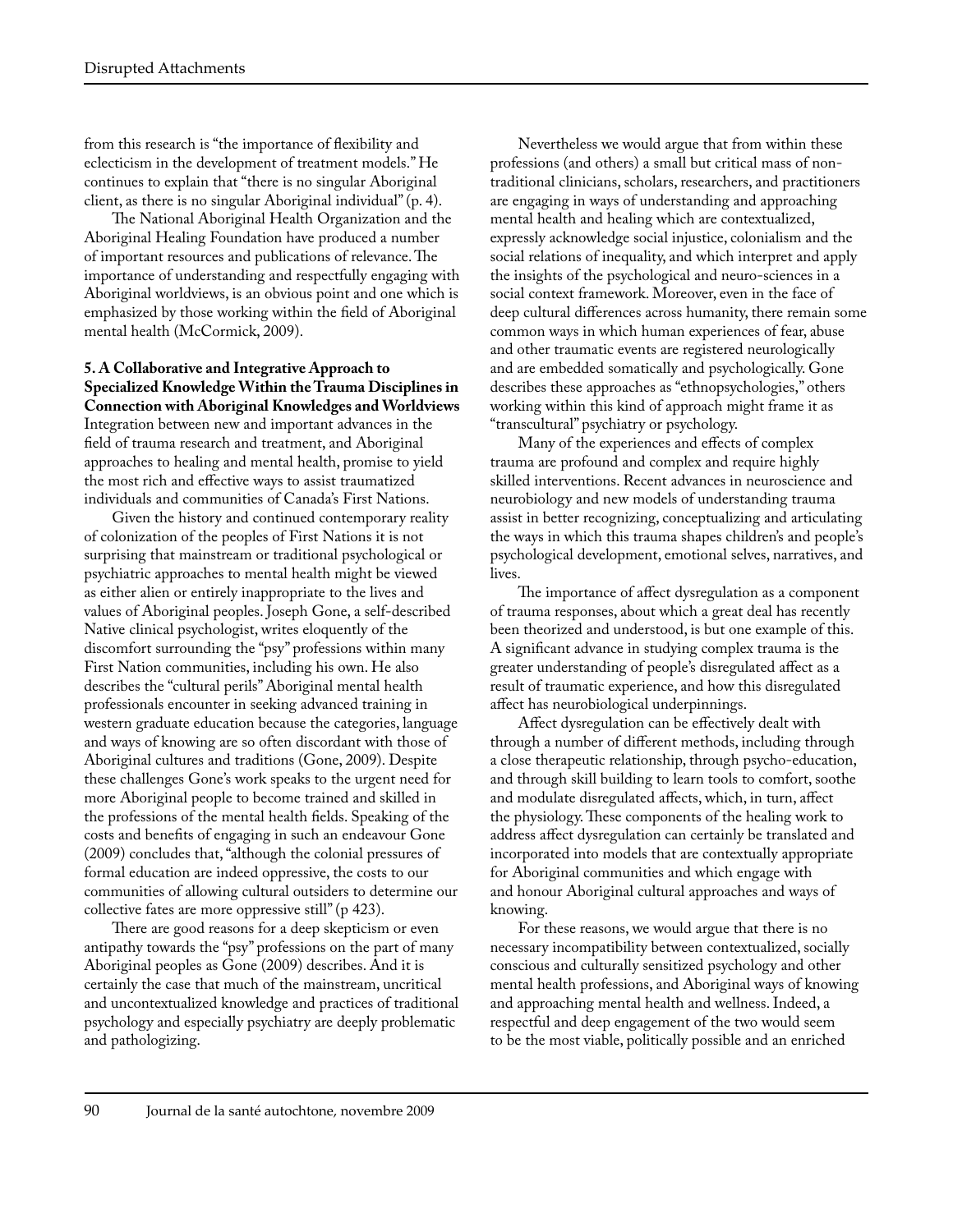way of facilitating the further development, expansion and creation of culturally appropriate and effective ways of undertaking meaningful trauma work. In more general terms, and as Gone (2009) expresses it,

instead of importing and embracing Western ethnotheoretical notions and their attendant practices mental health professionals serving Native North Americans ought to be struggling with how best to tailor a scientific epistemology to the grassroots efforts of Tribal communities that seek to more effectively combat distress and promote wellness among our peoples (p 429).

An approach which deeply engages both the knowledge and insights gleaned from the developments in the research on neurobiology, neuroscience, attachment theory, and developmental psychology, with the wisdom and traditional Aboriginal approaches to mental health, can only be a richer one. As George Erasmus has insightfully noted:

The terrain of mental health is broad, varied, and incompletely seen from any one vista (Erasmus, 2009).

#### **6. Gender Issues and the Specific Problem of Violence Against Women Should be Foregrounded in Trauma Treatments in Aboriginal Communities**

It is well documented that Aboriginal women suffer disproportionately high levels of sexual and physical abuse and violence in their lives, such as intimate violence in their relationships, including those with Aboriginal men. Furthermore, there is an under acknowledged national crisis with regard to the high numbers of murdered and missing Aboriginal women in Canada, a problem which has received insufficient attention and resources.

The Native Women's Association of Canada has long worked on this issue and Amnesty International has taken note of Canadian authorities' disregard of this significant problem (Amnesty International Canada, Stolen Sisters: A Human rights Response to Discrimination and Violence Against Indigenous Women in Canada, Amnesty International, 2003-04). So severe has the lack of attention and action been that Andre Picard in the Globe and Mail has recently asked why the more than 500 Aboriginal women missing in Canada is "not considered a national priority for police, justice and public-health officials" (Picard, 2009, September. 3).

Any serious and effective attempt to deal with traumatic stress within Aboriginal communities, then, must address the issue of violence against women as well as the ways in which gender might mediate trauma responses.

#### **7. Healing from Trauma Requires Building on Strengths, Fostering Resilience and Facilitating Enculturation**

The best and most comprehensive approaches to trauma treatment centrally focus on fostering strengths, building resilience and capacity building. This can and should happen at the individual, the family and the community levels. This is an essential and defining feature of an effective approach to trauma treatment.

This emphasis on strengths and resilience is consistent with the social context, complex trauma framework we have elaborated through this paper. Under this approach, a positive appraisal and reframing away from "problems" and "symptoms" and towards recognition of "adaptations" assists survivors in recognizing their strengths and inner resources, instead of defining themselves by weakness and failure. In this way, survivors learn that many of their "symptoms" are the result of adaptations that helped them survive in the past and, to some degree, survive in the present as well. This is but one example of a strengths based approach to trauma treatment.

The link between a community's greater strengths and resources and the lower levels or even absence of problems such as suicide, has been demonstrated in relation to Aboriginal communities. Social problems such as high suicide rates can be markers of community distress, expressed in individual lives. Research has documented that there is a positive correlation between Aboriginal communities with low or non-existent suicide rate. Chandler and Lalonde report in a recent study their results which confirm the findings of a decade before. In their words,

[a]t least in the case of British Columbia, it is . . . those communities that have achieved a measure of selfgovernment, that were quick off the mark to litigate for Aboriginal title to traditional lands, that promote women in positions of leadership, that have supported the construction of facilities for the preservation of culture, and that have worked to gain control over their own civic lives (i.e. control over health, education, policing and child welfare services) that have no youth suicides and low to zero rates of adult suicide (Chandler & Lalonde, 2009, pp 244-245).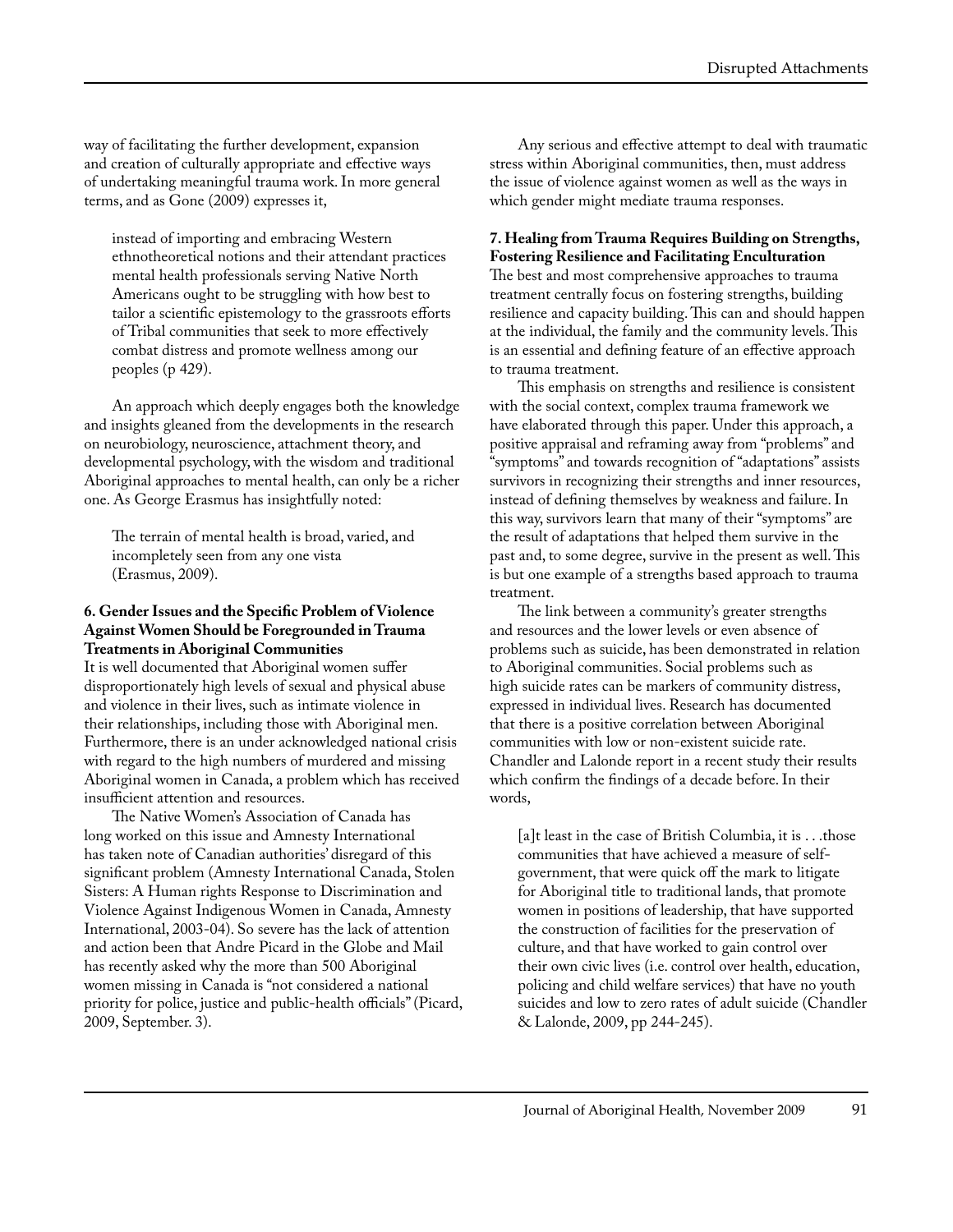Put differently, Aboriginal communities which have more successfully decolonized appear to have freed themselves from the trauma expressed in high rates of youth suicide.

Documenting and foregrounding the examples of strength and resilience in particular Aboriginal communities, then, and providing the resources for building on these strengths, must necessarily be an essential component of an effective trauma healing approach, so that these strengths can be recognized, honoured, further enhanced, and expanded.

#### **8. Long and Short Term Strategies and Approaches are Necessary for Trauma Work in Aboriginal Communities**

Policies, Programs and Interventions to approach trauma treatments need to be aimed at both long term and short term solutions. Long term solutions require indigenous resources, including training and educating Aboriginal people from within various First Nations communities to meet the needs of trauma healing within those communities.

But in the absence of adequate resources from within communities, including sufficient numbers of members from within Aboriginal communities to carry out trauma work, creative collaborations and interdisciplinary and cross cultural teams can be formed to meet immediate needs, keeping always in view the need to build towards long term and sustainable strategies.

# **REFERENCES**

- Aber, J., Allen, J., Carlson, V., & Cicchetti, D. (1989). The effects of maltreatment on development during early childhood: Recent studies and their theoretical, clinical, and policy implications. In D. Cicchetti & V. Carlson (Eds.), *Child maltreatment: Theory and research on the causes and consequences of child abuse and neglect* (pp. 579-619). New York: Cambridge University Press.
- Allen, J.G. (2001). *Traumatic relationships and serious mental disorders*. Toronto: Wiley.
- Amnesty International Canada. (2009). *Amnesty International Report 2009 – Canada*. Ottawa: Amnesty International Canada. Retrieved from http://www.unhcr.org/refworld/ docid/4a1fadf83b.html
- Amnesty International Canada. (2004). *Stolen Sisters: A human rights response to discrimination and violence against Indigenous women in Canada*. Ottawa: Amnesty International Canada. Retrieved from http://www.amnesty.ca/campaigns/resources/ amr2000304.pdf
- Armstrong, H. (1993). Depression in Canadian Native Indians. In P. Cappeliez & R. J. Flynn (Eds.), *Depression and the Social Environment* (pp. 218-234). Montreal: McGill-Queen's University Press.
- Atleo, S. (2009). AFN National Chief responds to Prime Minister's statements on colonialism. Retrieved from Assembly of First Nations website: http://www.afn.ca/article. asp?id=4609
- Bachman, R. (1992). *Death and violence on the reservation: Homicide, family violence, and suicide in American Indian populations*. New York: Auburn House.
- Baranowsky, A.B., Williams-Keeler, L., McCarrey, M., Young, M., & Johnson-Douglas, S. (1998). PTSD Transmission: A review of secondary traumatization in Holocaust survivor families. *Canadian Psychology, 39*(40), 247-256.
- Barnett, O.W. & Fagan, R.W. (2003). Alcohol use in male spouse abusers and their female partners. *Journal of Family Violence, 8*(1), 1–25.
- Barrera, J. (2009, September 30). *Prime minister needs to apologize for colonialism denial: Native groups*. The Vancouver Sun, link to story: http://www.vancouversun.com/life/Prime%20 minister%20needs%20apologize%20colonialism%20 denial%20Native%20groups/2051980/story.html <http:// www.vancouversun.com/life/Prime%20minister%20 needs%20apologize%20colonialism%20denial%20Native%20 groups/2051980/story.html
- Berger, T. (1999). *A Long and Terrible Shadow: White Values, Native Rights in the Americas 1492-1992*. Vancouver/Toronto: Douglas & McIntyre Ltd.
- Brave Heart, M.Y.H. (1999). Gender differences in the historical trauma response among the Lakota. *Journal of Health & Social Policy, 10*(4), 1-21.
- Briere, J. & Jordan, C. (2004). Violence against women: Outcomes, complexity, and implications for assessment, and treatment. *Journal of Interpersonal Violence, 19*(11), 1252–1276.
- British Columbia. (1999). *The Children's Commission Annual Report 1998*. Vancouver: The Children's Commission.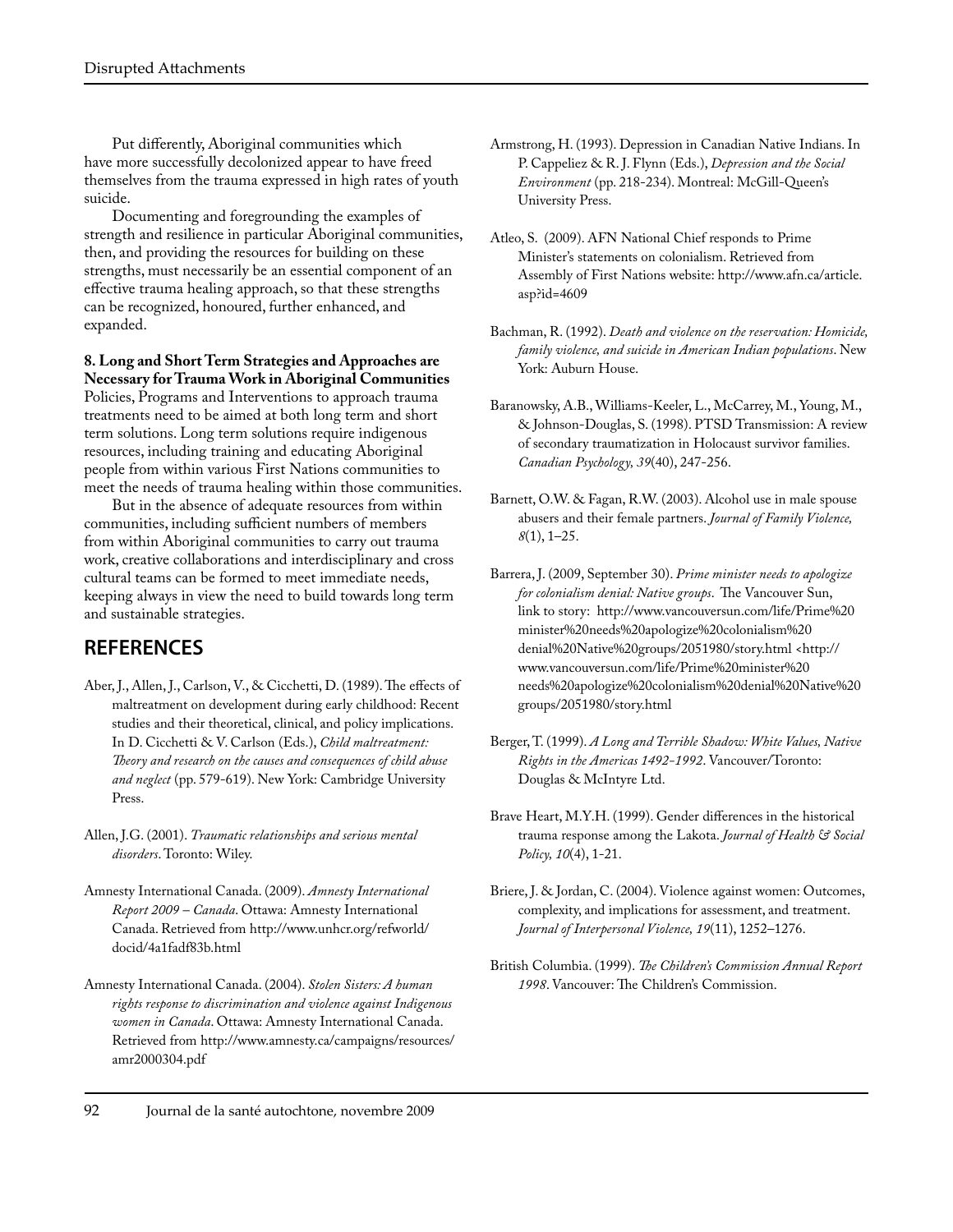- Brownridge, D. (2008). Understanding the elevated risk of partner violence against Aboriginal women: A comparison of two nationally representative surveys of Canada. *Journal of Family Violence, 23*(5), 353-367.
- Brownridge, D. (2003). Male partner violence against Aboriginal women in Canada: An empirical analysis. *Journal of Interpersonal Violence, 18*(1), 65-83.
- Brzozowski, J.-A., Taylor-Butts, A. & Johnson, S. (2006). Victimization and Offending among the Aboriginal Population in Canada. *Juristat*. 26(3). Ottawa: Statistics Canada.
- Brzozowski, J.-A. (Ed.). (2004). *Family violence in Canada: A statistical profile 2004*. Ottawa: Minister of Industry.
- Cardeña, E. (1994). The domain of dissociation. In S. J. Lynn & J. W. Rhue (Eds.) *Dissociation: Clinical and theoretical perspectives* (pp. 15–31). New York: Guilford Press.
- Chansonneuve, D. (2007). *Addictive behaviours among Aboriginal people in Canada*. Ottawa: Aboriginal Healing Foundation.
- Chandler, M.J. & Lalonde C.E. (2009). Cultural Continuity as a Moderator of Suicide Risk Among Canada's First Nations. In L. J. Kirmayer & G. G. Valaskakis (Eds.), *Healing Traditions: The Mental health of Aboriginal Peoples of Canada*, Vancouver: UBC Press, 2009.
- Chenier, N.M. (1995). *Suicide among Aboriginal people: Royal Commission Report*. Ottawa: Royal Commission on Aboriginal Peoples. Retrieved from http://www.parl.gc.ca/information/ library/prbpubs/mr131-e.htm
- Cloitre, M., Koenen, K. C., Gratz, K. L., & Jakupcak, M. (2002). Gender differences in the differential diagnosis of PTSD. In R. Kimerling, P. C. Ouimette & J. Wolfe (Eds.), *Gender and posttraumatic stress disorder: Clinical, research, and program-level applications* (pp. 117-149)*.* New York: Guilford Press.
- Colmant, S.A. (2000). United States and Canadian boarding schools: A Review, past and present. *Native American Hemispheric Journal of Indigenous Issues 17*(4), 24-32.
- Corrado, R. R. & Cohen I.M. (2003). *Mental health profiles for a sample of British Columbia's Aboriginal survivors of the Canadian residential school system*. Ottawa: Aboriginal Healing Foundation.
- D'Andrea, W., Spinazzola, J. & van der Kolk, B. (2009). Phenomenology and Nosology of Symptoms Following Interpersonal Trauma Exposure in Children: A Review of Literature on Symptoms, Biology and Treatment. Manuscript under review.
- Danieli, Y. (1985). The treatment and prevention of long-term effects and intergenerational transmission of victimization: A lesson from Holocaust Survivors and their children. In Figley, C.R. (Ed.), *Trauma and Its Wake, Vol. 1: The study and treatment of post-traumatic stress disorder* (pp. 295-313). New York: Brunner/Mazel.
- Danieli, Y. (1982). Families of survivors of the Nazi Holocaust: Some short and long-term effects. In C.D. Spielberger, I.G. Sarason & N. Milgram (Eds.), *Stress And Anxiety, Volume 8* (pp. 405-421). New York: McGraw-Hill.
- Denham, A.R. (2008). Rethinking historical trauma: Narratives of resilience. *Transcultural Psychiatry*, *45*(3)*,* 391-414.
- Durst, D. (1991). Conjugal violence: changing attitudes in two northern native communities. *Community Mental Health Journal, 27*(5), 359–373.
- Erasmus, G. (2009). In L. J. Kirmayer & G. G. Valaskakis (Eds.), *Healing Traditions: The Mental Health of Aboriginal Peoples of Canada*, Vancouver: UBC Press.
- Evans-Campbell, T. (2008). Historical trauma in American Indian/ Native Alaska communities: A multi-level framework for exploring impacts on individuals, families and communities. *Journal of Interpersonal Violence 23*(3), 316-338.
- Evans-Campbell, T. & Walters, K.L. (2006). Indigenist practice competencies in child welfare practice: A decolonization framework to address family violence, substance abuse, and historical trauma among First Nations peoples. In R. Fong, R. McRoy, & C. Ortiz Hendricks (Eds.), *Intersecting Child Welfare, Substance Abuse, and Family Violence: Culturally Competent Approache*. Washington, DC: CSWE Press.
- Felsen, I. (1998). Transgenerational transmission of effects of the Holocaust: The North American research perspective. In Y. Danieli (Ed.), *International Handbook of Multigenerational Legacies of Trauma* (pp. 43-69). New York and London: Plenum Press.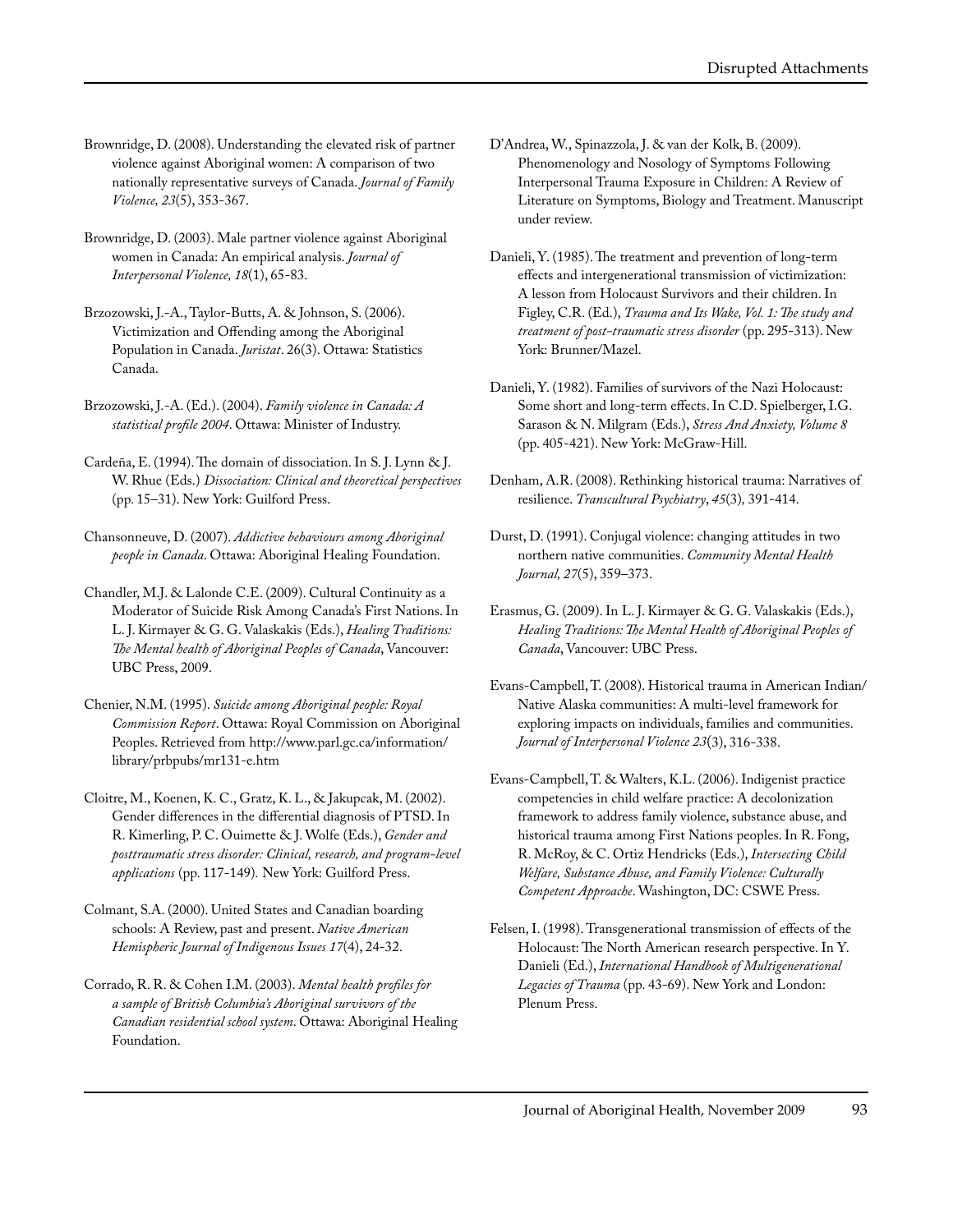- Fitzpatrick, M. (2009, June 23). Alcohol worries kept hand sanitizer from flu-hit reserves. *Canwest News Service*. Retrieved from http://www.canada.com/health/Alcohol+worr ies+kept+hand+sanitizer+from+reserves/1725518/story.html
- Fournier, S. & Crey, E. (1997). *Stolen from our embrace: The abduction of First Nations children and the restoration of Aboriginal communities*. Vancouver: Douglas & McIntyre Ltd.
- Frank, S. (1992). *Family violence in Aboriginal communities: A First Nations report*. Ministry of Women's Equity, Taskforce on Family Violence. Victoria, B.C.: Queen's Printer.
- Gagné, M-A. (1998). The role of dependency and colonialism in generalizing trauma in First Nations citizens: The James Bay Cree. In Y. Danieli (Ed.), *International Handbook of Multigenerational Legacies of Trauma* (pp. 355-372). New York and London: Plenum Press.
- Grant, A. (1996). *No end of grief: Indian residential schools in Canada*. Winnipeg: Pemmican Publications.
- Haig-Brown, C. (1988). *Resistance and Renewal: Surviving the Indian Residential School*. Vancouver: Tillicum Library.
- Halloran, M.J. (2004). *Cultural maintenance and trauma in Indigenous Australia*. Paper presented at the 23rd Annual Australia and New Zealand Law and History Society Conference, Perth, Western Australia. Retrieved from http://www.latrobe.edu.au/ psy/aw/Halloran-Murdoch\_law\_journal.pdf
- Harding, A. (2009, March 12). Stigma worse for "gender-typical" mentally ill. *Reuters*. Retrieved from http://www.reuters.com/ article/healthNews/idUSTRE52B7Z320090312
- Harwell, T. S., Moore, K. R. & Spence, M. R. (2003). Physical violence, intimate partner violence, and emotional abuse among adult American Indian men and women in Montana. *Preventive Medicine, 37*, 297–303.
- Haskell, L. (2003). *First Stage Trauma Treatment: A guide for mental health professionals working with women*. Toronto: Centre for Addiction and Mental Health.
- Health Canada. (2009). *A Statistical Profile on the Health of First Nations in Canada: Determinants of Health, 1999 to 2003*. Ottawa: Health Canada.
- Herman, J. (1992). *Trauma and recovery: The aftermath of violence from domestic abuse to political terror*. New York: Basic Books.
- Hylton, J. H. (2002). *Aboriginal sexual offending in Canada*. Ottawa: The Aboriginal Healing Foundation.
- Indian and Northern Affairs Canada (INAC). (2005). *Basic departmental data 2004*. Ottawa: Indian and Northern Affairs Canada.
- Johnston, P. (1983). *Native children and the child welfare system*. Toronto: Canadian Council on Social Development in association with James Lorimer.
- Karmali, S., Laupland, K., Harrop, R.A., Findlay, C., Kirkpatrick, A.W., Winston, B., et al. (2005). Epidemiology of severe trauma among status Aboriginal Canadians: A populationbased study. *Canadian Medical Association Journal*, *172*(8), 1007-1011.
- Kinniburgh, K., Blaustein, M., Spinazzola, J., & van der Kolk, B.A. (2005). Attachment, self-regulation and comptetency: A comprehensive framework for intervention with childhood complex trauma. *Psychiatric Annals, 35*(5), 424-430.
- Kirmayer, L.J., Tait C., Simpson C. (2009). The Mental health of Aboriginal Peoples in Canada: Transformations of Identity and Community. In L. J. Kirmayer & G. G. Valaskakis (Eds.), *Healing Traditions: The Mental health of Aboriginal Peoples of Canada*, Vancouver: UBC Press, 2009.
- Kirmayer L.J., Brass G.M. & Valaskakis G.G. (2009). "Conclusion: Healing/Intervention/Tradition. In L. J. Kirmayer & G. G. Valaskakis (Eds.), *Healing Traditions: The Mental health of Aboriginal Peoples of Canada*, Vancouver: UBC Press, 2009.
- Kirmayer, L.J., Brass, G.M., Holton, T., Paul, K., Simpson, C., & Tait, C. (2007). *Suicide Among Aboriginal People in Canada*. Ottawa: Aboriginal Healing Foundation.
- Kirmayer L.J., Lemelson R., Barad M. (2007). *Understanding Trauma: Integrating Biological, Clinical and Cultural Perspectives*, Cambridge: Cambridge University Press.
- Kirmayer, L.J., Brass, G.M. and Tait, C.L. (2000). The mental health of Aboriginal peoples: Transformations of identity and community. *Canadian Journal of Psychiatry 45*(7), 607-616.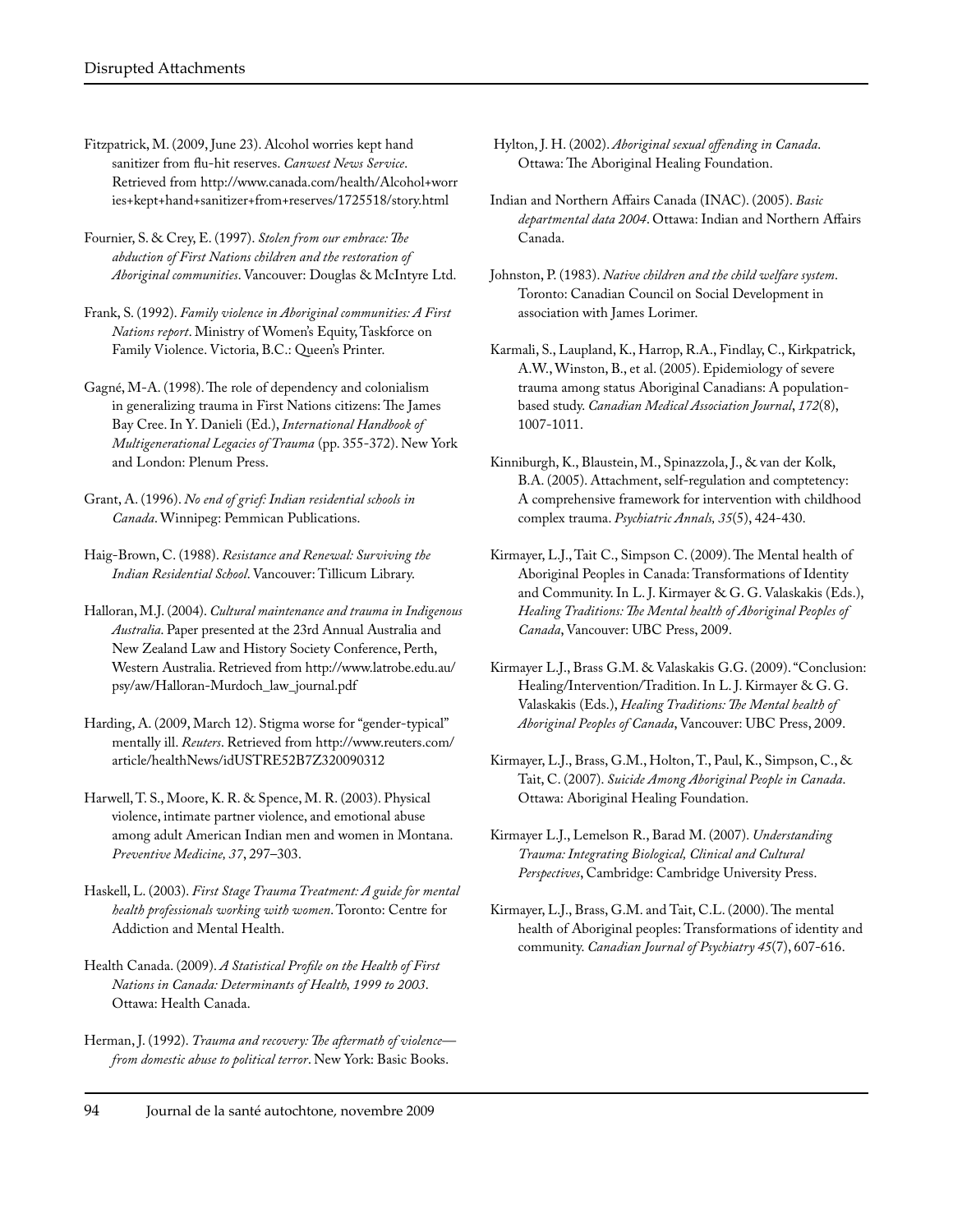- Kirmayer, L. J., Gill, K., Fletcher, C., Ternar, Y., Boothroyd, L., Quesney, C., et al. (1994). Emerging Trends in Research on Mental Health Among Canadian Aboriginal Peoples: A Report Prepared for the Royal Commission on Aboriginal Peoples. *Culture & Mental Health Research Unit, Report No. 2*. Retrieved from http://www.mcgill.ca/files/tcpsych/Report2.pdf
- Knockwood, I. & Thomas G. (1992). *Out of the depths the experience of Mi'Kmaw children at the Indian Residential School at Shubenacadie, Nova Scotia*. Nova Scotia: Roseway Publishing.
- LaFromboise, T.D., Hoyt, D.R., Oliver, L., & Whitbeck, L. (2006). Family, community, and school influences on resilience among Native American adolescents in the upper Midwest. *Journal of Community Psychology, 34*(2), 193–209.
- MacMillan H.L., MacMillan, A.B., Offord, D.R., & Dingle, J.L. (1996). Aboriginal health. *Canadian Medical Association Journal, 155*(11), 1569-1578.
- Malloy, J.S. (1999). *A national crime: The Canadian government and the residential school system*. Winnipeg: University of Manitoba Press.
- Maté, G. (2008). *In the realm of hungry ghosts: Close encounters with addiction*. Toronto: Knopf Canada.
- McCann, I. L. & Pearlman, L. A. (1990). Vicarious traumatization: A framework for understanding the psychological effects of working with victims. *Journal of Traumatic Stress, 3*, 131-149.
- McCormick, R. (2009). Aboriginal Approaches to Counselling. In L. J. Kirmayer & G. G. Valaskakis (Eds.), *Healing Traditions: The Mental health of Aboriginal Peoples of Canada*, Vancouver: UBC Press, 2009.
- McCormick, R. & Wong, P. T. P. (2005). Adjustment and Coping in Aboriginal People. In P. T. P. Wong, & L. C. J. Wong (Eds.), *Handbook of Multicultural Perspectives on Stress and Coping* (pp. 515-533). New York, NY: Springer.
- McCormick, R. (1997). Healing through interdependence: The role of connecting in First Nations healing practices. *Canadian Journal of Counselling 31*(3), 172-184.
- Minich, K. (2006). *Issues on health and well-being for the indigenous Arctic and Inuit populations of Canada* (E/C.19/2006/CRP.3). Ottawa: Aboriginal Policy Research Conference. Retrieved from http://www.un.org/esa/socdev/unpfii/en/workshop\_indic.html
- Mitchel, T. & Maracle, D. (2005). Healing the generations: Posttraumatic stress and the health status of Aboriginal populations in Canada. *Journal of Aboriginal Health, 2*(1), 14–24.
- Morrison, D. (Ed.). (1997). *American Indian Studies: An Interdisciplinary Approach to Contemporary Issues*. New York: Peter Lang Publishing, Inc.
- National Aboriginal Consultation Project. (2003). *Sacred Lives: Canadian Aboriginal Children and Youth Speak Out About Sexual Exploitation*. Ottawa: National Aboriginal Consultation Project.
- Nöel, D. & Tassé, L. (2001). *The four insights from Mali Pili Kizos: Results of a research that is interested in the optimal quality of life attained by twelve native women former students of residential schools after a long process of devictimization*. Montreal: Quebec Native Women Inc.
- Ontario Federation of Indian Friendship Centres (OFIFC). (2000). *Urban Aboriginal child poverty: A status report on Aboriginal children & their families in Ontario*. Toronto: Federation of Indian Friendship Centres. Retreived from http://www.ofifc.org/Page/Reports/AborChilPov/executive\_ summary.pdf
- Palacios, J.F. & Portillo, C.J. (2009). Understanding Native women's health: Historical legacies. *Journal of Transcultural Nursing, 20*(1), 15-27.
- Paletta, A. (2008). *Understanding Family Violence and Sexual Assault in the Territories, First Nations, Inuit and Métis Peoples*. Ottawa: Department of Justice Canada.
- Pearce, M.E., Christian, W.M., Patterson, K., Norris, K., Moniruzzaman, A., Craib, K.J.P., *et al*. (2008). The Cedar Project: Historical trauma, sexual abuse and HIV risk among young Aboriginal people who use injection and non-injection drugs in two Canadian cities. *Social Science & Medicine, 66*, 2185–2194.
- Perry, B. D., Colwell, K. & Schick, S. (2002). Child neglect. In D. Levinson (Ed.), *Encyclopedia of crime and punishment* (pp. 192- 196). Thousand Oaks, CA: Sage Publications.
- Pharris, M.D., Resnick, MD. & Blum, R.W. (1997). Protecting Against hopelessness and suicidality in sexually abused American Indian adolescents. *Journal of Adolescent Health 21*(6), 400–406.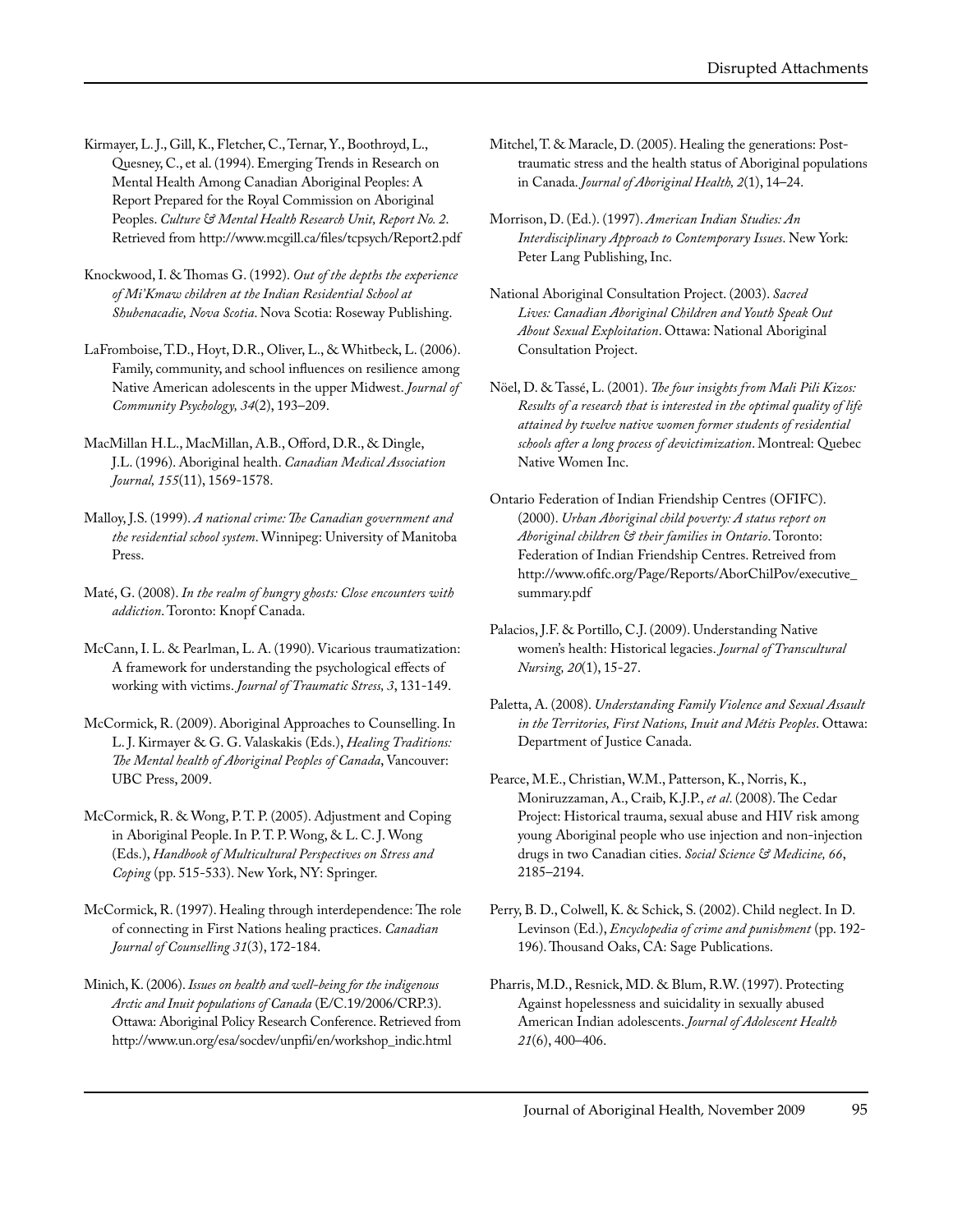- Picard, A. (2009, September 3). With more than 500 aboriginal women missing, action is overdue. *Globe and Mail*.
- Preamble to the Constitution of the World Health Organization as adopted by the International Health Conference, New York, 19 June-22 July 1946; signed on 22 July 1946 by the representatives of 61 States (Official Records of the World Health Organization, no. 2, p. 100).
- Public Health Agency of Canada. (2006). *HIV/AIDS among Aboriginal peoples in Canada: A continuing concern*. Ottawa: Centre for Infectious Disease Prevention and Control. Retrieved from http://www.phac-aspc.gc.ca/publicat/epiuaepi/epi\_update\_may\_04/9-eng.php
- Samson, C. (2003). Sexual Abuse and Assimilation: Oblates Teachers and the Innue of Labrador. *Sexualities 6*(1), 46–53.
- Stanbury, W. (1975). *Success and failure: Indians in urban society*. Vancouver: University of British Columbia Press.
- Standing Committee on Human Resources Development and the Status of Persons with Disabilities. (2003). *Building a brighter future for urban Aboriginal children: Report of the Standing Committee on Human Resources Development and the Status of Persons with Disabilities*. Ottawa: Standing Committee on Human Resources Development and the Status of Persons with Disabilities
- Statistics Canada. (2003). *Aboriginal peoples of Canada; A demographic profile, 2001 census* (Catalogue no. 96F0030). Ottawa: Supply and Services Canada.
- Raphael B., Delaney, P. & Bonner, D. (2007). Assessment of trauma for Aboriginal people. In J.P. Wilson & C. So-kum Tang (Eds.), *Cross-Cultural Assessment of Psychological Trauma and PTSD* (pp. 337-358). New York: Springer.
- Razack, S. (2002). Gendered Racial Violence and Spatialized Justice: The Murder of Pamela George. In S. Razack (Ed.), *Race, Space and the Law: Unmapping a White Settler Society* (pp. 121-156). Toronto: Between the Lines.
- Rennison, C. (2001). *Violence victimization and race, 1993–98* (No. NCJ 176354). Washington, D.C.: U.S. Department of Justice.
- Robin, R. W., Chester, B. & Rasmussen, J. K. (1998). Intimate violence in a Southwestern American Indian tribal community. *Cultural Diversity and Mental Health, 4*(4), 335–344.
- Ross, R. (2008). *Colonization, complex PTSD and Aboriginal healing: Exploring diagnoses and strategies for recovery*. [Unpublished].
- Royal Commission on Aboriginal Peoples (RCAP). (1996a). *Report of the Royal Commission on Aboriginal Peoples*. Retrieved from http://www.collectionscanada.gc.ca/ webarchives/20071115053257/http://www.ainc-inac.gc.ca/ch/ rcap/sg/sgmm\_e.html
- Royal Commission on Aboriginal Peoples (RCAP). (1996b). *Highlights from the report of the Royal Commission on Aboriginal Peoples*. Retrieved from http://www.ainc-inac.gc.ca/ap/pubs/ rpt/rpt-eng.asp
- Roy-Byrne, P. (2009, March 16). Emerging Perspectives: Effectively Addressing Depression in Low-Income Mothers. *Journal Watch Psychiatry*, *316*, 2*.*
- Rutter, M. & O'Connor, T. G. (1999). Policy applications of attachment theory. In J. Cassidy & P. Shaver (Eds.), *Handbook of Attachment* (pp. 823-844). New York: Guilford Press.
- Shepard, B., O'Neill, L. & Guenette, F. (2006). Counselling with First Nations women: Considerations of oppression and renewal. *International Journal for the Advancement of Counselling, 28*(3), 227-240.
- Siegel, D.J. (2001). *The Developing Mind: How Relationships and the Brain Interact to Shape Who We Are*. New York: Guilford Press.
- Silove, D. (1999). The psychosocial effects of torture, mass human rights violations, and refugee trauma: Toward an integrated conceptual framework. *Journal of Nervous & Mental Disease, 187*(4), 200-207.
- Söchting, I., Corrado, R., Cohen, I.M, Ley, R.G., & Brasfield, C. (2007). Traumatic pasts in Canadian Aboriginal people: Further support for a complex trauma conceptualization? *B.C. Medical Journal, 49*(6), 320-326.
- Sotero, M.M. (2006). A conceptual model of historical trauma: Implications for public health practice and research. *Journal of Health Disparities Research and Practice, 1*(1), 93-108.
- Statistics Canada. (2003). *Aboriginal peoples of Canada; A demographic profile, 2001 census* (Catalogue no. 96F0030). Ottawa: Supply and Services Canada.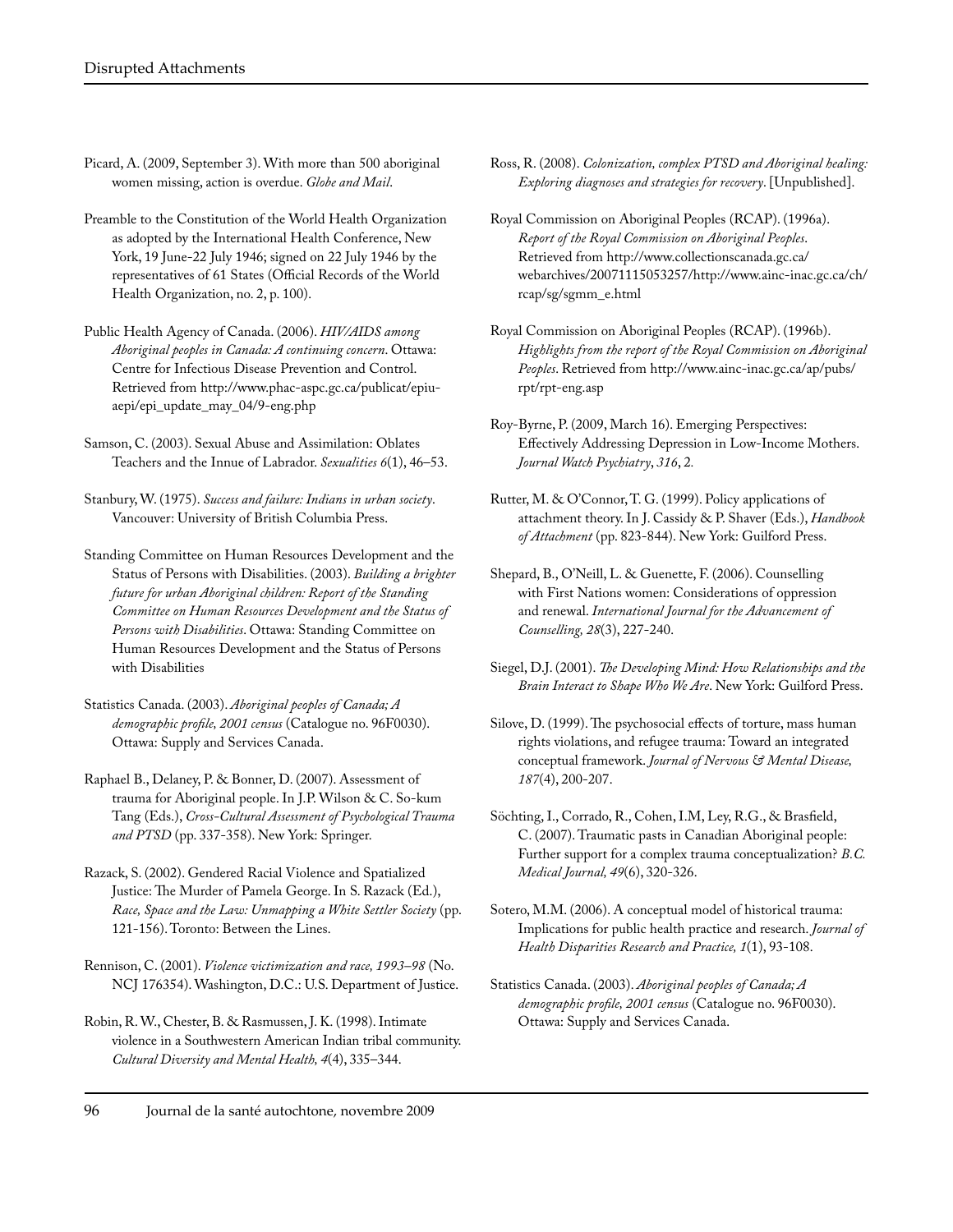- Statistics Canada. (2001). *Canadian community health survey, 2000-1*. Ottawa: Supply and Services Canada.
- Tait, C. (2003). *Fetal alcohol syndrome among Aboriginal people in Canada: Review and analysis of the intergenerational links to residential schools*. Ottawa: Aboriginal Healing Foundation.
- Torres Stone, R.A., Whitbeck, L.B., Chen, X., Johnson, K., & Olson, D.M. (2006). Traditional practices, traditional spirituality, and alcohol cessation among Native Americans. *Journal of Studies on Alcohol, 67*, 236–244.
- Trainor, C. & Mihorean, K. (2001). *Family violence in Canada: A statistical profile 2001*. Ottawa: Minister of Industry.
- United Nations Permanent Forum on Indigenous Issues (UNPFII). (2006). *Report of the Meeting on indigenous peoples and indicators of well-being* (E/C.19/2006/CRP.3). Ottawa: Aboriginal Policy Research Conference. Retrieved from http://www.un.org/esa/socdev/unpfii/en/workshop\_indic. html
- Waldram, J.B. (Ed.). (2008). *Aboriginal Healing in Canada: Studies in Therapeutic Meaning and Practice*. Ottawa: Aboriginal Healing Foundation.
- Waldram, J. B., Herring, A.D., & Kue Young, T. (2006). *Aboriginal Health in Canada: Historical, Cultural, and Epidemiological Perspectives* (2nd ed.). Toronto: University of Toronto Press.
- Walters, K. L. & Simoni, J. M. (1999). Trauma, substance abuse, and HIV risk among urban American Indian women. *Cultural Diversity and Ethnic Minority Psychology, 5*(3), 236–248.
- Wesley-Esquimaux, C.C. & Smolewski, M. (2004). *Historic Trauma and Aboriginal Healing*. Ottawa: Aboriginal Healing Foundation Research Series.
- Whitbeck, L.B., Yu, M., Johnson, K.D., Hoyt, D.R., & Walls, M.L. (2008). Diagnostic prevalence rates from early to midadolescence among Indigenous adolescents: First results from a longitudinal study. *Journal of the American Academy of Child and Adolescent Psychiatry, 47*(8), 890–900.
- Whitbeck, L.B., Adams, G.W., Hoyt, D.R., & Chen, X. (2004). Conceptualizing and measuring historical trauma among American Indian people. *American Journal of Community Psychology* 33(3/4), 119-130.
- Whitbeck, L.B., Chen, X., Hoyt, D., & Adams, G. (2004). Discrimination, historical loss and enculturation: Culturally specific risk and resiliency factors for alcohol abuse among American Indians. *Journal of Studies on Alcohol and Drugs, 65*, 409-418.
- Whitbeck, L.B., McMorris, B.J., Hoyt, D.R., Studden, J.D. & LaFromboise, T. (2002). Perceived discrimination, traditional practices, and depressive symptoms among Native Americans in the upper Midwest. *Journal of Health and Social Behavior, 43*(4), 400–418.
- Whitbeck, L.B., Hoyt, D.R., Stubben, J.D., & LaFromboise, T. (2001). Traditional culture and academic success among American Indian children in the upper Midwest. *Journal of Native American Education, 40*(2), 48–60.
- World Health Organization (WHO). (2008). *Closing the gap in a generation: Health equity through action on the social determinants of health*. Geneva: World Health Organization. Retrieved from http://whqlibdoc.who.int/hq/2008/WHO\_ IER\_CSDH\_08.1\_eng.pdf
- Yoder, K.A., Whitbeck, L.B., Hoyt, D., & LaFromboise, T. (2006). Suicidal ideation among American Indian youths. *Archives of Suicide Research, 10*, 177–190
- Zimmerman, M.A., Ramirez-Valles, J., Washienko, K.M., Walter, B., & Dyer, S. (1998, [1994]). Enculturation hypothesis: Exploring direct and protective effects among Native American youth. In H.I. McCubbin, E.A. Thompson, A.I. Thompson, & J.E. Fromer, (Eds.), *Resiliency in Native American and Immigrant Families* (pp. 199-220). Thousand Oaks, CA: Sage Publications.

#### **General Trauma and Attachment Theory References**

- Allen, J.G. (2001). Traumatic relationships and serious mental disorders. Toronto: Wiley.
- Bowlby, J. (1982). *Attachment And Loss*. New York: Basic Books.
- Briere, J. & Scott, C. (2006). *Principles of trauma therapy: A guide to symptoms, evaluation, and treatment*. Thousand Oaks, CA: Sage Publications.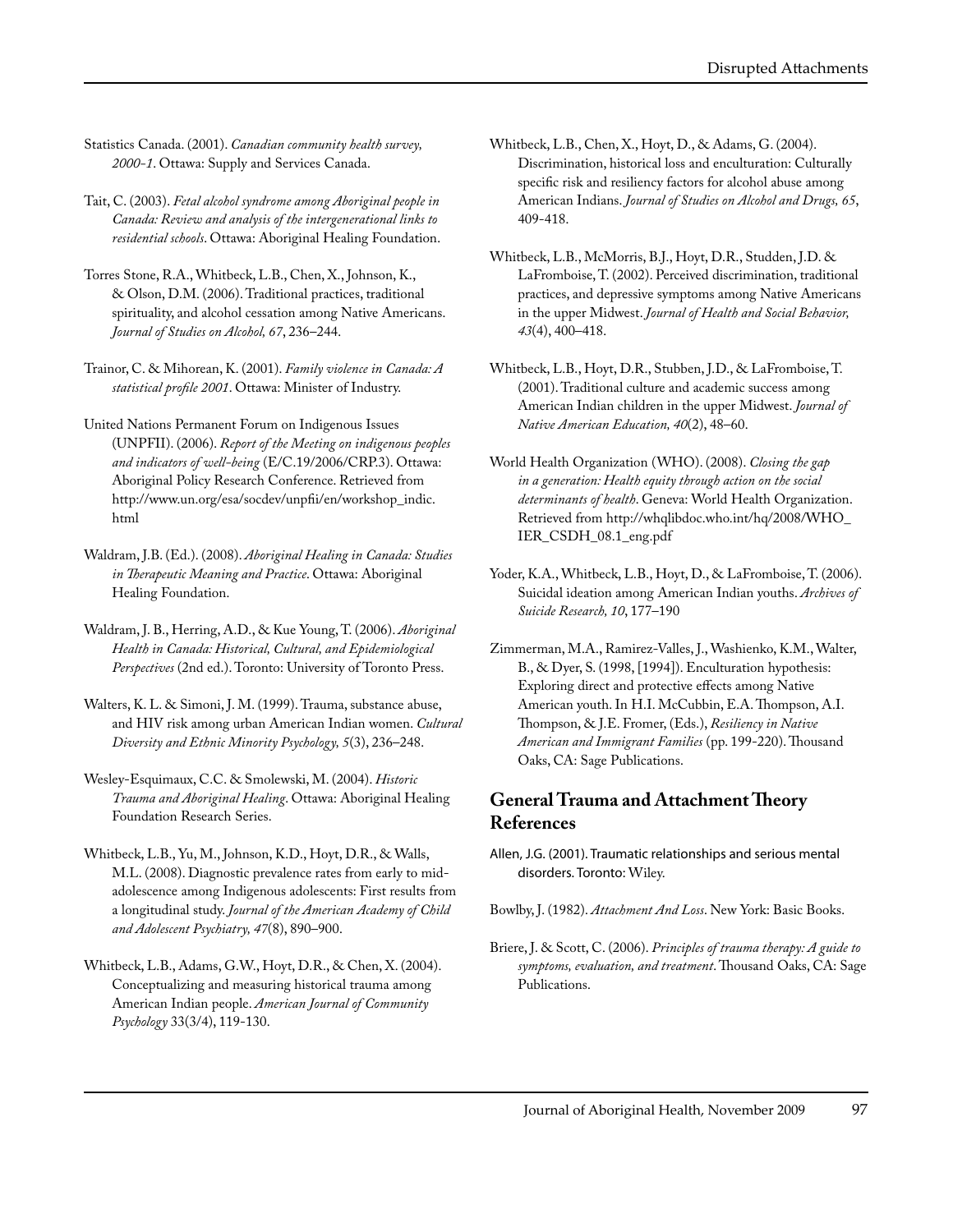- D'Andrea, W., Spinazzola, J. & van der Kolk, B. (2009). Phenomenology and Nosology of Symptoms Following Interpersonal Trauma Exposure in Children: A Review of Literature on Symptoms, Biology and Treatment. [Manuscript under review].
- Kinniburgh, K., Blaustein, M., Spinazzola, J., & van der Kolk, B.A. (2005). Attachment, self-regulation and competency: A comprehensive framework for intervention with childhood complex trauma. *Psychiatric Annals, 35*(5), 424-430.
- Kluft, R.P. (1992). The use of hypnosis with dissociative disorders. *Pschyiatric Medicine, 10*(4), 31-46.
- Liotti, G. (1999). Disorganized attachment as a model for the understanding of dissociative psychopathology. In J. Solomon & C. George (Eds.), *Attachment Disorganization* (pp. 291- 317). New York: Guilford Press.
- Luxenberg, T., Spinazzola, J. & van der Kolk, B. A. (2001). Complex Trauma and Disorders of Extreme Stress (DESNOS) Diagnosis, Part One: Assessment. *Directions in Psychiatry, 21*, 373-393.
- Maté, G. (2008). *In the realm of hungry ghosts: Close encounters with addiction*. Toronto: Knopf Canada.
- Perry, B. D., Colwell, K. & Schick, S. (2002). Child neglect. In D. Levinson (Ed.), *Encyclopedia of crime and punishment* (pp. 192- 196). Thousand Oaks, CA: Sage Publications.
- Pine, D. (2009). *Report of the DSM-V Childhood and Adolescent Disorders Work Group*. Arlington, VA: American Psychiatric Association. Retrieved from http://www. psych.org/MainMenu/Research/DSMIV/DSMV/ DSMRevisionActivities/DSM-V-Work-Group-Reports/ Childhood-and-Adolescent-Disorders-Work-Group-Report. aspx
- Schore, A. N. (2002). Dysregulation of the right brain: A fundamental mechanism of traumatic attachment and the psychopathogenesis of posttraumatic stress disorder. *Australian and New Zealand Journal of Psychiatry, 36*(1), 9-30.
- Siegel, D.J. (2001). *The Developing Mind: How Relationships and the Brain Interact to Shape Who We Are*. New York: Guilford Press.
- van der Kolk, B.A. (1994). The body keeps the score: Memory and the emerging psychobiology of posttraumatic stress. *Harvard Review of Psychiatry, 1*, 253-265.
- van der Kolk, B.A, Pynoos, R.S., Cicchetti, D., Cloitre, M., D'Andrea, W., Julian D. Ford, J.D., et al. (2009). *Proposal to Include a Developmental Trauma Disorder Diagnosis for Children and Adolescents in DSM-V*. Brookline, MA: The Trauma Center at Justice Resource Institute. Retrieved from http:// www.traumacenter.org/announcements/DTD\_papers.php
- van der Kolk, B.A. (In press). The assessment and treatment of complex PTSD. In R. Yehuda (Ed.), *Traumatic Stress* (Chapter 7). Washington, DC: American Psychiatric Press.
- van der Kolk, B.A. (2005). Developmental trauma disorder: Towards a rational diagnosis for children with complex trauma histories. *Psychiatric Annals, 35*(5), 401-408.
- van der Kolk, B.A. (1994). The body keeps the score: Memory and the emerging psychobiology of posttraumatic stress. *Harvard Review of Psychiatry, 1*, 253-265.
- Vogt, D. S., King, D. W. & King, D. W. (2007). Risk Pathways for PTSD: Making sense of the literature. In M.J. Friedman, T.M. Keane & P.A. Resick (Eds.), *Handbook of PTSD: Science and Practice*. New York: Guilford Press.
- Vogt, D. S., King, D. W. & King, D. W. (2007). Risk Pathways for PTSD: Making sense of the literature. In M.J. Friedman, T.M. Keane & P.A. Resick (Eds.), *Handbook of PTSD: Science and Practice*. New York: Guilford Press.
- Yehuda, R., Halligan, S. & Grossman, R. (2001). Childhood trauma and risk for PTSD: Relationship to intergenerational effects of trauma, parental PTSD, and cortisol excretion. *Development and Psychopathology, 13*, 733-753.
- Yehuda, R., Bierer, L.M., Schmeidler, J., Aferiat, D.H., Breslau, I., & Dolan, S. (2000). Low cortisol and risk for PTSD in adult offspring of Holocaust survivors. *The American Journal of Psychiatry 157*(8), 1252-1259.

# **END NOTES**

1. We would like to thank Jennifer Del Vecchio for her excellent research assistance, and Caitlin Mary-Faith Turner and Kate Leslie for research assistance on earlier versions of this paper.

2. In this paper, we use the term Aboriginal people to speak of the Indigenous peoples of Canada, including First Nations, Native and Métis peoples and nations who have lived in Canada continuously for centuries. We use the term Aboriginal and First Nations interchangeably throughout this text, recognizing that there are separate and distinct origins and identities amongst Aboriginal peoples in this country.